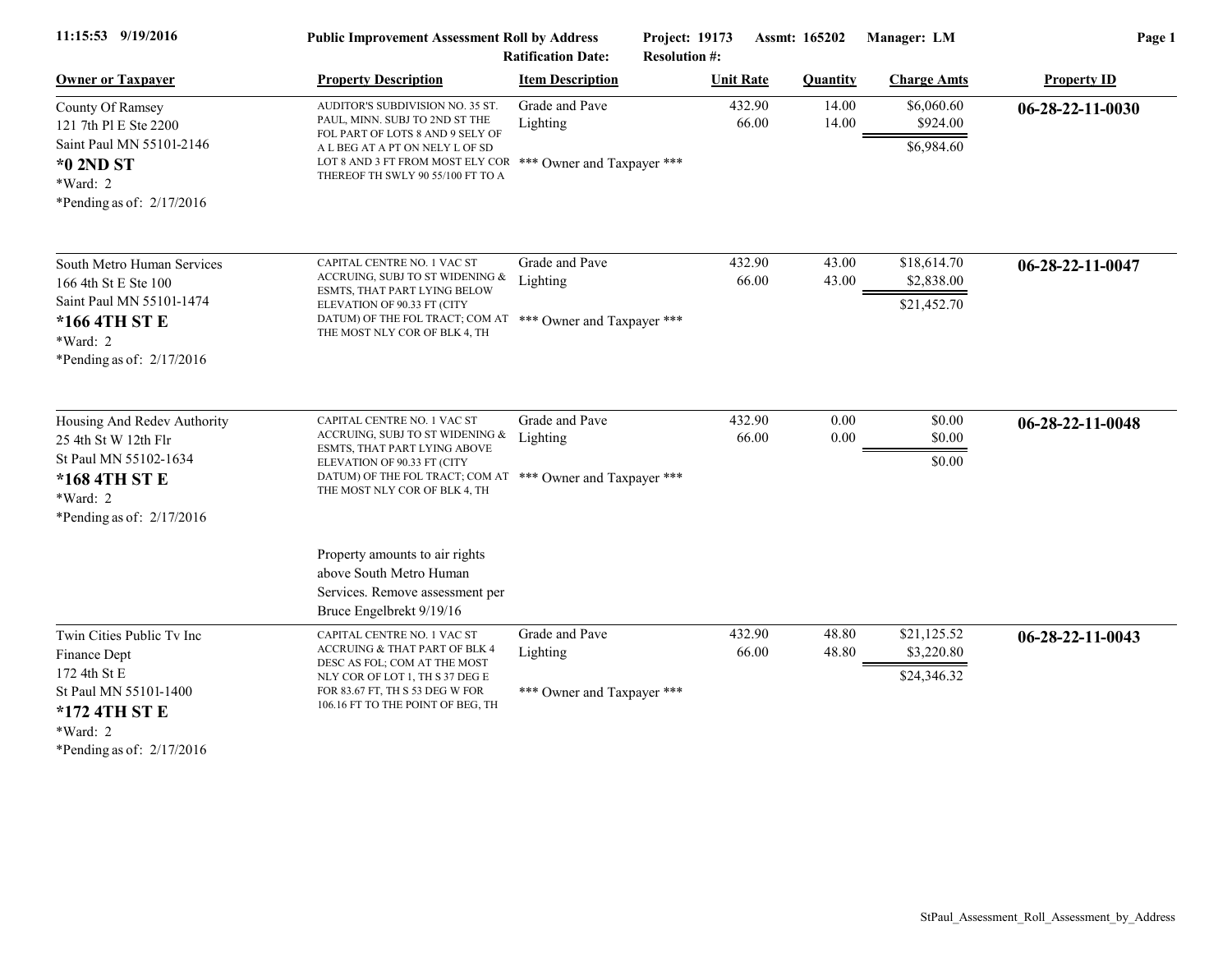| 11:15:53 9/19/2016                                                                                                                                              | <b>Public Improvement Assessment Roll by Address</b><br><b>Ratification Date:</b>                                                               |                                                          | Project: 19173<br>Assmt: 165202<br><b>Resolution #:</b> |                      | Manager: LM                                 | Page 2             |  |
|-----------------------------------------------------------------------------------------------------------------------------------------------------------------|-------------------------------------------------------------------------------------------------------------------------------------------------|----------------------------------------------------------|---------------------------------------------------------|----------------------|---------------------------------------------|--------------------|--|
| <b>Owner or Taxpayer</b>                                                                                                                                        | <b>Property Description</b>                                                                                                                     | <b>Item Description</b>                                  | <b>Unit Rate</b>                                        | <b>Quantity</b>      | <b>Charge Amts</b>                          | <b>Property ID</b> |  |
| Talon First Trust Llc<br>5500 Wayzata Blvd Ste 1070<br>Minneapolis MN 55416-1263<br>*180 5TH ST E<br>*Ward: 2<br>*Pending as of: $2/17/2016$                    | AUDITOR'S SUBDIVISION NO. 32 ST.<br>PAUL, MINN. LOTS C & D OF DRAKES<br>REARRANGEMENT A & IN SD<br>AUDITOR'S SUBD NO.32 LOTS 2 THRU<br>15 BLK 2 | Grade and Pave<br>Lighting<br>*** Owner and Taxpayer *** | 432.90<br>66.00                                         | 290.00<br>290.00     | \$125,541.00<br>\$19,140.00<br>\$144,681.00 | $06-28-22-11-0050$ |  |
| Richard E Dana<br>Nancy R Dana<br>168 6th St E Unit 3506<br>Saint Paul MN 55101-1991<br>*168 6TH ST E<br>*Ward: 2<br>*Pending as of: 2/17/2016                  | CONDOMINIUM NUMBER 275 THE<br>AIRYE CONDOMINIUM UNIT NO.3501<br>& 3506; GARAGE UNITS 348 & 350<br>STORAGE UNITS 821 & 824                       | Grade and Pave<br>Lighting<br>*** Owner and Taxpayer *** | 432.90<br>66.00                                         | $0.00\,$<br>0.00     | \$0.00<br>\$0.00<br>\$0.00                  | 31-29-22-44-0360   |  |
| James R Pagliarini<br>C Elizabeth Raymond<br>168 6th St E Unit 3103<br>Saint Paul MN 55101-1991<br>*168 6TH ST E 03103<br>*Ward: 2<br>*Pending as of: 2/17/2016 | CONDOMINIUM NUMBER 275 THE<br>AIRYE CONDOMINIUM UNIT NO.3103<br>& STORAGE UNIT 720 & GARAGE<br><b>UNIT 36</b>                                   | Grade and Pave<br>Lighting<br>*** Owner and Taxpayer *** | 432.90<br>66.00                                         | $0.00\,$<br>$0.00\,$ | \$0.00<br>\$0.00<br>\$0.00                  | 31-29-22-44-0364   |  |
| Joseph E Kapoun<br>Kathleen A Kapoun<br>168 6th St E Unit 3302<br>Saint Paul MN 55101-1970<br>*168 6TH ST E 03302<br>*Ward: 2<br>*Pending as of: $2/17/2016$    | <b>CONDOMINIUM NUMBER 275 THE</b><br>AIRYE CONDOMINIUM UNIT NO.3302<br><b>GARAGE UNIT 343 &amp; STORAGE UNIT</b><br>812                         | Grade and Pave<br>Lighting<br>*** Owner and Taxpayer *** | 432.90<br>66.00                                         | $0.00\,$<br>0.00     | \$0.00<br>\$0.00<br>\$0.00                  | 31-29-22-44-0401   |  |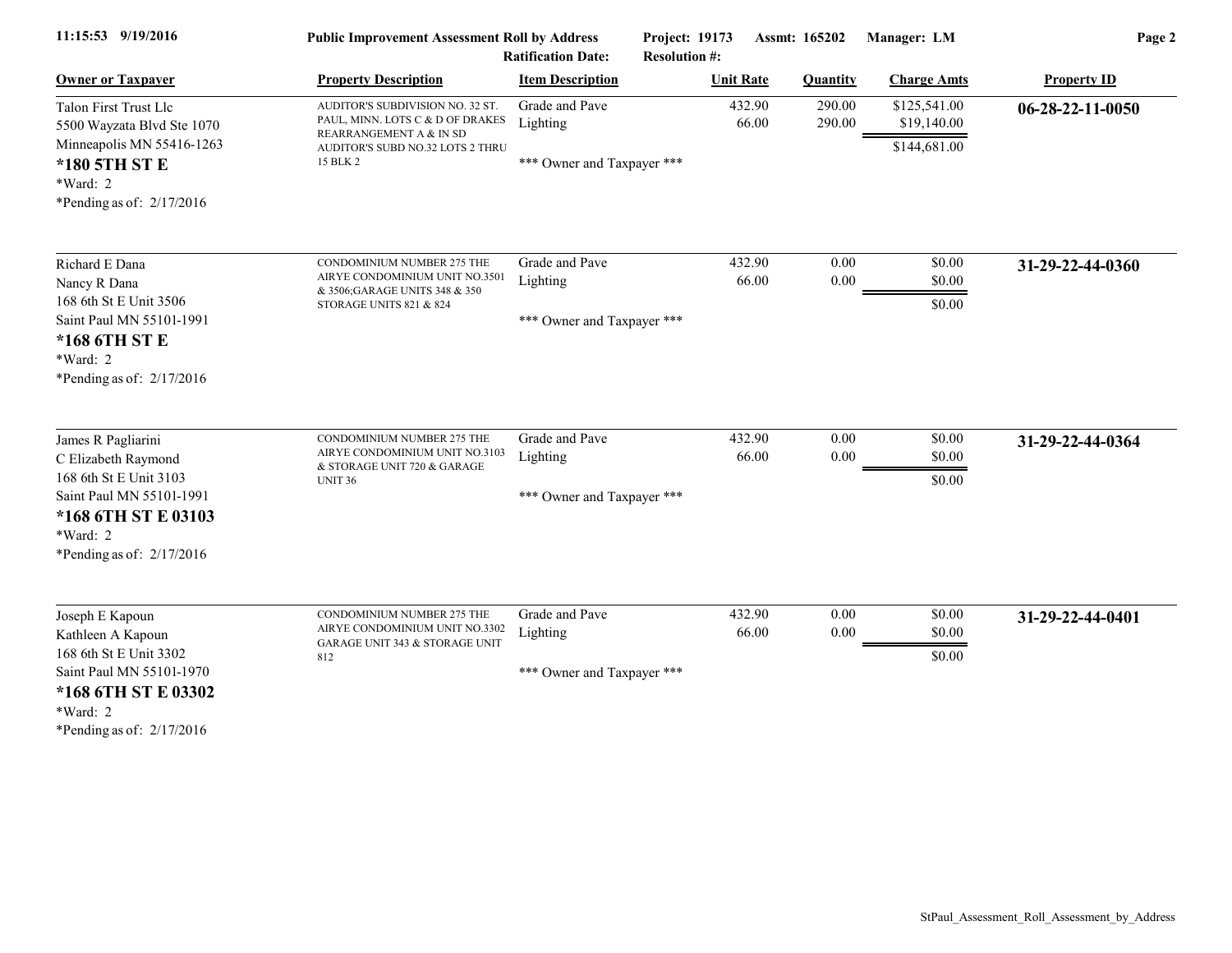| 11:15:53 9/19/2016                                                                                                                                                 | <b>Public Improvement Assessment Roll by Address</b><br><b>Ratification Date:</b>                                        |                                                          | Project: 19173<br>Assmt: 165202<br><b>Resolution #:</b> |                      | Manager: LM                | Page 3             |  |
|--------------------------------------------------------------------------------------------------------------------------------------------------------------------|--------------------------------------------------------------------------------------------------------------------------|----------------------------------------------------------|---------------------------------------------------------|----------------------|----------------------------|--------------------|--|
| <b>Owner or Taxpayer</b>                                                                                                                                           | <b>Property Description</b>                                                                                              | <b>Item Description</b>                                  | <b>Unit Rate</b>                                        | <b>Quantity</b>      | <b>Charge Amts</b>         | <b>Property ID</b> |  |
| Nicholas J Horvath<br>Mary K Horvath<br>168 6th St E Unit 4401<br>Saint Paul MN 55101-1991<br>*168 6TH ST E 04401<br>$*Ward: 2$<br>*Pending as of: $2/17/2016$     | <b>CONDOMINIUM NUMBER 275 THE</b><br>AIRYE CONDOMINIUM UNIT NO.4401<br>GARAGE UNITS 439 & 443 STORAGE<br><b>UNIT 526</b> | Grade and Pave<br>Lighting<br>*** Owner and Taxpayer *** | 432.90<br>66.00                                         | $0.00\,$<br>$0.00\,$ | \$0.00<br>\$0.00<br>\$0.00 | 31-29-22-44-0409   |  |
| Richard J Kleinschmidt<br>Julianne P Kleinschmidt<br>168 6th St E #2601<br>Saint Paul MN 55101-1991<br>*168 6TH ST E 2601<br>*Ward: 2<br>*Pending as of: 2/17/2016 | CONDOMINIUM NUMBER 275 THE<br>AIRYE CONDOMINIUM UNIT NO.<br>2601, GARAGE UNIT 288 & STORAGE<br><b>UNIT 503</b>           | Grade and Pave<br>Lighting<br>*** Owner and Taxpayer *** | 432.90<br>66.00                                         | $0.00\,$<br>0.00     | \$0.00<br>\$0.00<br>\$0.00 | 31-29-22-44-0112   |  |
| Mitchell J Matthiesen<br>168 6th St E Unit 2602<br>St Paul MN 55101-1947<br>*168 6TH ST E 2602<br>*Ward: 2<br>*Pending as of: $2/17/2016$                          | CONDOMINIUM NUMBER 275 THE<br>AIRYE CONDOMINIUM UNIT NO.<br>2602, GARAGE UNIT 286 & STORAGE<br><b>UNIT 505</b>           | Grade and Pave<br>Lighting<br>*** Owner and Taxpayer *** | 432.90<br>66.00                                         | 0.00<br>0.00         | \$0.00<br>\$0.00<br>\$0.00 | 31-29-22-44-0113   |  |
| Jennifer L Saran<br>Mark Tatlow<br>168 6th St E Unit 2603<br>Saint Paul MN 55101-1991<br>*168 6TH ST E 2603<br>*Ward: 2<br>*Pending as of: $2/17/2016$             | CONDOMINIUM NUMBER 275 THE<br>AIRYE CONDOMINIUM UNIT NO.<br>2603                                                         | Grade and Pave<br>Lighting<br>*** Owner and Taxpayer *** | 432.90<br>66.00                                         | 0.00<br>$0.00\,$     | \$0.00<br>\$0.00<br>\$0.00 | 31-29-22-44-0114   |  |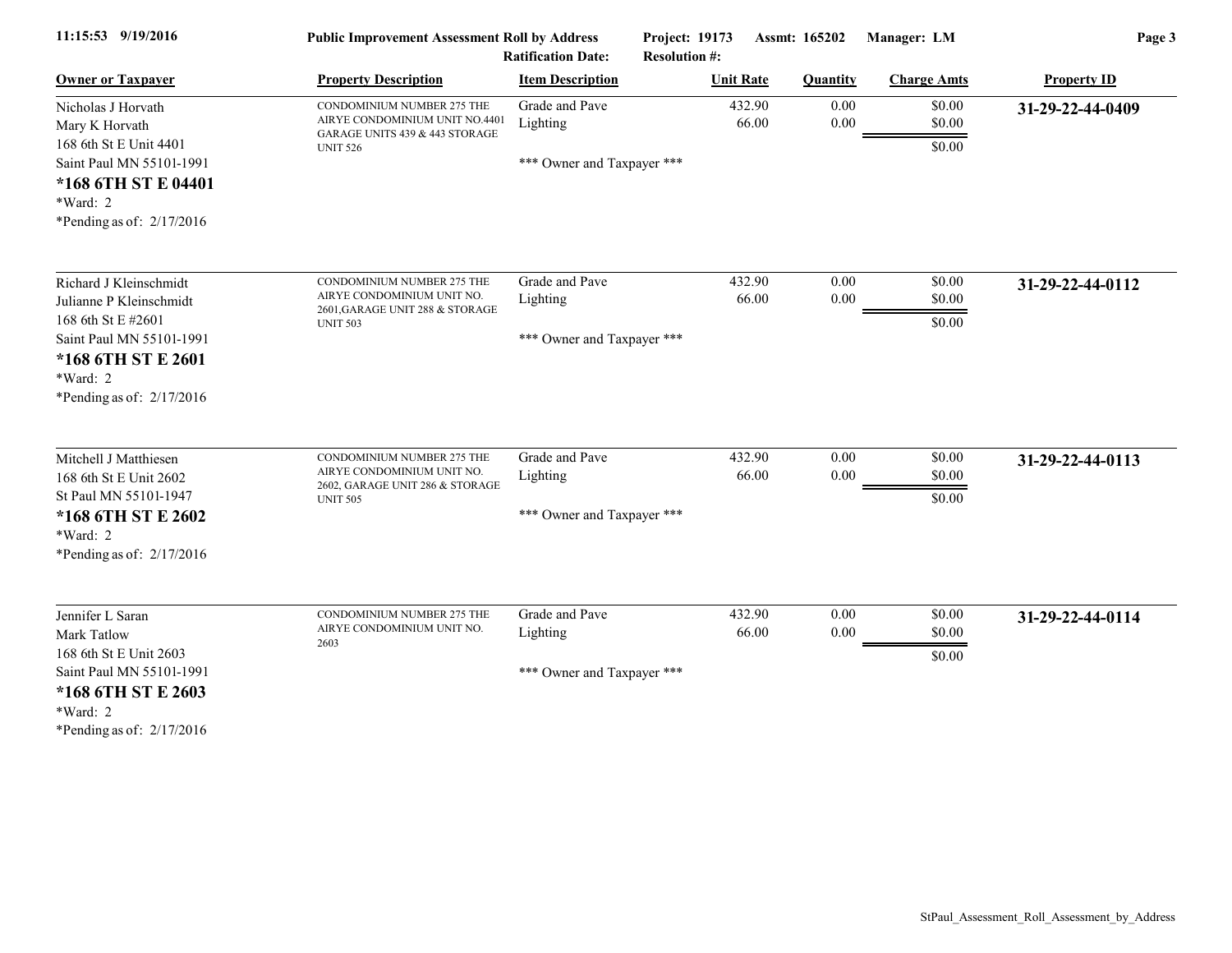| 11:15:53 9/19/2016                                                                                                                                      | <b>Public Improvement Assessment Roll by Address</b><br><b>Ratification Date:</b>                              |                                                          | Project: 19173<br><b>Resolution #:</b> | Manager: LM<br>Assmt: 165202 |                            | Page 4             |  |
|---------------------------------------------------------------------------------------------------------------------------------------------------------|----------------------------------------------------------------------------------------------------------------|----------------------------------------------------------|----------------------------------------|------------------------------|----------------------------|--------------------|--|
| <b>Owner or Taxpayer</b>                                                                                                                                | <b>Property Description</b>                                                                                    | <b>Item Description</b>                                  | <b>Unit Rate</b>                       | <b>Quantity</b>              | <b>Charge Amts</b>         | <b>Property ID</b> |  |
| Lang C Boomer<br>168 6th St 2604<br>St Paul MN 55101-1991                                                                                               | CONDOMINIUM NUMBER 275 THE<br>AIRYE CONDOMINIUM UNIT<br>NO.2604, GARAGE UNIT 158 &                             | Grade and Pave<br>Lighting                               | 432.90<br>66.00                        | 0.00<br>0.00                 | \$0.00<br>\$0.00<br>\$0.00 | 31-29-22-44-0440   |  |
| *168 6TH ST E 2604<br>*Ward: 2<br>*Pending as of: $2/17/2016$                                                                                           | STORAGE UNIT 511                                                                                               | *** Owner and Taxpayer ***                               |                                        |                              |                            |                    |  |
| James R Daines Trustee<br>Jeanette R Daines Trustee<br>E4581 330th Ave                                                                                  | CONDOMINIUM NUMBER 275 THE<br>AIRYE CONDOMINIUM UNIT NO.<br>2605, GARAGE UNIT 349 & STORAGE<br><b>UNIT 814</b> | Grade and Pave<br>Lighting                               | 432.90<br>66.00                        | 0.00<br>0.00                 | \$0.00<br>\$0.00<br>\$0.00 | 31-29-22-44-0116   |  |
| Menomonie WI 54751-6406<br>*168 6TH ST E 2605<br>*Ward: 2<br>*Pending as of: 2/17/2016                                                                  |                                                                                                                | *** Owner and Taxpayer ***                               |                                        |                              |                            |                    |  |
| Steven P Adamski<br>Melissa D Adamski<br>168 6th St E Unit 2606<br>St Paul MN 55101-1947<br>*168 6TH ST E 2606<br>*Ward: 2<br>*Pending as of: 2/17/2016 | CONDOMINIUM NUMBER 275 THE<br>AIRYE CONDOMINIUM UNIT NO.2606<br>& GARAGE UNIT 299 & STORAGE<br><b>UNIT 711</b> | Grade and Pave<br>Lighting<br>*** Owner and Taxpayer *** | 432.90<br>66.00                        | 0.00<br>0.00                 | \$0.00<br>\$0.00<br>\$0.00 | 31-29-22-44-0413   |  |
| Denise A Steiner<br>168 6th St E #2701<br>St Paul MN 55101-1991<br>*168 6TH ST E 2701<br>*Ward: 2<br>*Pending as of: $2/17/2016$                        | CONDOMINIUM NUMBER 275 THE<br>AIRYE CONDOMINIUM UNIT NO.2701<br>GARAGE UNIT 337 & STORAGE UNIT<br>513          | Grade and Pave<br>Lighting<br>*** Owner and Taxpayer *** | 432.90<br>66.00                        | 0.00<br>0.00                 | \$0.00<br>\$0.00<br>\$0.00 | 31-29-22-44-0436   |  |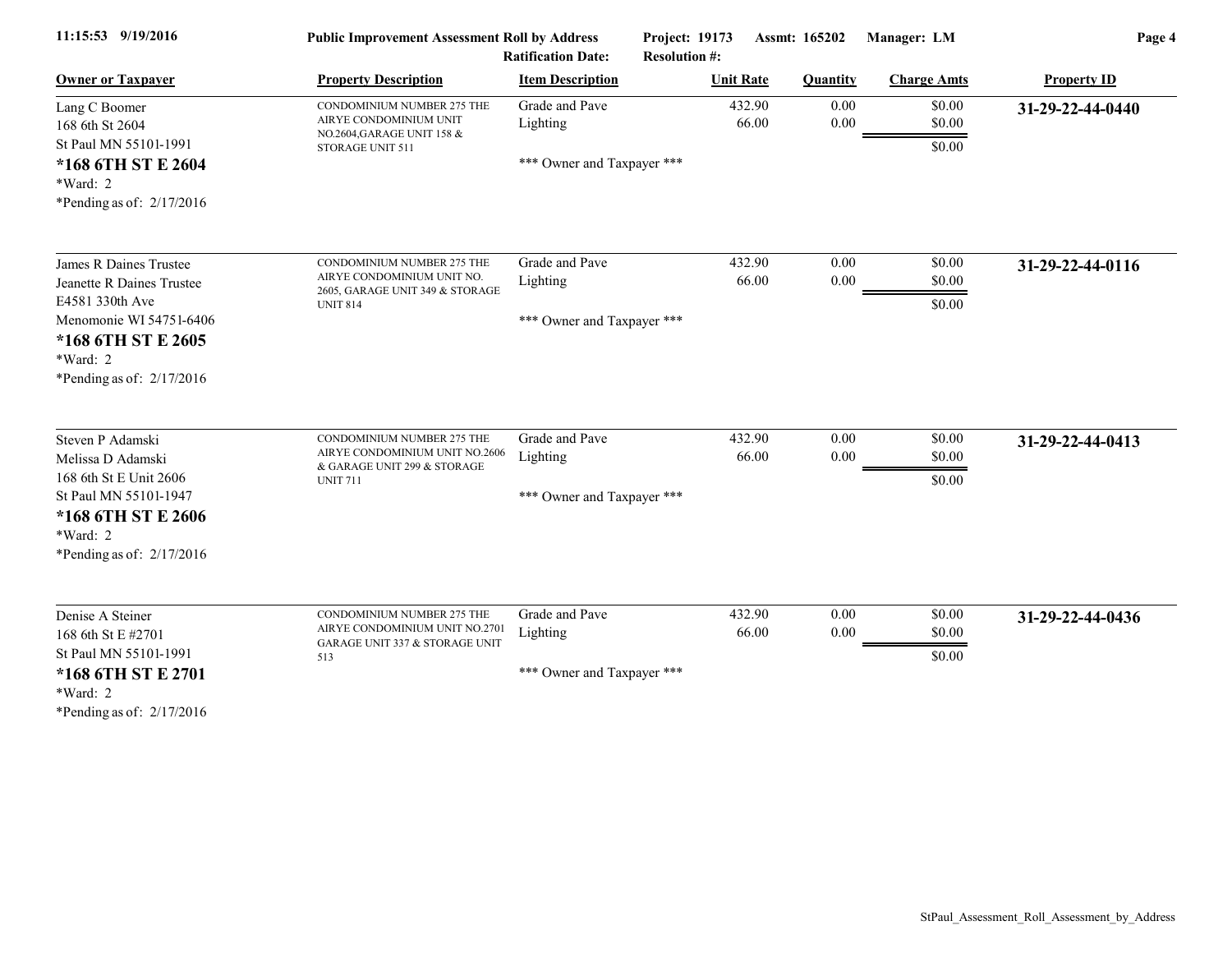| 11:15:53 9/19/2016                                                                                                                                           | <b>Public Improvement Assessment Roll by Address</b><br><b>Ratification Date:</b>                              |                                                          | Assmt: 165202<br>Project: 19173<br><b>Resolution #:</b> |                  | Manager: LM                | Page 5             |  |
|--------------------------------------------------------------------------------------------------------------------------------------------------------------|----------------------------------------------------------------------------------------------------------------|----------------------------------------------------------|---------------------------------------------------------|------------------|----------------------------|--------------------|--|
| <b>Owner or Taxpayer</b>                                                                                                                                     | <b>Property Description</b>                                                                                    | <b>Item Description</b>                                  | <b>Unit Rate</b>                                        | <b>Quantity</b>  | <b>Charge Amts</b>         | <b>Property ID</b> |  |
| Ann Canavan<br>168 6th St E 2702<br>Saint Paul MN 55101-1991                                                                                                 | CONDOMINIUM NUMBER 275 THE<br>AIRYE CONDOMINIUM UNIT NO.<br>2702, GARAGE UNIT 293 & STORAGE<br><b>UNIT 514</b> | Grade and Pave<br>Lighting<br>*** Owner and Taxpayer *** | 432.90<br>66.00                                         | 0.00<br>$0.00\,$ | \$0.00<br>\$0.00<br>\$0.00 | 31-29-22-44-0119   |  |
| *168 6TH ST E 2702<br>*Ward: 2<br>*Pending as of: $2/17/2016$                                                                                                |                                                                                                                |                                                          |                                                         |                  |                            |                    |  |
| Lawrence T Nelsen Trustee<br>168 6th St E Unit 2703<br>Saint Paul MN 55101-1991                                                                              | CONDOMINIUM NUMBER 275 THE<br>AIRYE CONDOMINIUM UNIT<br>NO.2703, GARAGE UNIT 292 &<br>STORAGE UNIT 510         | Grade and Pave<br>Lighting                               | 432.90<br>66.00                                         | 0.00<br>$0.00\,$ | \$0.00<br>\$0.00<br>\$0.00 | 31-29-22-44-0424   |  |
| *168 6TH ST E 2703<br>$*Ward: 2$<br>*Pending as of: $2/17/2016$                                                                                              |                                                                                                                | *** Owner and Taxpayer ***                               |                                                         |                  |                            |                    |  |
| <b>Steven E Moore</b><br>Rachel Moore<br>168 6th St E Unit 2704<br>Saint Paul MN 55101-1947<br>*168 6TH ST E 2704<br>*Ward: 2<br>*Pending as of: $2/17/2016$ | CONDOMINIUM NUMBER 275 THE<br>AIRYE CONDOMINIUM UNIT NO.<br>2704, GARAGE UNIT 291 & STORAGE<br><b>UNIT 516</b> | Grade and Pave<br>Lighting<br>*** Owner and Taxpayer *** | 432.90<br>66.00                                         | 0.00<br>$0.00\,$ | \$0.00<br>\$0.00<br>\$0.00 | 31-29-22-44-0121   |  |
| Jason Engman<br>168 6th St E #2705<br>Saint Paul MN 55101-1991<br>*168 6TH ST E 2705<br>$*Ward: 2$<br>*Pending as of: $2/17/2016$                            | CONDOMINIUM NUMBER 275 THE<br>AIRYE CONDOMINIUM UNIT NO.<br>2705, GARAGE UNIT 290 & STORAGE<br><b>UNIT 517</b> | Grade and Pave<br>Lighting<br>*** Owner and Taxpayer *** | 432.90<br>66.00                                         | 0.00<br>0.00     | \$0.00<br>\$0.00<br>\$0.00 | 31-29-22-44-0122   |  |
| Susan E Rossi<br>168 6th St Unit 2706<br>Saint Paul MN 55101-1947<br>*168 6TH ST E 2706<br>*Ward: 2<br>*Pending as of: $2/17/2016$                           | CONDOMINIUM NUMBER 275 THE<br>AIRYE CONDOMINIUM UNIT<br>NO.2706, GARAGE UNIT 39 &<br>STORAGE UNIT 519          | Grade and Pave<br>Lighting<br>*** Owner and Taxpayer *** | 432.90<br>66.00                                         | 0.00<br>$0.00\,$ | \$0.00<br>\$0.00<br>\$0.00 | 31-29-22-44-0605   |  |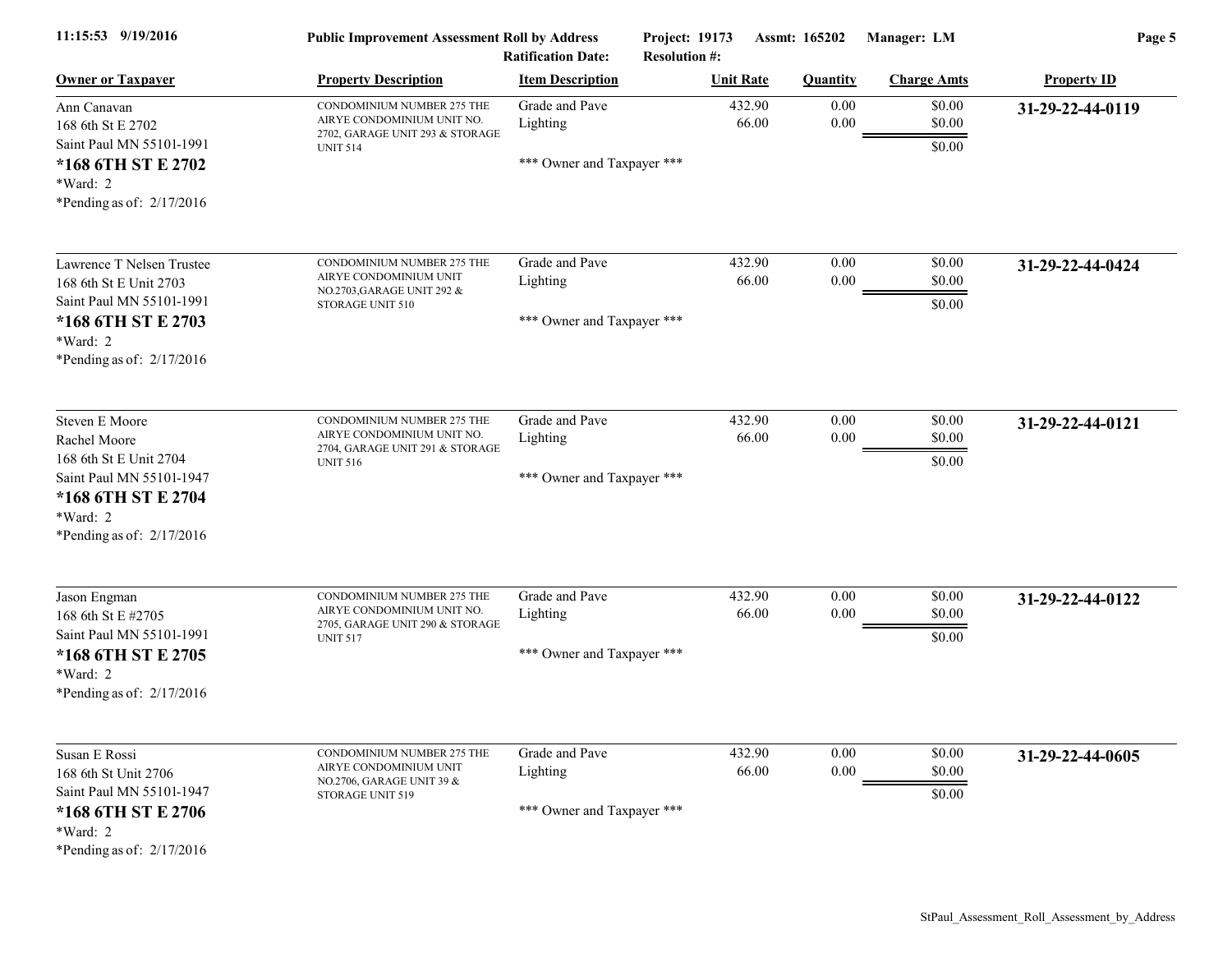| 11:15:53 9/19/2016                                                                                                                                 | <b>Public Improvement Assessment Roll by Address</b><br><b>Ratification Date:</b>                              |                                                          | Project: 19173                           | Assmt: 165202         | Manager: LM                | Page 6             |
|----------------------------------------------------------------------------------------------------------------------------------------------------|----------------------------------------------------------------------------------------------------------------|----------------------------------------------------------|------------------------------------------|-----------------------|----------------------------|--------------------|
| <b>Owner or Taxpayer</b>                                                                                                                           | <b>Property Description</b>                                                                                    | <b>Item Description</b>                                  | <b>Resolution #:</b><br><b>Unit Rate</b> | <b>Quantity</b>       | <b>Charge Amts</b>         | <b>Property ID</b> |
| Michael L Denesen<br>Claudette E Denesen<br>168 6th St E<br>St Paul MN 55101-1947<br>*168 6TH ST E 2801<br>*Ward: 2<br>*Pending as of: $2/17/2016$ | CONDOMINIUM NUMBER 275 THE<br>AIRYE CONDOMINIUM UNIT NO.<br>2801, GARAGE UNIT 301 & STORAGE<br><b>UNIT 525</b> | Grade and Pave<br>Lighting<br>*** Owner and Taxpayer *** | 432.90                                   | 0.00<br>66.00<br>0.00 | \$0.00<br>\$0.00<br>\$0.00 | 31-29-22-44-0124   |
| Alan G Rodgers<br>168 6th St E Unit 2802<br>St Paul MN 55101-1947<br>*168 6TH ST E 2802<br>*Ward: 2<br>*Pending as of: $2/17/2016$                 | CONDOMINIUM NUMBER 275 THE<br>AIRYE CONDOMINIUM UNIT NO.<br>2802, GARAGE UNIT 300 & STORAGE<br><b>UNIT 521</b> | Grade and Pave<br>Lighting<br>*** Owner and Taxpayer *** | 432.90                                   | 0.00<br>66.00<br>0.00 | \$0.00<br>\$0.00<br>\$0.00 | 31-29-22-44-0125   |
| Zhenqing Zhu<br>Qi Lin Zhu<br>168 6th St Unit 2804<br>St Paul MN 55101-1991<br>*168 6TH ST E 2804<br>*Ward: 2<br>*Pending as of: $2/17/2016$       | CONDOMINIUM NUMBER 275 THE<br>AIRYE CONDOMINIUM UNIT NO.<br>2804, GARAGE UNIT 297 & STORAGE<br><b>UNIT 523</b> | Grade and Pave<br>Lighting<br>*** Owner and Taxpayer *** | 432.90                                   | 0.00<br>66.00<br>0.00 | \$0.00<br>\$0.00<br>\$0.00 | 31-29-22-44-0127   |
| Donald S Peterson Trustee<br>168 6th St E Unit 280<br>Saint Paul MN 55101-1991<br>*168 6TH ST E 2805<br>*Ward: 2<br>*Pending as of: 2/17/2016      | CONDOMINIUM NUMBER 275 THE<br>AIRYE CONDOMINIUM UNIT NO.<br>2805, GARAGE UNIT 296 & STORAGE<br><b>UNIT 524</b> | Grade and Pave<br>Lighting<br>*** Owner and Taxpayer *** | 432.90                                   | 0.00<br>0.00<br>66.00 | \$0.00<br>\$0.00<br>\$0.00 | 31-29-22-44-0128   |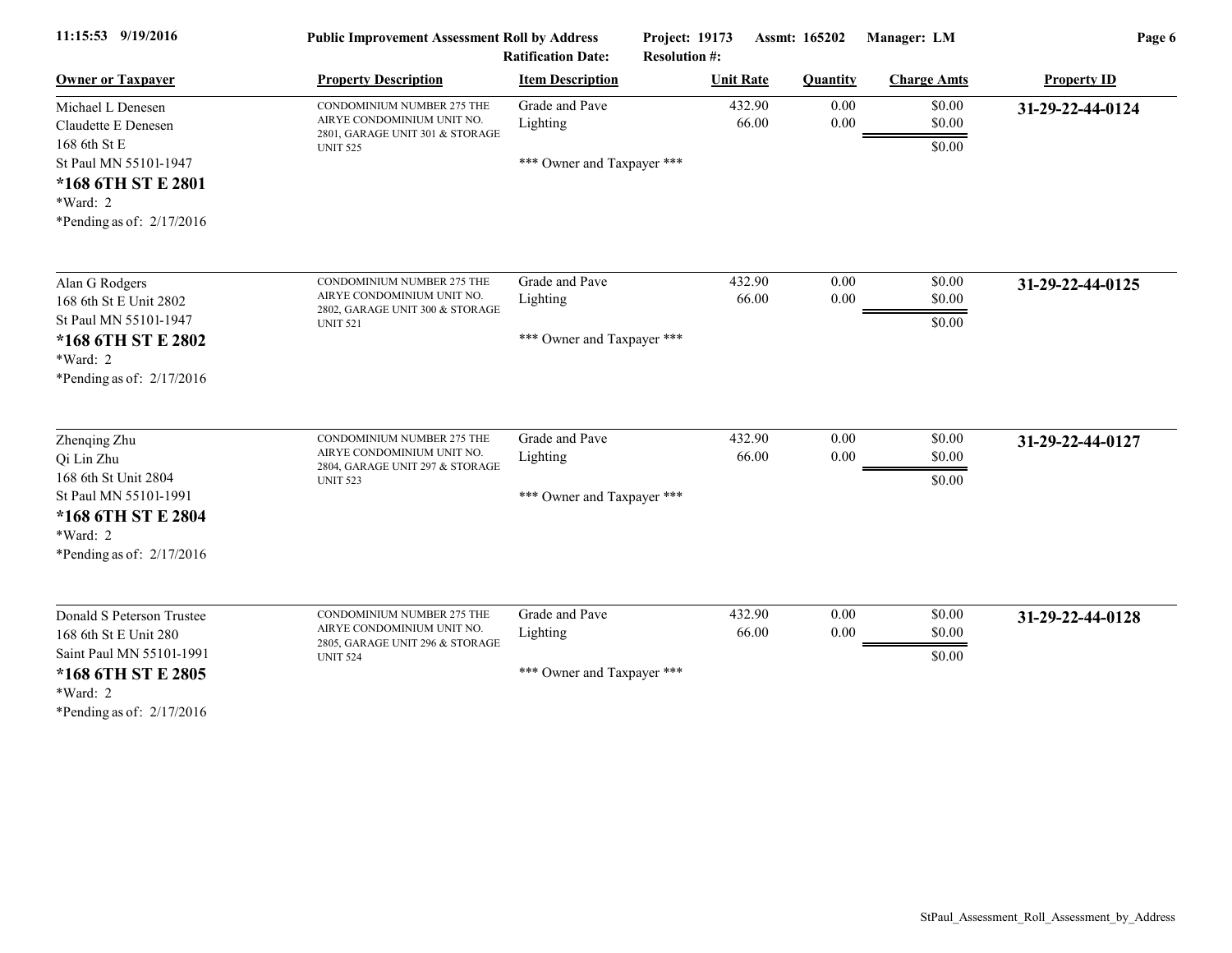| 11:15:53 9/19/2016                                                                                                  | <b>Public Improvement Assessment Roll by Address</b><br><b>Ratification Date:</b>                                        |                                                          | Assmt: 165202<br>Project: 19173<br><b>Resolution #:</b> |                  | Manager: LM                | Page 7             |  |
|---------------------------------------------------------------------------------------------------------------------|--------------------------------------------------------------------------------------------------------------------------|----------------------------------------------------------|---------------------------------------------------------|------------------|----------------------------|--------------------|--|
| <b>Owner or Taxpayer</b>                                                                                            | <b>Property Description</b>                                                                                              | <b>Item Description</b>                                  | <b>Unit Rate</b>                                        | <b>Quantity</b>  | <b>Charge Amts</b>         | <b>Property ID</b> |  |
| Mark B Lindstrom<br>Jodene M Lindstrom<br>168 6th St E Unit 2901<br>Saint Paul MN 55101-1991<br>*168 6TH ST E 2901  | CONDOMINIUM NUMBER 275 THE<br>AIRYE CONDOMINIUM UNIT NO.2901<br>& 2906 GARAGE UNIT 409 & 389 &<br>STORAGE UNIT 721 & 724 | Grade and Pave<br>Lighting<br>*** Owner and Taxpayer *** | 432.90<br>66.00                                         | 0.00<br>$0.00\,$ | \$0.00<br>\$0.00<br>\$0.00 | 31-29-22-44-0416   |  |
| *Ward: 2<br>*Pending as of: $2/17/2016$                                                                             |                                                                                                                          |                                                          |                                                         |                  |                            |                    |  |
| Mary E Bromen<br>168 6th St E Unit 2902<br>Saint Paul MN 55101-1991<br>*168 6TH ST E 2902                           | CONDOMINIUM NUMBER 275 THE<br>AIRYE CONDOMINIUM UNIT NO.<br>2902, GARAGE UNIT 306 & STORAGE<br><b>UNIT 520</b>           | Grade and Pave<br>Lighting<br>*** Owner and Taxpayer *** | 432.90<br>66.00                                         | 0.00<br>0.00     | \$0.00<br>\$0.00<br>\$0.00 | 31-29-22-44-0131   |  |
| *Ward: 2<br>*Pending as of: $2/17/2016$                                                                             |                                                                                                                          |                                                          |                                                         |                  |                            |                    |  |
| Divya Varadaraj<br>168 6th St E 2903                                                                                | CONDOMINIUM NUMBER 275 THE<br>AIRYE CONDOMINIUM UNIT NO.2903<br>& GARAGE UNIT 305 & STORAGE                              | Grade and Pave<br>Lighting                               | 432.90<br>66.00                                         | 0.00<br>$0.00\,$ | \$0.00<br>\$0.00           | 31-29-22-44-0348   |  |
| Saint Paul MN 55101-1947<br>*168 6TH ST E 2903<br>*Ward: 2<br>*Pending as of: $2/17/2016$                           | <b>UNIT 617</b>                                                                                                          | *** Owner and Taxpayer ***                               |                                                         |                  | \$0.00                     |                    |  |
| Thomas P Harm                                                                                                       | CONDOMINIUM NUMBER 275 THE<br>AIRYE CONDOMINIUM UNIT NO.2904                                                             | Grade and Pave<br>Lighting                               | 432.90<br>66.00                                         | 0.00<br>$0.00\,$ | \$0.00<br>\$0.00           | 31-29-22-44-0412   |  |
| 168 6th St E Unit 2904<br>Saint Paul MN 55101-1991<br>*168 6TH ST E 2904<br>*Ward: 2<br>*Pending as of: $2/17/2016$ | & GARAGE UNIT 304 & STORAGE<br><b>UNIT 709</b>                                                                           | *** Owner and Taxpayer ***                               |                                                         |                  | \$0.00                     |                    |  |
| Elaine M Rogers                                                                                                     | CONDOMINIUM NUMBER 275 THE<br>AIRYE CONDOMINIUM UNIT NO.                                                                 | Grade and Pave<br>Lighting                               | 432.90<br>66.00                                         | 0.00<br>$0.00\,$ | \$0.00<br>\$0.00           | 31-29-22-44-0134   |  |
| 168 6th St E Unit 2905<br>St Paul MN 55101-1991<br>*168 6TH ST E 2905<br>*Ward: 2<br>*Pending as of: $2/17/2016$    | 2905, GARAGE UNIT 303 & STORAGE<br><b>UNIT 603</b>                                                                       | *** Owner and Taxpayer ***                               |                                                         |                  | \$0.00                     |                    |  |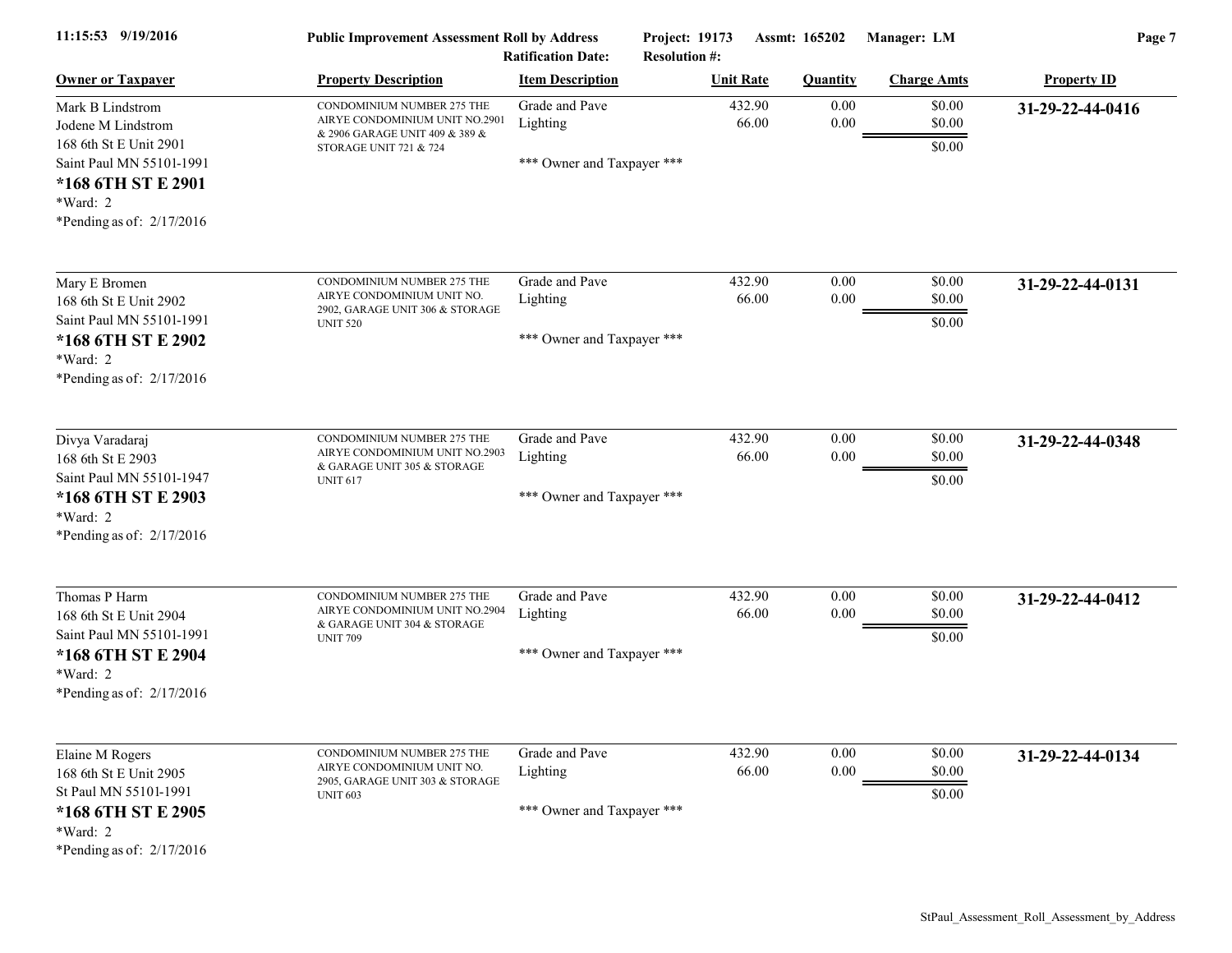| 11:15:53 9/19/2016                                                                                                                            | <b>Public Improvement Assessment Roll by Address</b><br><b>Ratification Date:</b>                              |                                                          | <b>Project: 19173</b><br>Assmt: 165202<br><b>Resolution #:</b> |                  | Manager: LM                | Page 8             |  |
|-----------------------------------------------------------------------------------------------------------------------------------------------|----------------------------------------------------------------------------------------------------------------|----------------------------------------------------------|----------------------------------------------------------------|------------------|----------------------------|--------------------|--|
| <b>Owner or Taxpayer</b>                                                                                                                      | <b>Property Description</b>                                                                                    | <b>Item Description</b>                                  | <b>Unit Rate</b>                                               | <b>Quantity</b>  | <b>Charge Amts</b>         | <b>Property ID</b> |  |
| Michael D Mariana<br>168 6th St E Unit 3001<br>St Paul MN 55101-1991                                                                          | CONDOMINIUM NUMBER 275 THE<br>AIRYE CONDOMINIUM UNIT NO.3001<br>& STORAGE UNIT 714 & GARAGE<br><b>UNIT 855</b> | Grade and Pave<br>Lighting                               | 432.90<br>66.00                                                | 0.00<br>$0.00\,$ | \$0.00<br>\$0.00<br>\$0.00 | 31-29-22-44-0606   |  |
| *168 6TH ST E 3001<br>$*Ward: 2$<br>*Pending as of: $2/17/2016$                                                                               |                                                                                                                | *** Owner and Taxpayer ***                               |                                                                |                  |                            |                    |  |
| Rodney Skoe<br>Sarah Hoagberg<br>54000 189th Ave                                                                                              | CONDOMINIUM NUMBER 275 THE<br>AIRYE CONDOMINIUM UNIT NO.<br>3002, GARAGE UNIT 100 & STORAGE<br><b>UNIT 715</b> | Grade and Pave<br>Lighting                               | 432.90<br>66.00                                                | 0.00<br>0.00     | \$0.00<br>\$0.00<br>\$0.00 | 31-29-22-44-0137   |  |
| Clearbrook MN 56634-4270<br>*168 6TH ST E 3002<br>*Ward: 2<br>*Pending as of: $2/17/2016$                                                     |                                                                                                                | *** Owner and Taxpayer ***                               |                                                                |                  |                            |                    |  |
| <b>Byron E Trotter</b><br>168 6th St E Unit 3003<br>Saint Paul MN 55101-1991<br>*168 6TH ST E 3003<br>*Ward: 2<br>*Pending as of: $2/17/2016$ | CONDOMINIUM NUMBER 275 THE<br>AIRYE CONDOMINIUM UNIT<br>NO.3003, GARAGE UNIT 355 &<br>STORAGE UNIT 614         | Grade and Pave<br>Lighting<br>*** Owner and Taxpayer *** | 432.90<br>66.00                                                | 0.00<br>0.00     | \$0.00<br>\$0.00<br>\$0.00 | 31-29-22-44-0138   |  |
| James M Campbell<br>168 6th St E Unit 3004<br>St Paul MN 55101-1970<br>*168 6TH ST E 3004<br>*Ward: 2<br>*Pending as of: 2/17/2016            | CONDOMINIUM NUMBER 275 THE<br>AIRYE CONDOMINIUM STORAGE<br>UNIT 615, GARAGE UNIT 298 & UNIT<br>NO.3004         | Grade and Pave<br>Lighting<br>*** Owner and Taxpayer *** | 432.90<br>66.00                                                | 0.00<br>0.00     | \$0.00<br>\$0.00<br>\$0.00 | 31-29-22-44-0414   |  |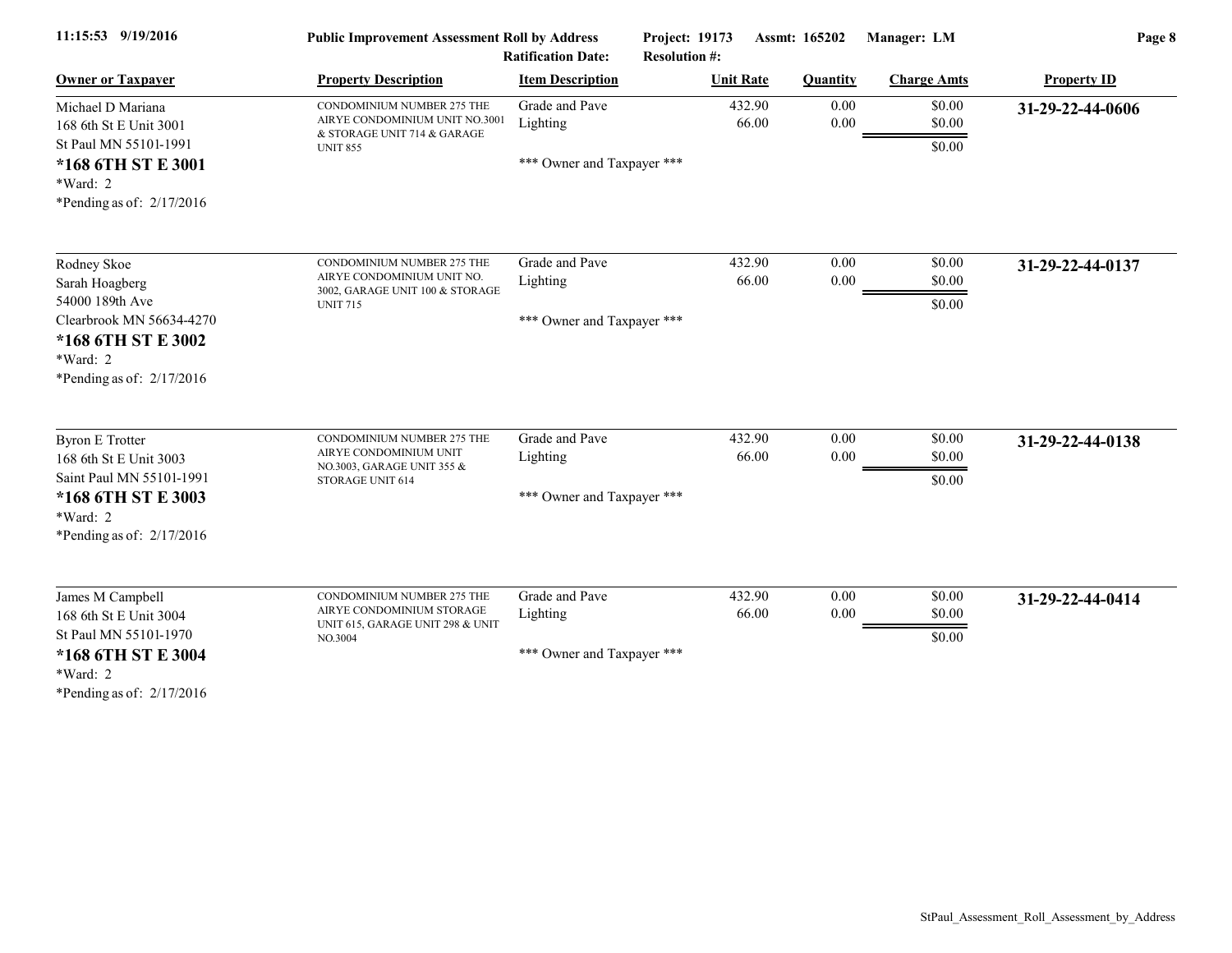| 11:15:53 9/19/2016                                                                        | <b>Public Improvement Assessment Roll by Address</b><br><b>Ratification Date:</b>              |                            | Project: 19173<br><b>Resolution #:</b> | Assmt: 165202<br>Manager: LM |                            | Page 9             |  |
|-------------------------------------------------------------------------------------------|------------------------------------------------------------------------------------------------|----------------------------|----------------------------------------|------------------------------|----------------------------|--------------------|--|
| <b>Owner or Taxpayer</b>                                                                  | <b>Property Description</b>                                                                    | <b>Item Description</b>    | <b>Unit Rate</b>                       | <b>Quantity</b>              | <b>Charge Amts</b>         | <b>Property ID</b> |  |
| Brian L Nowacki<br>Tammey A Nowacki<br>168 6th St E Unit 3005                             | CONDOMINIUM NUMBER 275 THE<br>AIRYE CONDOMINIUM UNIT NO.<br>3005                               | Grade and Pave<br>Lighting | 432.90<br>66.00                        | 0.00<br>$0.00\,$             | \$0.00<br>\$0.00<br>\$0.00 | 31-29-22-44-0140   |  |
| St Paul MN 55101-1970<br>*168 6TH ST E 3005<br>*Ward: 2<br>*Pending as of: 2/17/2016      |                                                                                                | *** Owner and Taxpayer *** |                                        |                              |                            |                    |  |
| Jeffrey H Larsen                                                                          | CONDOMINIUM NUMBER 275 THE                                                                     | Grade and Pave             | 432.90                                 | 0.00                         | \$0.00                     | 31-29-22-44-0141   |  |
| 168 6th St E Unit 3006<br>Saint Paul MN 55101-1991                                        | AIRYE CONDOMINIUM UNIT NO.<br>3006                                                             | Lighting                   | 66.00                                  | $0.00\,$                     | \$0.00<br>\$0.00           |                    |  |
| *168 6TH ST E 3006<br>*Ward: 2<br>*Pending as of: $2/17/2016$                             |                                                                                                | *** Owner and Taxpayer *** |                                        |                              |                            |                    |  |
| Valeria S Silva                                                                           | CONDOMINIUM NUMBER 275 THE                                                                     | Grade and Pave             | 432.90                                 | 0.00                         | \$0.00                     | 31-29-22-44-0415   |  |
| Paul H Stine<br>168 6th St E Unit 3101                                                    | AIRYE CONDOMINIUM STORAGE<br>UNITS 723 & 719 GARAGE UNITS 455<br>& 457 UNITS NO.3101 & NO.3106 | Lighting                   | 66.00                                  | 0.00                         | \$0.00<br>\$0.00           |                    |  |
| Saint Paul MN 55101-1991<br>*168 6TH ST E 3101<br>*Ward: 2<br>*Pending as of: $2/17/2016$ |                                                                                                | *** Owner and Taxpayer *** |                                        |                              |                            |                    |  |
| Kim R Lareau                                                                              | CONDOMINIUM NUMBER 275 THE<br>AIRYE CONDOMINIUM UNIT                                           | Grade and Pave             | 432.90                                 | 0.00                         | \$0.00                     | 31-29-22-44-0349   |  |
| Robert W Lareau<br>168 6th St E Unit #3102                                                | NO.3102; GARAGE UNIT 38 &<br>STORAGE UNIT 718                                                  | Lighting                   | 66.00                                  | 0.00                         | \$0.00<br>\$0.00           |                    |  |
| St Paul MN 55101-1970<br>*168 6TH ST E 3102<br>*Ward: 2<br>*Pending as of: $2/17/2016$    |                                                                                                | *** Owner and Taxpayer *** |                                        |                              |                            |                    |  |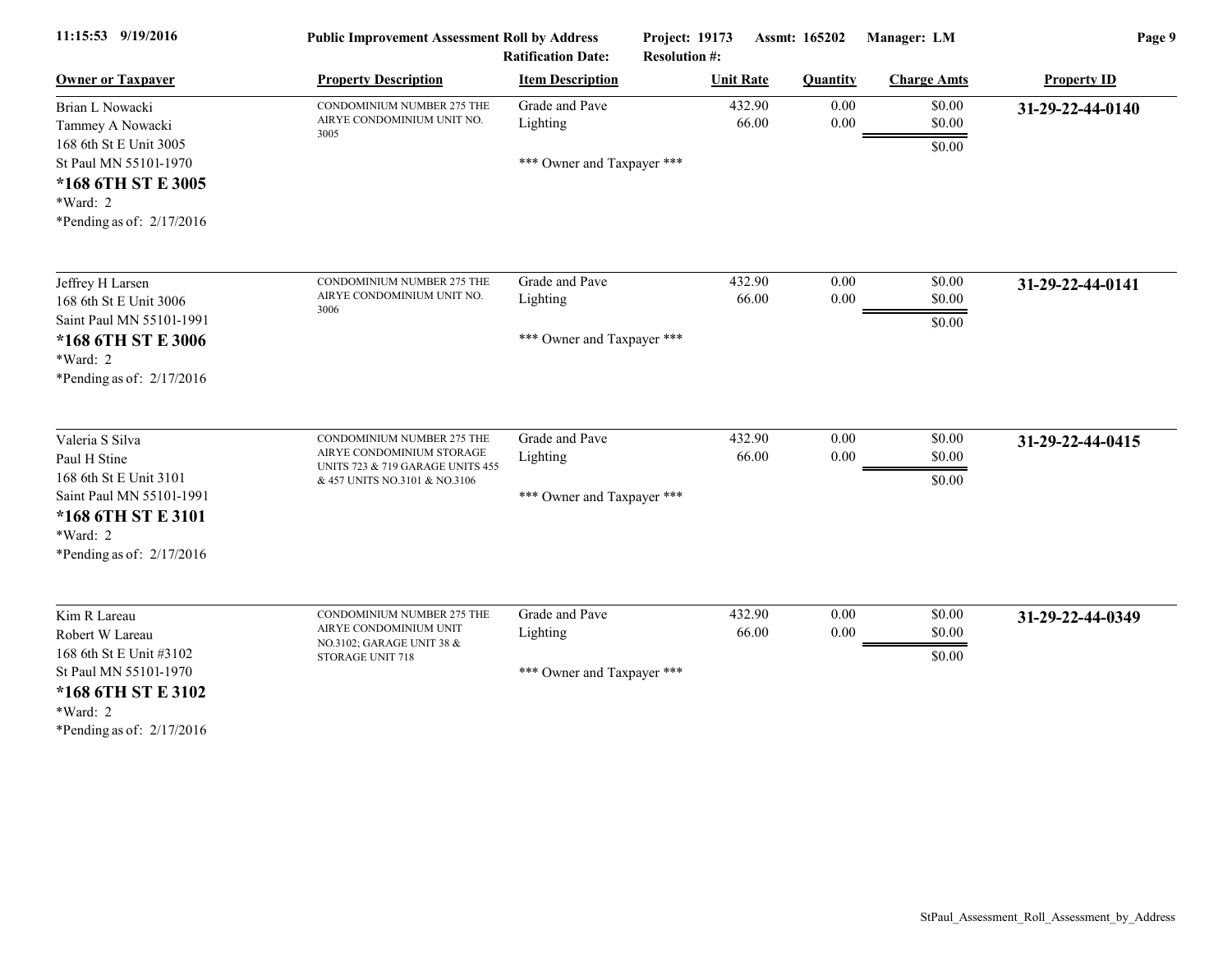| 11:15:53 9/19/2016                                                                                                                                       | <b>Public Improvement Assessment Roll by Address</b><br><b>Ratification Date:</b>                              |                                                          | <b>Project: 19173</b><br><b>Resolution #:</b> | Assmt: 165202<br>Manager: LM |                            | Page 10            |  |
|----------------------------------------------------------------------------------------------------------------------------------------------------------|----------------------------------------------------------------------------------------------------------------|----------------------------------------------------------|-----------------------------------------------|------------------------------|----------------------------|--------------------|--|
| <b>Owner or Taxpayer</b>                                                                                                                                 | <b>Property Description</b>                                                                                    | <b>Item Description</b>                                  | <b>Unit Rate</b>                              | <b>Quantity</b>              | <b>Charge Amts</b>         | <b>Property ID</b> |  |
| George M Heriot<br>168 6th St E Unit 3104<br>St Paul MN 55101-1991<br>*168 6TH ST E 3104<br>*Ward: 2<br>*Pending as of: $2/17/2016$                      | CONDOMINIUM NUMBER 275 THE<br>AIRYE CONDOMINIUM UNIT NO.<br>3104                                               | Grade and Pave<br>Lighting<br>*** Owner and Taxpayer *** | 432.90<br>66.00                               | 0.00<br>$0.00\,$             | \$0.00<br>\$0.00<br>\$0.00 | 31-29-22-44-0145   |  |
| Laurie A Platt<br>168 6th St E Unit 3105<br>St Paul MN 55101-1970<br>*168 6TH ST E 3105<br>*Ward: 2<br>*Pending as of: $2/17/2016$                       | CONDOMINIUM NUMBER 275 THE<br>AIRYE CONDOMINIUM UNIT<br>NO.3105, GARAGE UNIT 106 &<br>STORAGE UNIT 716         | Grade and Pave<br>Lighting<br>*** Owner and Taxpayer *** | 432.90<br>66.00                               | 0.00<br>0.00                 | \$0.00<br>\$0.00<br>\$0.00 | 31-29-22-44-0445   |  |
| Margaret G Hinke<br>168 6th St E Unit 3201<br>St Paul MN 55101-1970<br>*168 6TH ST E 3201<br>*Ward: 2<br>*Pending as of: $2/17/2016$                     | CONDOMINIUM NUMBER 275 THE<br>AIRYE CONDOMINIUM UNIT<br>NO.3201, STORAGE UNIT 818 &<br><b>GARAGE UNIT 357</b>  | Grade and Pave<br>Lighting<br>*** Owner and Taxpayer *** | 432.90<br>66.00                               | 0.00<br>$0.00\,$             | \$0.00<br>\$0.00<br>\$0.00 | 31-29-22-44-0417   |  |
| Kathleen Bischel Beddow<br>Earl F Beddow<br>168 6th St E #3202<br>St Paul MN 55101-1991<br>*168 6TH ST E 3202<br>*Ward: 2<br>*Pending as of: $2/17/2016$ | CONDOMINIUM NUMBER 275 THE<br>AIRYE CONDOMINIUM UNIT NO.<br>3202, GARAGE UNIT 344 & STORAGE<br><b>UNIT 725</b> | Grade and Pave<br>Lighting<br>*** Owner and Taxpayer *** | 432.90<br>66.00                               | 0.00<br>$0.00\,$             | \$0.00<br>\$0.00<br>\$0.00 | 31-29-22-44-0149   |  |
| Sonja A Rockswold<br>168 6th St E Unit 3203<br>Saint Paul MN 55101-1991<br>*168 6TH ST E 3203<br>*Ward: 2<br>*Pending as of: $2/17/2016$                 | CONDOMINIUM NUMBER 275 THE<br>AIRYE CONDOMINIUM UNIT NO.3203<br>GARAGE UNIT 162 & STORAGE UNIT<br>802          | Grade and Pave<br>Lighting<br>*** Owner and Taxpayer *** | 432.90<br>66.00                               | $0.00\,$<br>$0.00\,$         | \$0.00<br>\$0.00<br>\$0.00 | 31-29-22-44-0430   |  |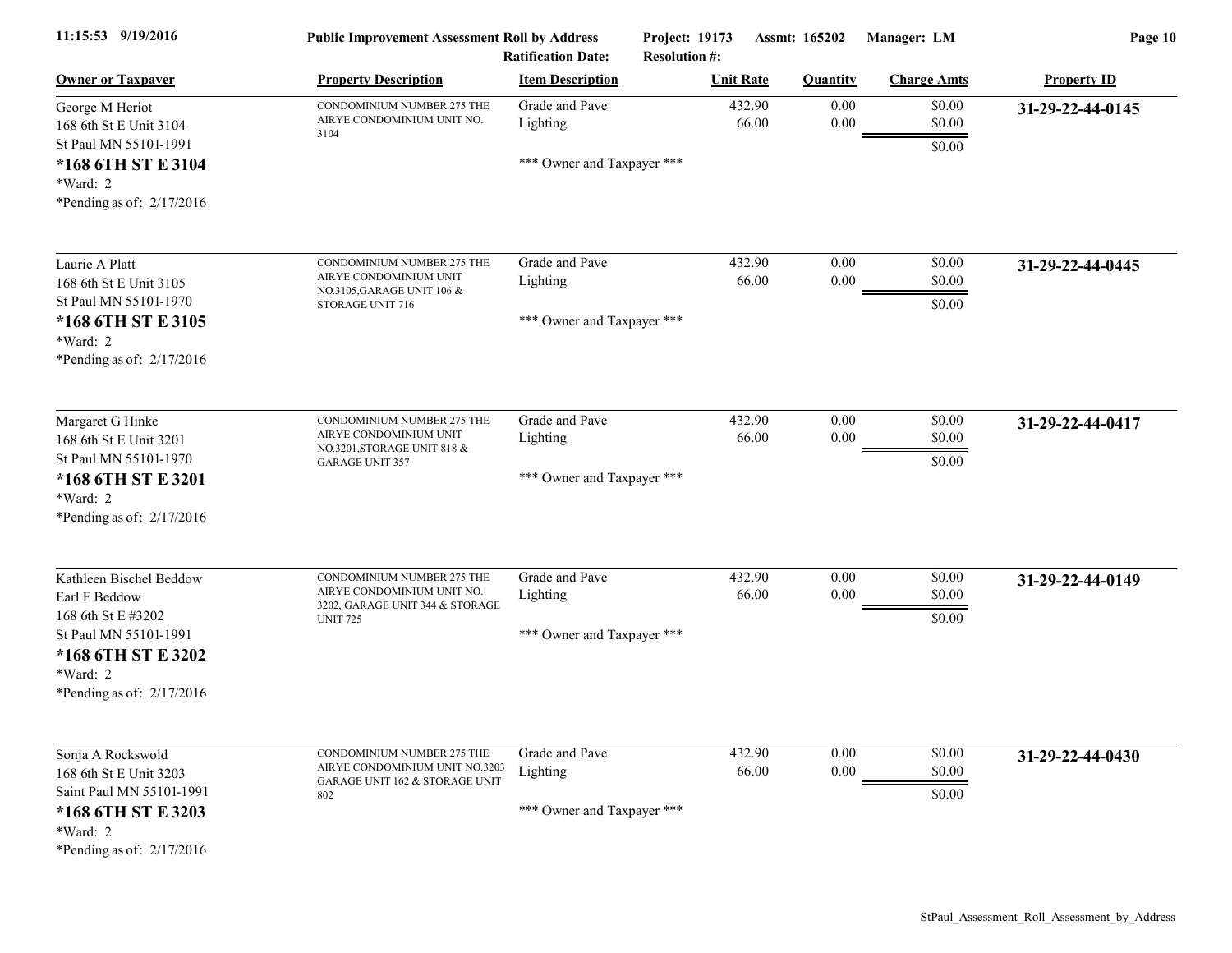| 11:15:53 9/19/2016                                                                                                                                                  | <b>Public Improvement Assessment Roll by Address</b><br><b>Ratification Date:</b>                      |                                                          | Project: 19173<br>Assmt: 165202<br><b>Resolution #:</b> |                  | Manager: LM                | Page 11            |  |
|---------------------------------------------------------------------------------------------------------------------------------------------------------------------|--------------------------------------------------------------------------------------------------------|----------------------------------------------------------|---------------------------------------------------------|------------------|----------------------------|--------------------|--|
| <b>Owner or Taxpayer</b>                                                                                                                                            | <b>Property Description</b>                                                                            | <b>Item Description</b>                                  | <b>Unit Rate</b>                                        | <b>Quantity</b>  | <b>Charge Amts</b>         | <b>Property ID</b> |  |
| Donald O Hedman<br>168 6th St E Unit 3204<br>St Paul MN 55101-1970<br>*168 6TH ST E 3204<br>*Ward: 2<br>*Pending as of: $2/17/2016$                                 | CONDOMINIUM NUMBER 275 THE<br>AIRYE CONDOMINIUM UNIT NO.3204<br>& GARAGE UNIT 47 & STORAGE UNIT<br>619 | Grade and Pave<br>Lighting<br>*** Owner and Taxpayer *** | 432.90<br>66.00                                         | 0.00<br>$0.00\,$ | \$0.00<br>\$0.00<br>\$0.00 | 31-29-22-44-0435   |  |
| Jeffery Kolnick<br>Rosa Leonor Tock Quinonez<br>168 6th St E Unit 3205<br>Saint Paul MN 55101-1991<br>*168 6TH ST E 3205<br>*Ward: 2<br>*Pending as of: $2/17/2016$ | CONDOMINIUM NUMBER 275 THE<br>AIRYE CONDOMINIUM UNIT NO.3205<br>GARAGE UNIT 354 & STORAGE UNIT<br>810  | Grade and Pave<br>Lighting<br>*** Owner and Taxpayer *** | 432.90<br>66.00                                         | 0.00<br>$0.00\,$ | \$0.00<br>\$0.00<br>\$0.00 | 31-29-22-44-0355   |  |
| Paul Woutat<br>Mary Woutat<br>168 6th St E<br>St Paul MN 55101-1991<br>*168 6TH ST E 3206<br>*Ward: 2<br>*Pending as of: 2/17/2016                                  | CONDOMINIUM NUMBER 275 THE<br>AIRYE CONDOMINIUM UNIT<br>NO.3206;GARAGE UNIT 96 &<br>STORAGE UNIT 803   | Grade and Pave<br>Lighting<br>*** Owner and Taxpayer *** | 432.90<br>66.00                                         | 0.00<br>0.00     | \$0.00<br>\$0.00<br>\$0.00 | 31-29-22-44-0404   |  |
| Duane J Bangle<br>Mary H Bangle<br>168 6th St E Unit 3301<br>St Paul MN 55101-1970<br>*168 6TH ST E 3301<br>*Ward: 2<br>*Pending as of: $2/17/2016$                 | CONDOMINIUM NUMBER 275 THE<br>AIRYE CONDOMINIUM UNIT NO.<br>3301                                       | Grade and Pave<br>Lighting<br>*** Owner and Taxpayer *** | 432.90<br>66.00                                         | 0.00<br>$0.00\,$ | \$0.00<br>\$0.00<br>\$0.00 | 31-29-22-44-0154   |  |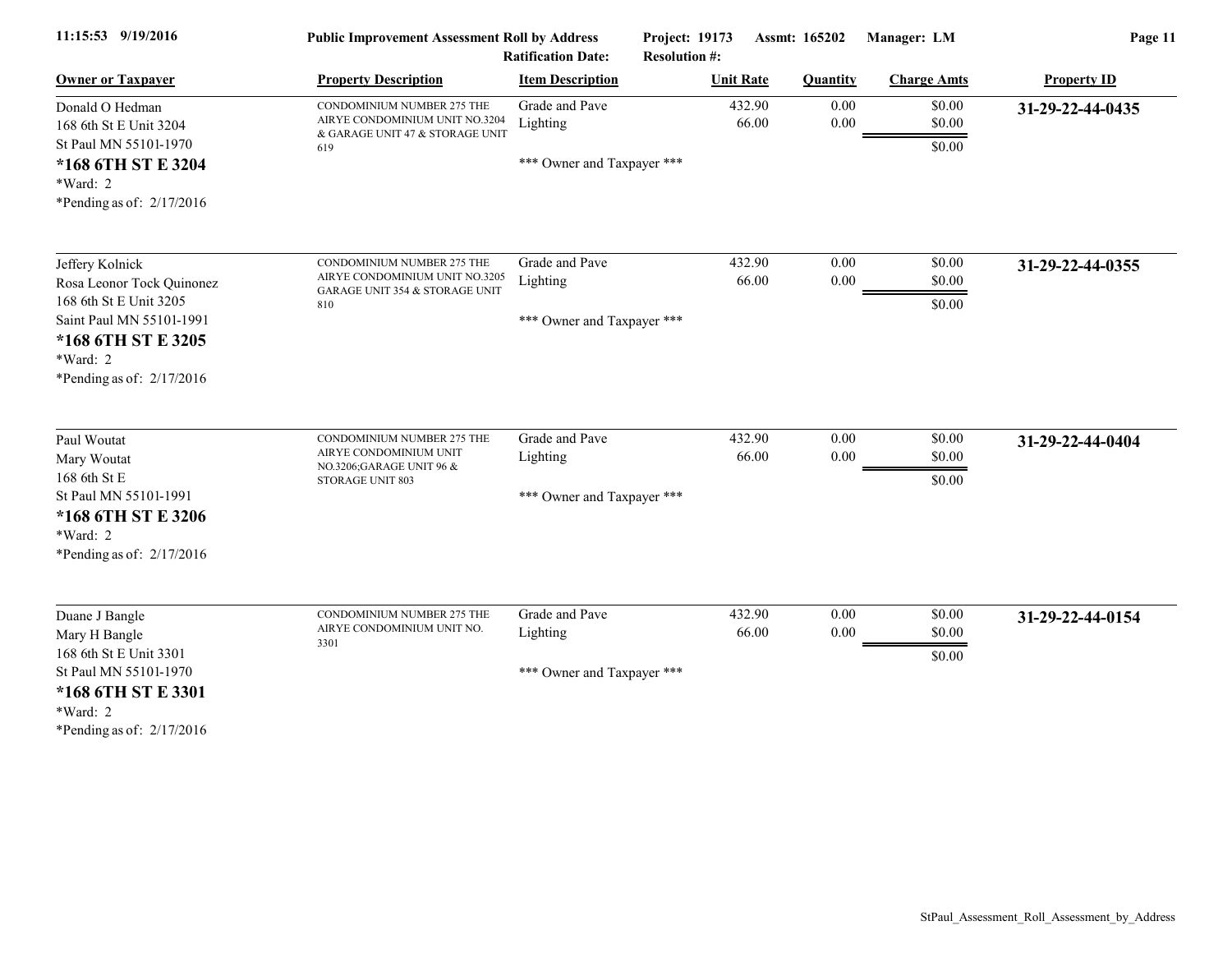| 11:15:53 9/19/2016                                                                                                                                       | <b>Public Improvement Assessment Roll by Address</b><br><b>Ratification Date:</b>                     |                                                          | Project: 19173<br><b>Resolution #:</b> | Assmt: 165202<br>Manager: LM |                            | Page 12            |  |
|----------------------------------------------------------------------------------------------------------------------------------------------------------|-------------------------------------------------------------------------------------------------------|----------------------------------------------------------|----------------------------------------|------------------------------|----------------------------|--------------------|--|
| <b>Owner or Taxpayer</b>                                                                                                                                 | <b>Property Description</b>                                                                           | <b>Item Description</b>                                  | <b>Unit Rate</b>                       | <b>Quantity</b>              | <b>Charge Amts</b>         | <b>Property ID</b> |  |
| William C Coulter<br>Holly Augustine<br>168 6th St E # 3303<br>Saint Paul MN 55101-1991<br>*168 6TH ST E 3303<br>*Ward: 2<br>*Pending as of: $2/17/2016$ | CONDOMINIUM NUMBER 275 THE<br>AIRYE CONDOMINIUM UNIT NO.3303<br>GARAGE UNIT 353 & STORAGE UNIT<br>804 | Grade and Pave<br>Lighting<br>*** Owner and Taxpayer *** | 432.90<br>66.00                        | 0.00<br>0.00                 | \$0.00<br>\$0.00<br>\$0.00 | 31-29-22-44-0418   |  |
| Ammerman Family Trust<br>554 N 8th St<br>River Falls WI 54022-1526<br>*168 6TH ST E 3304<br>*Ward: 2<br>*Pending as of: $2/17/2016$                      | CONDOMINIUM NUMBER 275 THE<br>AIRYE CONDOMINIUM UNIT NO.3304<br>GARAGE UNIT 102 & STORAGE UNIT<br>813 | Grade and Pave<br>Lighting<br>*** Owner and Taxpayer *** | 432.90<br>66.00                        | 0.00<br>$0.00\,$             | \$0.00<br>\$0.00<br>\$0.00 | 31-29-22-44-0603   |  |
| Charles L Droubie<br>Leah M Droubie<br>168 6th St E #3305<br>St Paul MN 55101-1991<br>*168 6TH ST E 3305<br>*Ward: 2<br>*Pending as of: $2/17/2016$      | CONDOMINIUM NUMBER 275 THE<br>AIRYE CONDOMINIUM UNIT<br>NO.3305; GARAGE UNIT 48 &<br>STORAGE UNIT 811 | Grade and Pave<br>Lighting<br>*** Owner and Taxpayer *** | 432.90<br>66.00                        | 0.00<br>0.00                 | \$0.00<br>\$0.00<br>\$0.00 | 31-29-22-44-0350   |  |
| Gary M Koehler<br>Donna R Koehler<br>168 6th St E #3306<br>St Paul MN 55101-1970<br>*168 6TH ST E 3306<br>*Ward: 2<br>*Pending as of: $2/17/2016$        | CONDOMINIUM NUMBER 275 THE<br>AIRYE CONDOMINIUM UNIT NO.<br>3306                                      | Grade and Pave<br>Lighting<br>*** Owner and Taxpayer *** | 432.90<br>66.00                        | 0.00<br>0.00                 | \$0.00<br>\$0.00<br>\$0.00 | 31-29-22-44-0159   |  |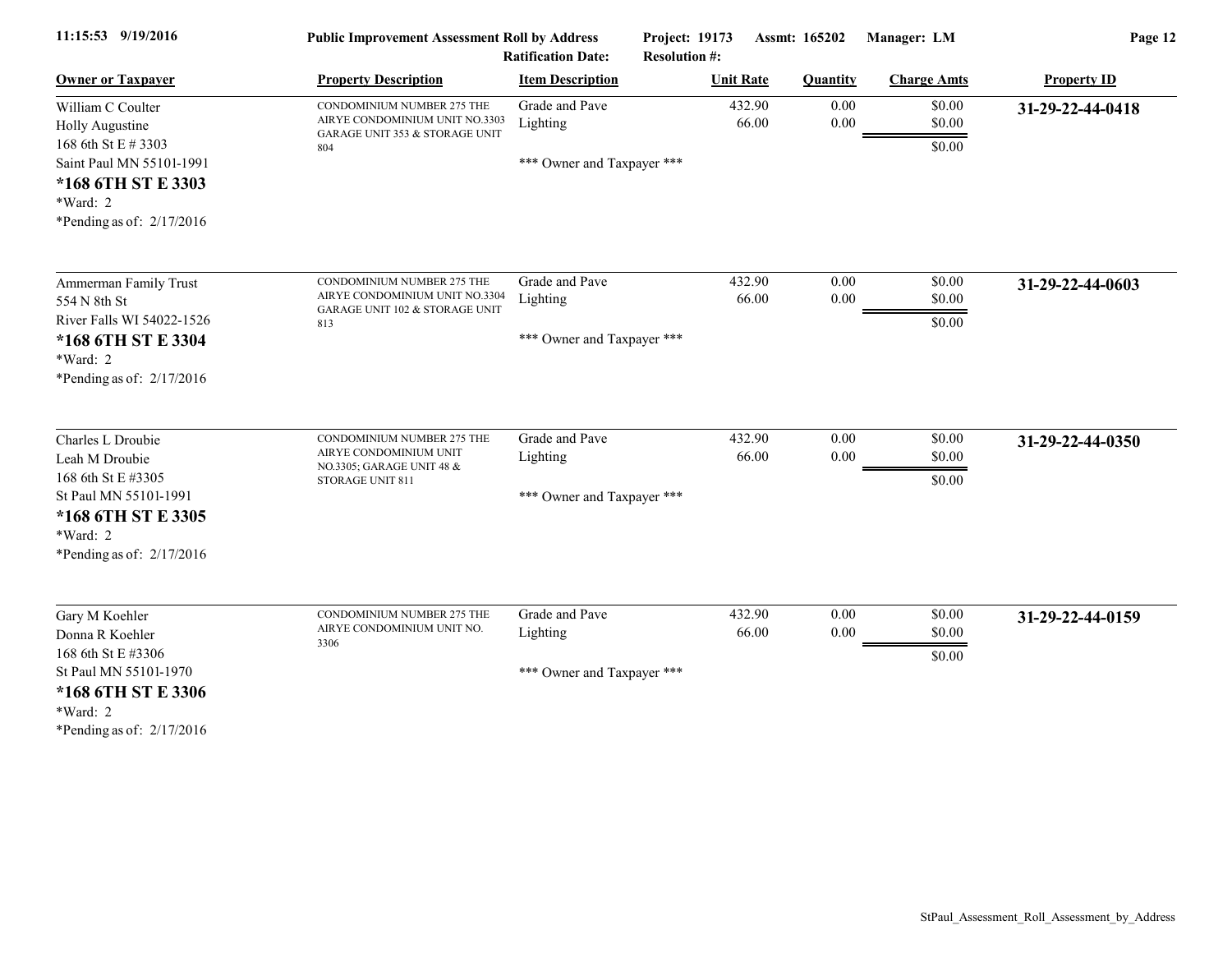| 11:15:53 9/19/2016                                                                                                                                       | <b>Public Improvement Assessment Roll by Address</b><br><b>Ratification Date:</b>                              |                                                          | <b>Project: 19173</b><br><b>Resolution #:</b> | Assmt: 165202    | Manager: LM                | Page 13            |
|----------------------------------------------------------------------------------------------------------------------------------------------------------|----------------------------------------------------------------------------------------------------------------|----------------------------------------------------------|-----------------------------------------------|------------------|----------------------------|--------------------|
| <b>Owner or Taxpayer</b>                                                                                                                                 | <b>Property Description</b>                                                                                    | <b>Item Description</b>                                  | <b>Unit Rate</b>                              | <b>Quantity</b>  | <b>Charge Amts</b>         | <b>Property ID</b> |
| Sherri A Buss<br>Jefferson Clowes<br>168 6th St E Unit 3401<br>St Paul MN 55101-1971<br>*168 6TH ST E 3401<br>*Ward: 2<br>*Pending as of: $2/17/2016$    | CONDOMINIUM NUMBER 275 THE<br>AIRYE CONDOMINIUM UNIT NO.<br>3401, GARAGE UNIT 164 &<br>STORAGEUNIT 817         | Grade and Pave<br>Lighting<br>*** Owner and Taxpayer *** | 432.90<br>66.00                               | 0.00<br>0.00     | \$0.00<br>\$0.00<br>\$0.00 | 31-29-22-44-0347   |
| Eugene L Hugoson<br>Patricia L Hugoson<br>168 6th St E Unit 3402<br>St Paul MN 55101-1971<br>*168 6TH ST E 3402<br>*Ward: 2<br>*Pending as of: 2/17/2016 | CONDOMINIUM NUMBER 275 THE<br>AIRYE CONDOMINIUM UNIT NO.<br>3402, GARAGE UNIT 347 & STORAGE<br><b>UNIT 816</b> | Grade and Pave<br>Lighting<br>*** Owner and Taxpayer *** | 432.90<br>66.00                               | 0.00<br>$0.00\,$ | \$0.00<br>\$0.00<br>\$0.00 | 31-29-22-44-0161   |
| Donna J Dunn<br>Nancy S Beckes<br>168 6th St E Unit 3403<br>St Paul MN 55101-1991<br>*168 6TH ST E 3403<br>*Ward: 2<br>*Pending as of: 2/17/2016         | CONDOMINIUM NUMBER 275 THE<br>AIRYE CONDOMINIUM UNIT NO.<br>3403, GARAGE UNIT 345 & STORAGE<br><b>UNIT 623</b> | Grade and Pave<br>Lighting<br>*** Owner and Taxpayer *** | 432.90<br>66.00                               | 0.00<br>$0.00\,$ | \$0.00<br>\$0.00<br>\$0.00 | 31-29-22-44-0162   |
| Richard M Kelly<br>Jean L Kelly<br>168 6th St E Unit 3404<br>St Paul MN 55101-1991<br>*168 6TH ST E 3404<br>*Ward: 2<br>*Pending as of: $2/17/2016$      | CONDOMINIUM NUMBER 275 THE<br>AIRYE CONDOMINIUM UNIT NO.<br>3404, GARAGE UNIT 346 & STORAGE<br><b>UNIT 703</b> | Grade and Pave<br>Lighting<br>*** Owner and Taxpayer *** | 432.90<br>66.00                               | 0.00<br>$0.00\,$ | \$0.00<br>\$0.00<br>\$0.00 | 31-29-22-44-0163   |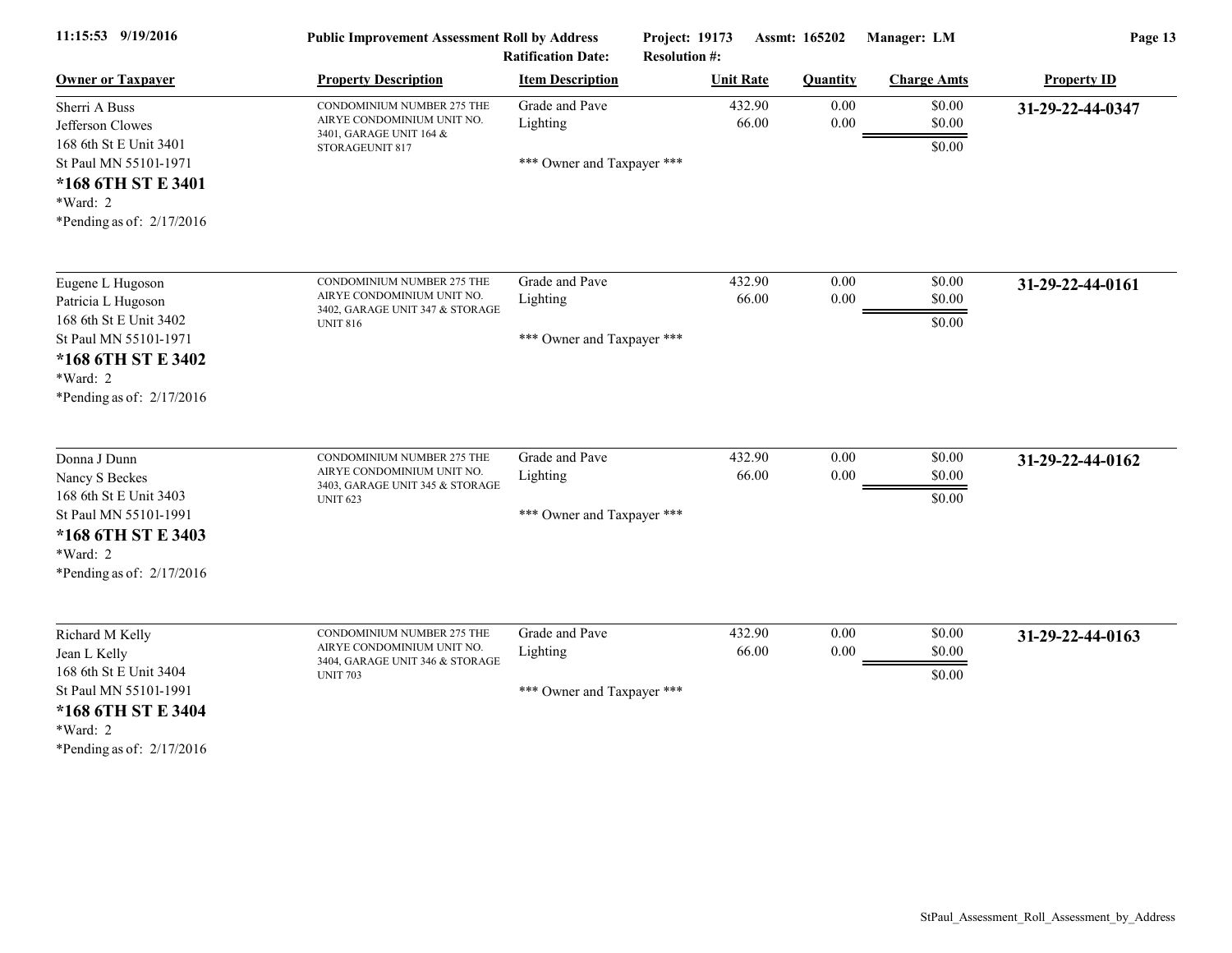| 11:15:53 9/19/2016                                                                                                                                                                                               | <b>Public Improvement Assessment Roll by Address</b><br><b>Ratification Date:</b>                              |                                                          | <b>Project: 19173</b><br>Assmt: 165202<br><b>Resolution #:</b> |                  | Manager: LM                | Page 14            |  |
|------------------------------------------------------------------------------------------------------------------------------------------------------------------------------------------------------------------|----------------------------------------------------------------------------------------------------------------|----------------------------------------------------------|----------------------------------------------------------------|------------------|----------------------------|--------------------|--|
| <b>Owner or Taxpayer</b>                                                                                                                                                                                         | <b>Property Description</b>                                                                                    | <b>Item Description</b>                                  | <b>Unit Rate</b>                                               | <b>Quantity</b>  | <b>Charge Amts</b>         | <b>Property ID</b> |  |
| Gerald Hendrickson<br>Diane Hendrickson<br>168 6th St E Unit 3405                                                                                                                                                | CONDOMINIUM NUMBER 275 THE<br>AIRYE CONDOMINIUM UNIT NO.<br>3405, GARAGE UNIT 46 & STORAGE                     | Grade and Pave<br>Lighting                               | 432.90<br>66.00                                                | 31.77<br>31.77   | \$13,753.23<br>\$2,096.82  | 31-29-22-44-0164   |  |
| St Paul MN 55101-1971<br>*168 6TH ST E 3405<br>$*Ward: 2$<br>*Pending as of: $2/17/2016$                                                                                                                         | <b>UNIT 819</b>                                                                                                | *** Owner and Taxpayer ***                               |                                                                |                  | \$15,850.05                |                    |  |
| Timothy E Mardell<br>168 6th St E Unit 3406<br>Saint Paul MN 55101-6574                                                                                                                                          | CONDOMINIUM NUMBER 275 THE<br>AIRYE CONDOMINIUM UNIT NO.3406<br>GARAGE UNIT 342 & STORAGE UNIT<br>610          | Grade and Pave<br>Lighting                               | 432.90<br>66.00                                                | 0.00<br>0.00     | \$0.00<br>\$0.00<br>\$0.00 | 31-29-22-44-0423   |  |
| *168 6TH ST E 3406<br>*Ward: 2<br>*Pending as of: $2/17/2016$                                                                                                                                                    |                                                                                                                | *** Owner and Taxpayer ***                               |                                                                |                  |                            |                    |  |
| Patricia A Sim<br>168 6th St E Unit 3502<br>St Paul MN 55101-1971<br>*168 6TH ST E 3502<br>$*Ward: 2$<br>*Pending as of: $2/17/2016$                                                                             | CONDOMINIUM NUMBER 275 THE<br>AIRYE CONDOMINIUM UNIT NO.<br>3502, GARAGE UNIT 406 & STORAGE<br><b>UNIT 822</b> | Grade and Pave<br>Lighting<br>*** Owner and Taxpayer *** | 432.90<br>66.00                                                | 0.00<br>0.00     | \$0.00<br>\$0.00<br>\$0.00 | 31-29-22-44-0167   |  |
| James A Elmstrom<br>Karen E Johnson<br>168 6th St E Unit 3503<br>Saint Paul MN 55101-1991<br>*168 6TH ST E 3503<br>*Ward: 2<br>$*D_{21}$ $\ldots$ $\ldots$ $\ldots$ $\ldots$ $\ldots$ $\ldots$ $\ldots$ $\ldots$ | CONDOMINIUM NUMBER 275 THE<br>AIRYE CONDOMINIUM UNIT<br>NO.3503, GARAGE UNIT 294 &<br>STORAGE UNIT 805         | Grade and Pave<br>Lighting<br>*** Owner and Taxpayer *** | 432.90<br>66.00                                                | 0.00<br>$0.00\,$ | \$0.00<br>\$0.00<br>\$0.00 | 31-29-22-44-0520   |  |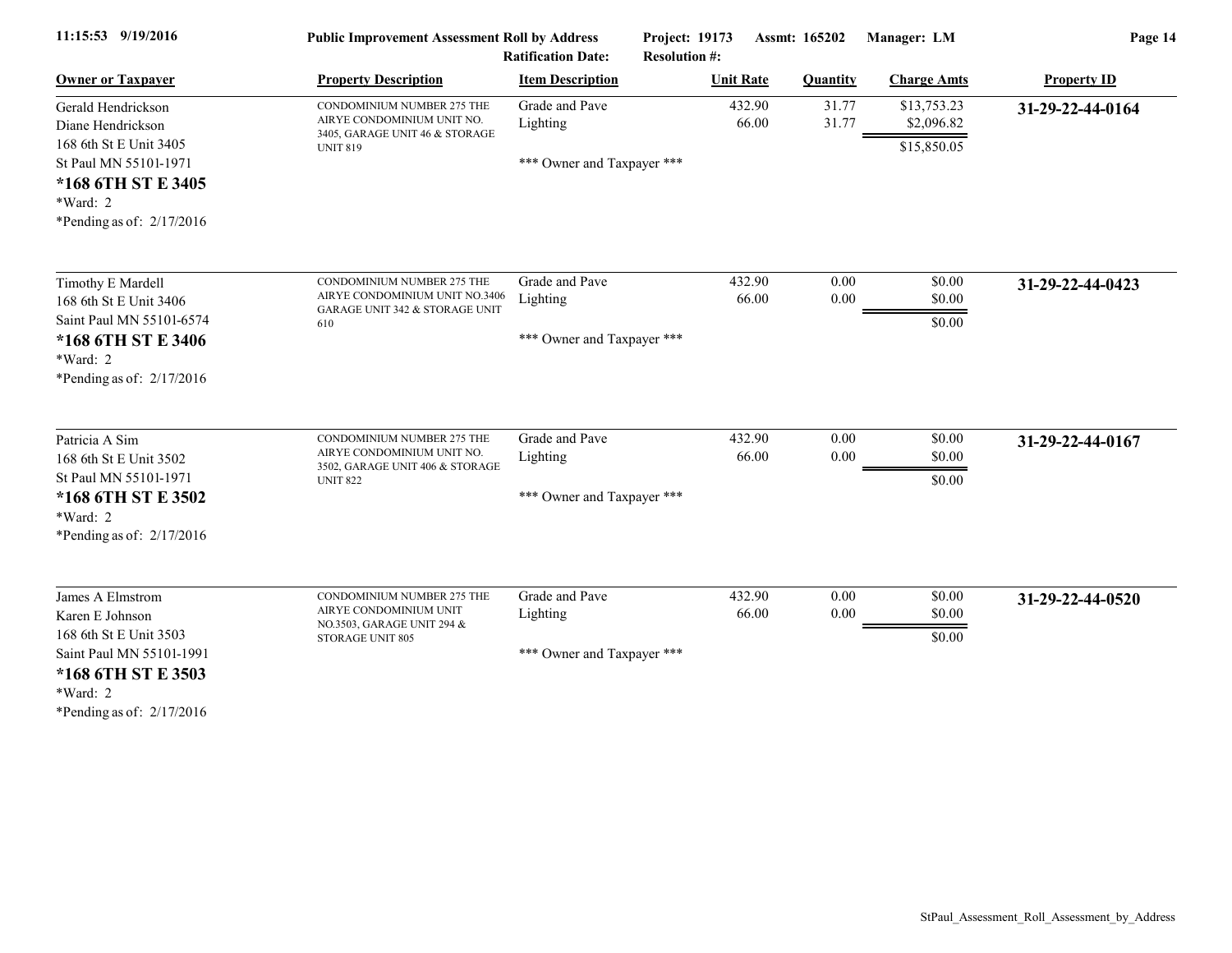| 11:15:53 9/19/2016                                                                                                                                                          | <b>Public Improvement Assessment Roll by Address</b><br><b>Ratification Date:</b>                              |                                                          | Project: 19173<br><b>Resolution #:</b> | Assmt: 165202    | Manager: LM                | Page 15            |  |
|-----------------------------------------------------------------------------------------------------------------------------------------------------------------------------|----------------------------------------------------------------------------------------------------------------|----------------------------------------------------------|----------------------------------------|------------------|----------------------------|--------------------|--|
| <b>Owner or Taxpayer</b>                                                                                                                                                    | <b>Property Description</b>                                                                                    | <b>Item Description</b>                                  | <b>Unit Rate</b>                       | <b>Quantity</b>  | <b>Charge Amts</b>         | <b>Property ID</b> |  |
| Patrick J Curran<br>Patricia J Curran<br>168 6th St E Unit 3504                                                                                                             | CONDOMINIUM NUMBER 275 THE<br>AIRYE CONDOMINIUM UNIT NO.<br>3504, GARAGE UNIT 396 & STORAGE<br><b>UNIT 806</b> | Grade and Pave<br>Lighting                               | 432.90<br>66.00                        | 0.00<br>0.00     | \$0.00<br>\$0.00<br>\$0.00 | 31-29-22-44-0169   |  |
| St Paul MN 55101-1991<br>*168 6TH ST E 3504<br>*Ward: 2<br>*Pending as of: $2/17/2016$                                                                                      |                                                                                                                | *** Owner and Taxpayer ***                               |                                        |                  |                            |                    |  |
| James E Kursu<br>168 6th St E Unit 3505                                                                                                                                     | CONDOMINIUM NUMBER 275 THE<br>AIRYE CONDOMINIUM UNIT NO.<br>3505, GARAGE UNIT 309 & STORAGE                    | Grade and Pave<br>Lighting                               | 432.90<br>66.00                        | 0.00<br>0.00     | \$0.00<br>\$0.00           | 31-29-22-44-0170   |  |
| St Paul MN 55101-1971<br>*168 6TH ST E 3505<br>*Ward: 2<br>*Pending as of: $2/17/2016$                                                                                      | <b>UNIT 823</b>                                                                                                | *** Owner and Taxpayer ***                               |                                        |                  | \$0.00                     |                    |  |
| Figen Haugen<br>168 6th St E #3601<br>St Paul MN 55101-1991<br>*168 6TH ST E 3601<br>*Ward: 2<br>*Pending as of: $2/17/2016$                                                | CONDOMINIUM NUMBER 275 THE<br>AIRYE CONDOMINIUM UNIT NO.3601<br>GARAGE UNIT 403 & STORAGE UNIT<br>825          | Grade and Pave<br>Lighting<br>*** Owner and Taxpayer *** | 432.90<br>66.00                        | 0.00<br>0.00     | \$0.00<br>\$0.00<br>\$0.00 | 31-29-22-44-0405   |  |
| Crystal K Meriwether Trustee<br>Crystal K Meriwether<br>168 6th St E Unit 3602<br>Saint Paul MN 55101-1971<br>*168 6TH ST E 3602<br>*Ward: 2<br>*Pending as of: $2/17/2016$ | CONDOMINIUM NUMBER 275 THE<br>AIRYE CONDOMINIUM UNIT NO.<br>3602, GARAGE UNITS 388 & 390 &<br>STORAGE UNIT 613 | Grade and Pave<br>Lighting<br>*** Owner and Taxpayer *** | 432.90<br>66.00                        | 0.00<br>$0.00\,$ | \$0.00<br>\$0.00<br>\$0.00 | 31-29-22-44-0173   |  |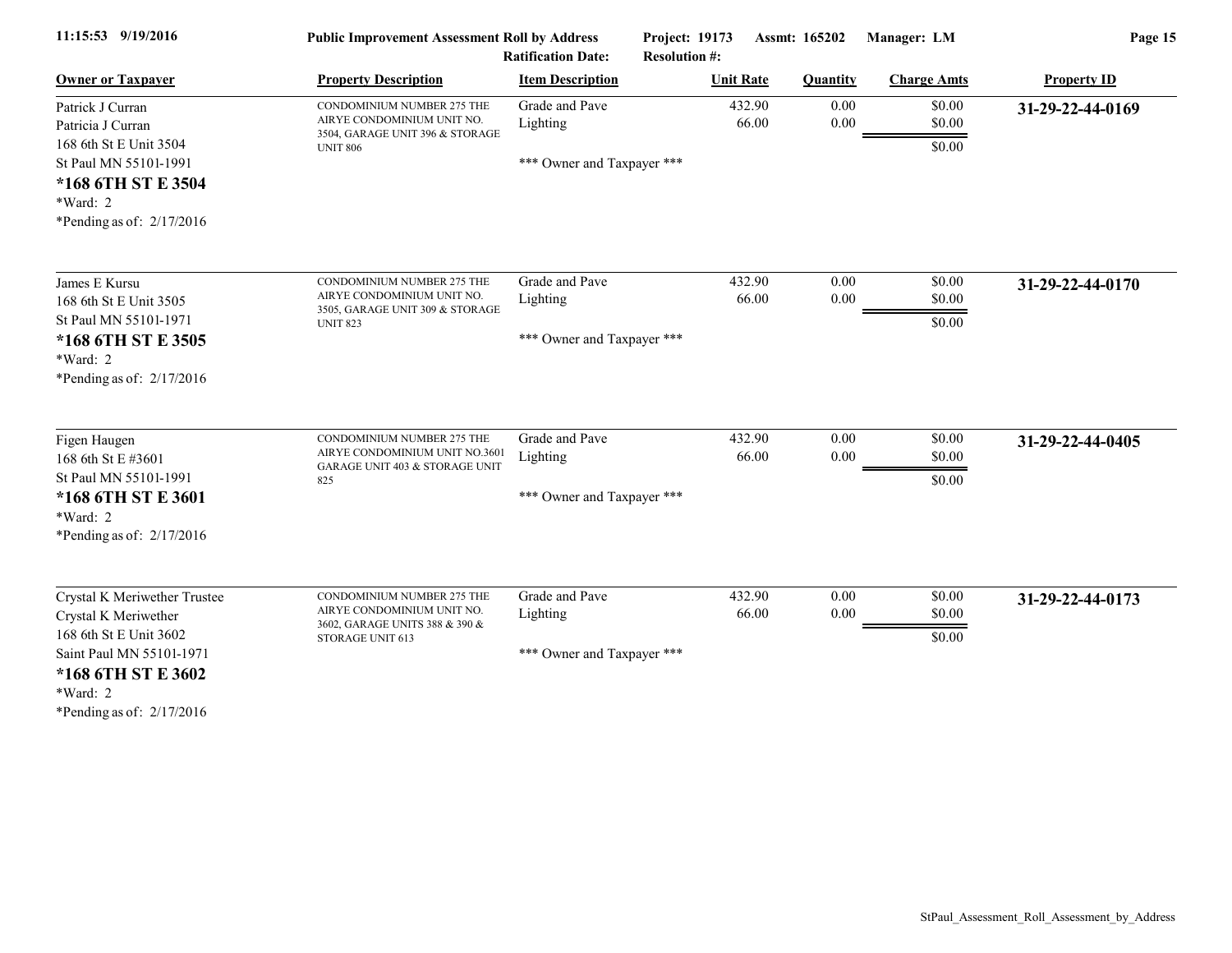| 11:15:53 9/19/2016                                                                                                                                                  | <b>Public Improvement Assessment Roll by Address</b><br><b>Ratification Date:</b>                              |                                                          | Assmt: 165202<br><b>Project: 19173</b><br><b>Resolution #:</b> |                 | Manager: LM                | Page 16            |  |
|---------------------------------------------------------------------------------------------------------------------------------------------------------------------|----------------------------------------------------------------------------------------------------------------|----------------------------------------------------------|----------------------------------------------------------------|-----------------|----------------------------|--------------------|--|
| <b>Owner or Taxpayer</b>                                                                                                                                            | <b>Property Description</b>                                                                                    | <b>Item Description</b>                                  | <b>Unit Rate</b>                                               | <b>Quantity</b> | <b>Charge Amts</b>         | <b>Property ID</b> |  |
| <b>Bradley T Bacon</b><br>Kimberly A Bacon<br>168 6th St E Unit 3603<br>Saint Paul MN 55101-1991<br>*168 6TH ST E 3603<br>$*Ward: 2$<br>*Pending as of: $2/17/2016$ | CONDOMINIUM NUMBER 275 THE<br>AIRYE CONDOMINIUM UNIT NO.<br>3603, GARAGE UNIT 387 & STORAGE<br><b>UNIT 807</b> | Grade and Pave<br>Lighting<br>*** Owner and Taxpayer *** | 432.90<br>66.00                                                | 0.00<br>0.00    | \$0.00<br>\$0.00<br>\$0.00 | 31-29-22-44-0174   |  |
| Robert G Keller<br>Lynn Keller<br>168 6th St E #3604<br>St Paul MN 55101-1991<br>*168 6TH ST E 3604<br>$*Ward: 2$<br>*Pending as of: $2/17/2016$                    | CONDOMINIUM NUMBER 275 THE<br>AIRYE CONDOMINIUM UNIT NO.<br>3604, GARAGE UNIT 51 & STORAGE<br><b>UNIT 808</b>  | Grade and Pave<br>Lighting<br>*** Owner and Taxpayer *** | 432.90<br>66.00                                                | 0.00<br>0.00    | \$0.00<br>\$0.00<br>\$0.00 | 31-29-22-44-0175   |  |
| Janelle L Gorg<br>168 6th St E Unit 3605<br>Saint Paul MN 55101-1991<br>*168 6TH ST E 3605<br>*Ward: 2<br>*Pending as of: $2/17/2016$                               | CONDOMINIUM NUMBER 275 THE<br>AIRYE CONDOMINIUM UNIT NO.<br>3605, GARAGE UNIT 399 & STORAGE<br><b>UNIT 604</b> | Grade and Pave<br>Lighting<br>*** Owner and Taxpayer *** | 432.90<br>66.00                                                | 0.00<br>0.00    | \$0.00<br>\$0.00<br>\$0.00 | 31-29-22-44-0176   |  |
| Kathleen Lander<br>168 6th St E Unit 3606<br>Saint Paul MN 55101-1991<br>*168 6TH ST E 3606<br>*Ward: 2<br>*Pending as of: $2/17/2016$                              | CONDOMINIUM NUMBER 275 THE<br>AIRYE CONDOMINIUM UNIT<br>NO.3606, GARAGE UNIT 45 &<br>STORAGE UNIT 820          | Grade and Pave<br>Lighting<br>*** Owner and Taxpayer *** | 432.90<br>66.00                                                | 0.00<br>0.00    | \$0.00<br>\$0.00<br>\$0.00 | 31-29-22-44-0438   |  |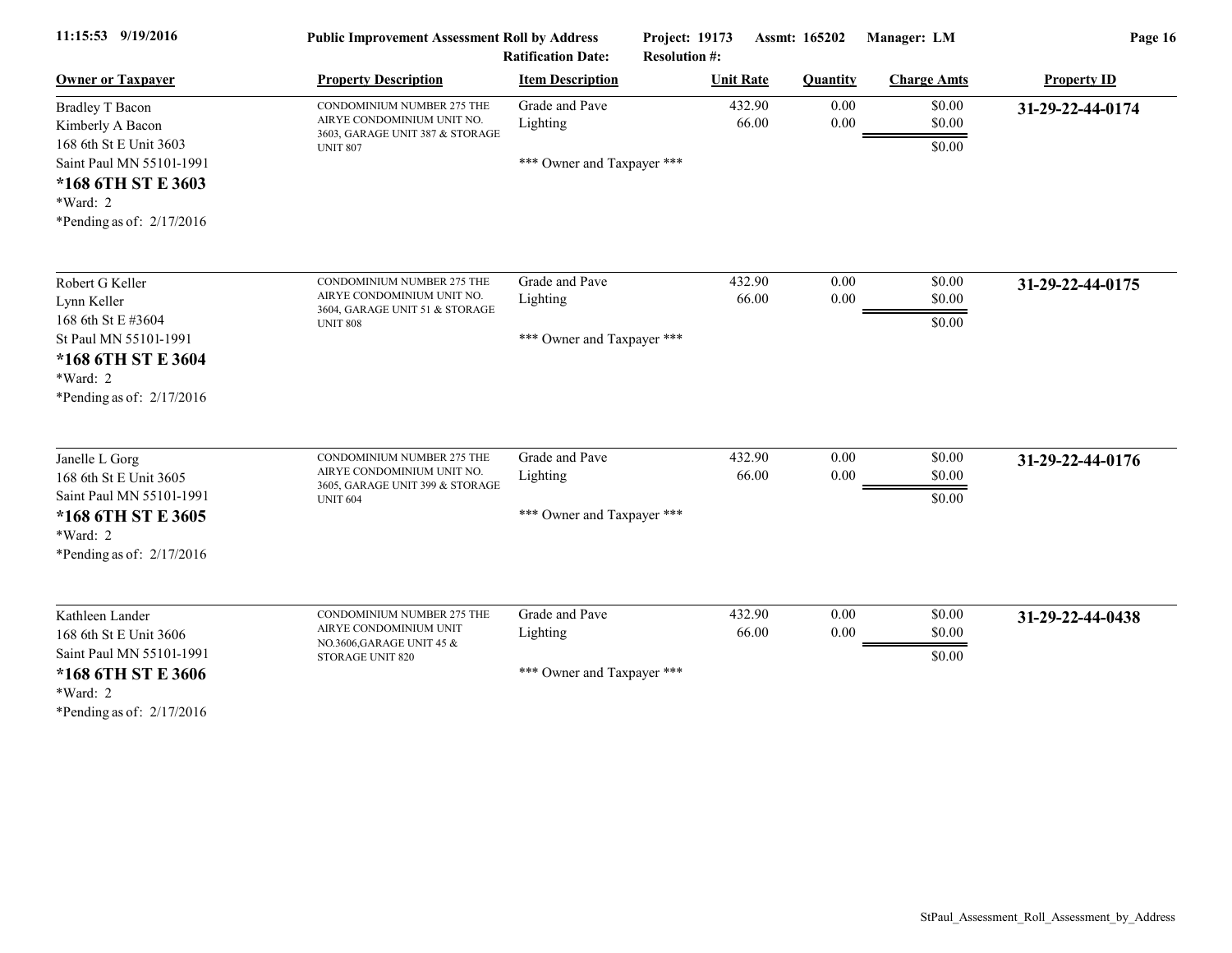| 11:15:53 9/19/2016                                                                        | <b>Public Improvement Assessment Roll by Address</b><br><b>Ratification Date:</b>                              |                                                          | Project: 19173<br>Assmt: 165202<br><b>Resolution #:</b> |                  | Manager: LM                | Page 17            |  |
|-------------------------------------------------------------------------------------------|----------------------------------------------------------------------------------------------------------------|----------------------------------------------------------|---------------------------------------------------------|------------------|----------------------------|--------------------|--|
| <b>Owner or Taxpayer</b>                                                                  | <b>Property Description</b>                                                                                    | <b>Item Description</b>                                  | <b>Unit Rate</b>                                        | <b>Quantity</b>  | <b>Charge Amts</b>         | <b>Property ID</b> |  |
| Zoe W Sealy<br>168 6th St E Unit 3701<br>Saint Paul MN 55101-1991<br>*168 6TH ST E 3701   | CONDOMINIUM NUMBER 275 THE<br>AIRYE CONDOMINIUM UNIT NO.<br>3701, GARAGE UNITS 395 & 397 &<br>STORAGE UNIT 702 | Grade and Pave<br>Lighting<br>*** Owner and Taxpayer *** | 432.90<br>66.00                                         | 0.00<br>$0.00\,$ | \$0.00<br>\$0.00<br>\$0.00 | 31-29-22-44-0178   |  |
| *Ward: 2<br>*Pending as of: 2/17/2016                                                     |                                                                                                                |                                                          |                                                         |                  |                            |                    |  |
| Margaret M Snyder                                                                         | CONDOMINIUM NUMBER 275 THE<br>AIRYE CONDOMINIUM UNIT NO.                                                       | Grade and Pave                                           | 432.90                                                  | 0.00             | \$0.00                     | 31-29-22-44-0179   |  |
| 1391 Raymond Ave<br>Saint Paul MN 55108-1728<br>*168 6TH ST E 3702                        | 3702, GARAGE UNIT 394 & STORAGE<br><b>UNIT 504</b>                                                             | Lighting<br>*** Owner and Taxpayer ***                   | 66.00                                                   | $0.00\,$         | \$0.00<br>\$0.00           |                    |  |
| *Ward: 2<br>*Pending as of: 2/17/2016                                                     |                                                                                                                |                                                          |                                                         |                  |                            |                    |  |
| John Patton                                                                               | CONDOMINIUM NUMBER 275 THE<br>AIRYE CONDOMINIUM UNIT NO.                                                       | Grade and Pave<br>Lighting                               | 432.90<br>66.00                                         | 0.00<br>0.00     | \$0.00<br>\$0.00           | 31-29-22-44-0180   |  |
| Saint Paul MN 55101-1991<br>*168 6TH ST E 3703<br>*Ward: 2<br>*Pending as of: $2/17/2016$ | 168 6th St E Unit 3703<br>3703, GARAGE UNIT 393 & STORAGE<br><b>UNIT 506</b>                                   | *** Owner and Taxpayer ***                               |                                                         | \$0.00           |                            |                    |  |
| Marilyn S Amundson                                                                        | CONDOMINIUM NUMBER 275 THE                                                                                     | Grade and Pave                                           | 432.90                                                  | 0.00             | \$0.00                     | 31-29-22-44-0181   |  |
| Peter A Amundson<br>168 6th St E #3704<br>St Paul MN 55101-1971                           | AIRYE CONDOMINIUM UNIT NO.<br>3704, GARAGE UNITS 391 & 392 &<br>STORAGE UNIT 809                               | Lighting<br>*** Owner and Taxpayer ***                   | 66.00                                                   | 0.00             | \$0.00<br>\$0.00           |                    |  |
| *168 6TH ST E 3704<br>*Ward: 2<br>*Pending as of: 2/17/2016                               |                                                                                                                |                                                          |                                                         |                  |                            |                    |  |
| Karl H Nilsson<br>168 6th St E #3705                                                      | UNIT NO 3705 STORAGE UNIT 815<br>AND GARAGE UNIT 452                                                           | Grade and Pave<br>Lighting                               | 432.90<br>66.00                                         | 0.00<br>$0.00\,$ | \$0.00<br>\$0.00           | 31-29-22-44-0897   |  |
| St Paul MN 55101-1991<br>*168 6TH ST E 3705                                               |                                                                                                                | *** Owner and Taxpayer ***                               |                                                         |                  | \$0.00                     |                    |  |
| *Ward: 2<br>*Pending as of: 2/17/2016                                                     |                                                                                                                |                                                          |                                                         |                  |                            |                    |  |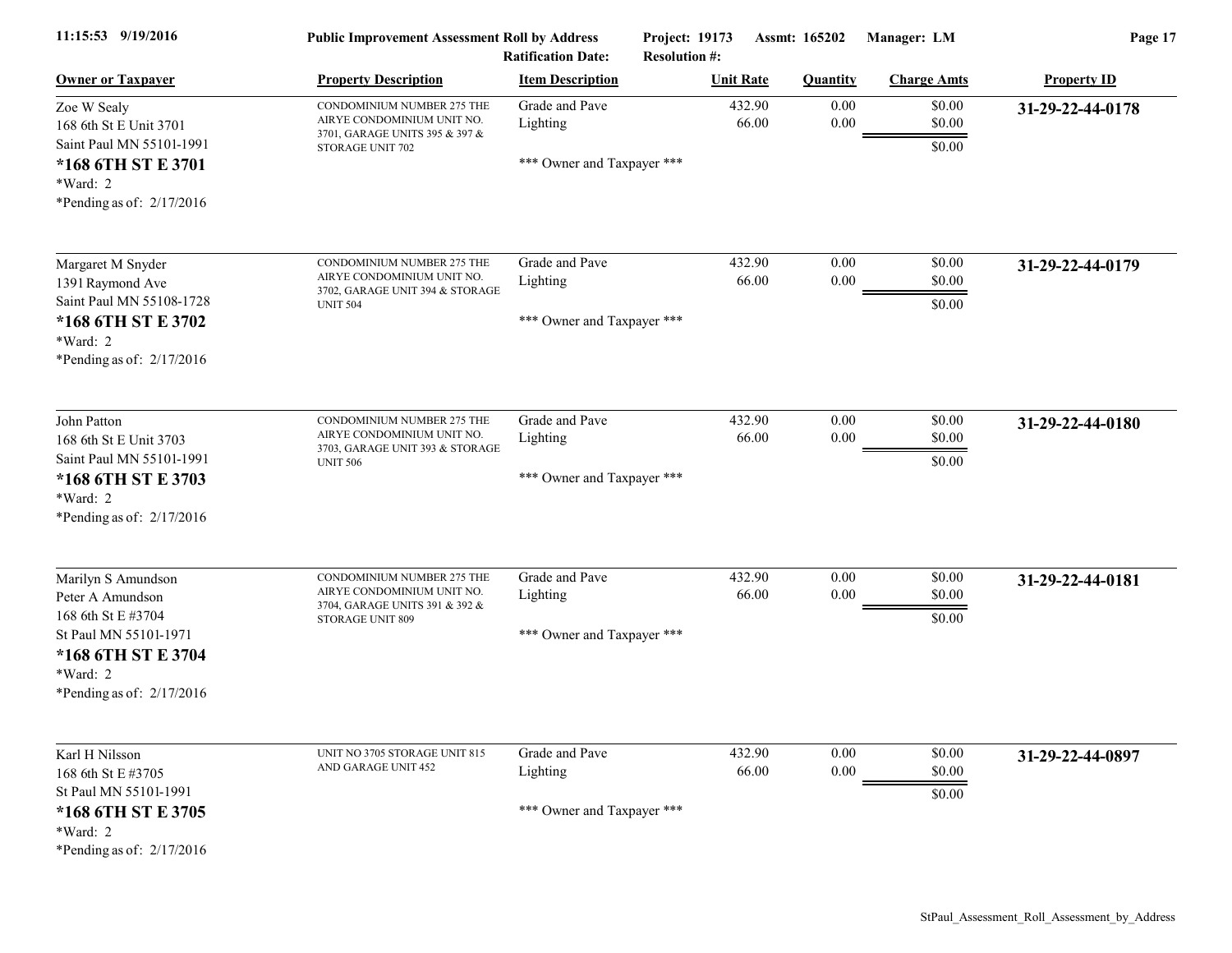| 11:15:53 9/19/2016                                                                                                                                      | <b>Public Improvement Assessment Roll by Address</b><br><b>Ratification Date:</b>                                |                                                          | Project: 19173<br><b>Resolution #:</b> |                 | Assmt: 165202    | Manager: LM                | Page 18            |
|---------------------------------------------------------------------------------------------------------------------------------------------------------|------------------------------------------------------------------------------------------------------------------|----------------------------------------------------------|----------------------------------------|-----------------|------------------|----------------------------|--------------------|
| <b>Owner or Taxpayer</b>                                                                                                                                | <b>Property Description</b>                                                                                      | <b>Item Description</b>                                  | <b>Unit Rate</b>                       |                 | <b>Quantity</b>  | <b>Charge Amts</b>         | <b>Property ID</b> |
| Marvin A Hanson<br>Gloria G Hanson<br>168 6th St E Unit 3801<br>St Paul MN 55101-1991<br>*168 6TH ST E 3801<br>*Ward: 2<br>*Pending as of: $2/17/2016$  | CONDOMINIUM NUMBER 275 THE<br>AIRYE CONDOMINIUM UNIT NO.<br>3801, GARAGE UNITS 400 & 402 &<br>STORAGE UNIT 704   | Grade and Pave<br>Lighting<br>*** Owner and Taxpayer *** |                                        | 432.90<br>66.00 | 0.00<br>$0.00\,$ | \$0.00<br>\$0.00<br>\$0.00 | 31-29-22-44-0183   |
| John G Brian<br>Barbara W Brian<br>168 6th St E Unit3802<br>Saint Paul MN 55101-1991<br>*168 6TH ST E 3802<br>$*Ward: 2$<br>*Pending as of: $2/17/2016$ | CONDOMINIUM NUMBER 275 THE<br>AIRYE CONDOMINIUM STORAGE<br>UNIT #624; GARAGE UNIT #341 &<br><b>UNIT NO. 3802</b> | Grade and Pave<br>Lighting<br>*** Owner and Taxpayer *** |                                        | 432.90<br>66.00 | 0.00<br>0.00     | \$0.00<br>\$0.00<br>\$0.00 | 31-29-22-44-0410   |
| Anthony C Dierich<br>Mary Dierich<br>168 6th St E #3803<br>Saint Paul MN 55101-1991<br>*168 6TH ST E 3803<br>*Ward: 2<br>*Pending as of: $2/17/2016$    | CONDOMINIUM NUMBER 275 THE<br>AIRYE CONDOMINIUM UNIT NO.<br>3803, GARAGE UNIT 398 & STORAGE<br><b>UNIT 625</b>   | Grade and Pave<br>Lighting<br>*** Owner and Taxpayer *** |                                        | 432.90<br>66.00 | 0.00<br>0.00     | \$0.00<br>\$0.00<br>\$0.00 | 31-29-22-44-0185   |
| Jerome J Perra<br>Eileen L Perra<br>168 6th St E Unit 3804<br>Saint Paul MN 55101-2909<br>*168 6TH ST E 3804<br>*Ward: 2<br>*Pending as of: $2/17/2016$ | CONDOMINIUM NUMBER 275 THE<br>AIRYE CONDOMINIUM UNIT NO.<br>3804                                                 | Grade and Pave<br>Lighting<br>*** Owner and Taxpayer *** |                                        | 432.90<br>66.00 | 0.00<br>0.00     | \$0.00<br>\$0.00<br>\$0.00 | 31-29-22-44-0186   |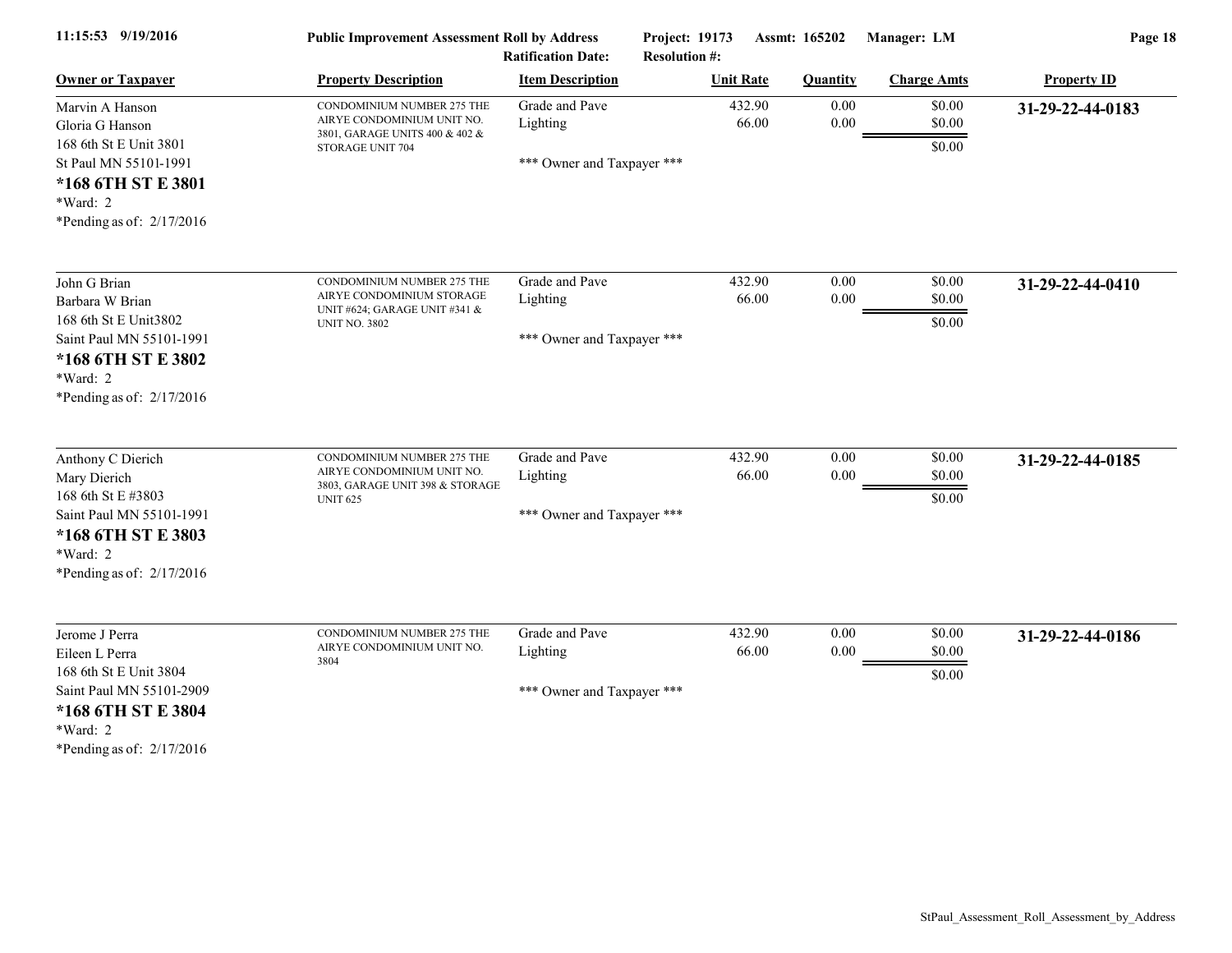| 11:15:53 9/19/2016                                                                        | <b>Public Improvement Assessment Roll by Address</b><br><b>Ratification Date:</b>                              |                                        | Project: 19173<br>Assmt: 165202<br><b>Resolution #:</b> |                 | Manager: LM                | Page 19            |
|-------------------------------------------------------------------------------------------|----------------------------------------------------------------------------------------------------------------|----------------------------------------|---------------------------------------------------------|-----------------|----------------------------|--------------------|
| <b>Owner or Taxpayer</b>                                                                  | <b>Property Description</b>                                                                                    | <b>Item Description</b>                | <b>Unit Rate</b>                                        | <b>Quantity</b> | <b>Charge Amts</b>         | <b>Property ID</b> |
| Jeffrey J Sorenson<br>Morgan S Sorenson<br>168 6th St E Unit 3805                         | CONDOMINIUM NUMBER 275 THE<br>AIRYE CONDOMINIUM UNIT NO.<br>3805                                               | Grade and Pave<br>Lighting             | 432.90<br>66.00                                         | 0.00<br>0.00    | \$0.00<br>\$0.00<br>\$0.00 | 31-29-22-44-0187   |
| Saint Paul MN 55101-1991<br>*168 6TH ST E 3805<br>*Ward: 2<br>*Pending as of: 2/17/2016   |                                                                                                                | *** Owner and Taxpayer ***             |                                                         |                 |                            |                    |
| Kathryn E Bury                                                                            | CONDOMINIUM NUMBER 275 THE<br>AIRYE CONDOMINIUM UNIT                                                           | Grade and Pave                         | 432.90                                                  | 0.00            | \$0.00                     | 31-29-22-44-0422   |
| James S Bury Trustee<br>168 6th St E Unit 3901<br>St Paul MN 55101-1991                   | NO.3901, GARAGE UNIT 43 &<br>STORAGE UNIT 502                                                                  | Lighting<br>*** Owner and Taxpayer *** | 66.00                                                   | 0.00            | \$0.00<br>\$0.00           |                    |
| *168 6TH ST E 3901<br>*Ward: 2<br>*Pending as of: 2/17/2016                               |                                                                                                                |                                        |                                                         |                 |                            |                    |
| <b>Robert Riesett</b><br>Karen L Riesett<br>168 6th St E Ste 3902                         | CONDOMINIUM NUMBER 275 THE<br>AIRYE CONDOMINIUM UNIT NO.<br>3902, GARAGE UNIT 405 & STORAGE<br><b>UNIT 621</b> | Grade and Pave<br>Lighting             | 432.90<br>66.00                                         | 0.00<br>0.00    | \$0.00<br>\$0.00<br>\$0.00 | 31-29-22-44-0189   |
| St Paul MN 55101-1991<br>*168 6TH ST E 3902<br>*Ward: 2<br>*Pending as of: 2/17/2016      |                                                                                                                | *** Owner and Taxpayer ***             |                                                         |                 |                            |                    |
| Ruth Ann Starr<br>168 6th St Unit 3903                                                    | CONDOMINIUM NUMBER 275 THE<br>AIRYE CONDOMINIUM UNIT NO.<br>3903, GARAGE UNIT 404 & STORAGE                    | Grade and Pave<br>Lighting             | 432.90<br>66.00                                         | 0.00<br>0.00    | \$0.00<br>\$0.00           | 31-29-22-44-0190   |
| Saint Paul MN 55101-1991<br>*168 6TH ST E 3903<br>*Ward: 2<br>*Pending as of: $2/17/2016$ | <b>UNIT 616</b>                                                                                                | *** Owner and Taxpayer ***             |                                                         |                 | \$0.00                     |                    |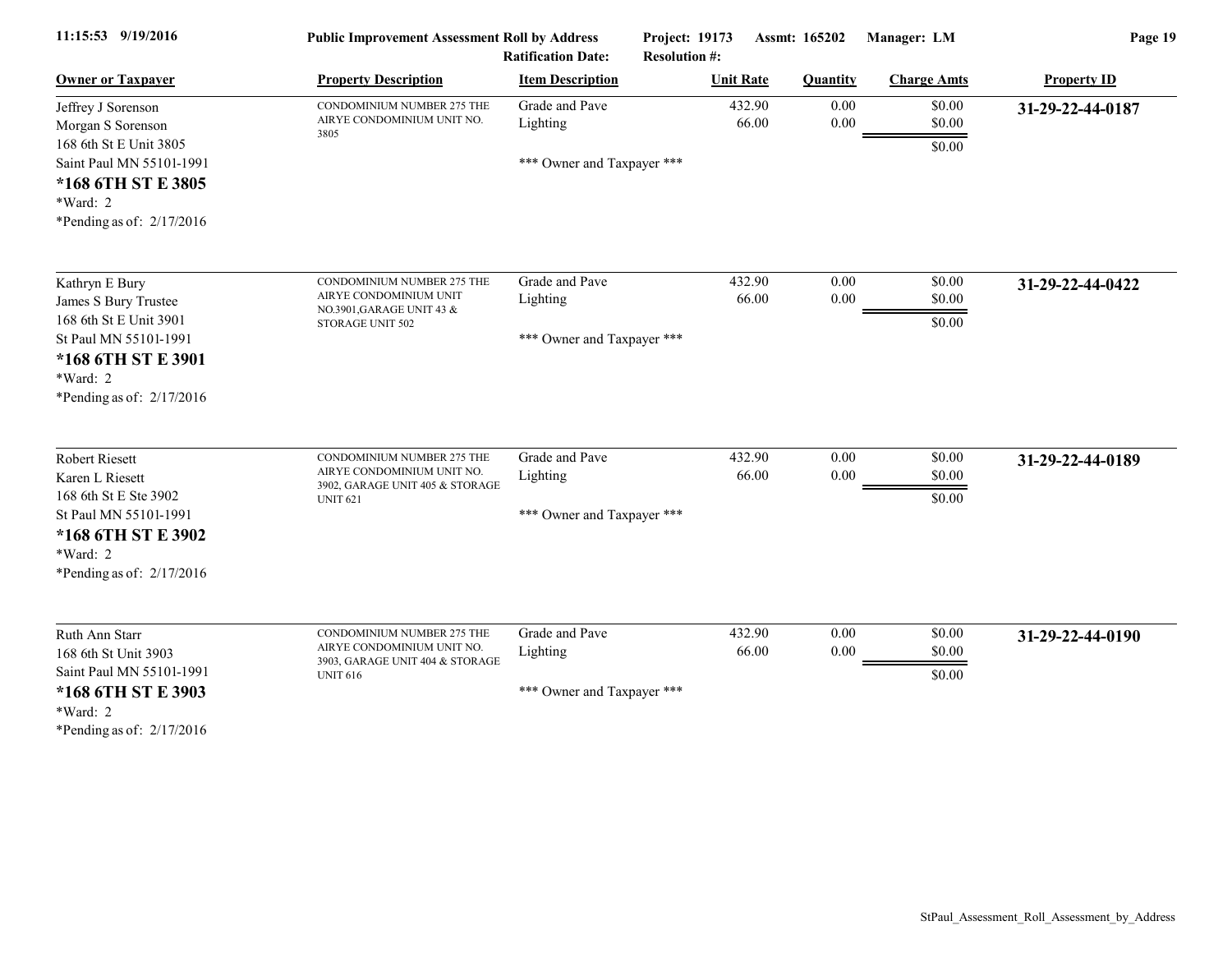| 11:15:53 9/19/2016                                                                                                                              | <b>Public Improvement Assessment Roll by Address</b><br><b>Ratification Date:</b>                              |                                                          | Project: 19173<br>Assmt: 165202<br><b>Resolution #:</b> |                  | Manager: LM                | Page 20            |  |
|-------------------------------------------------------------------------------------------------------------------------------------------------|----------------------------------------------------------------------------------------------------------------|----------------------------------------------------------|---------------------------------------------------------|------------------|----------------------------|--------------------|--|
| <b>Owner or Taxpayer</b>                                                                                                                        | <b>Property Description</b>                                                                                    | <b>Item Description</b>                                  | <b>Unit Rate</b>                                        | <b>Quantity</b>  | <b>Charge Amts</b>         | <b>Property ID</b> |  |
| James D Meisenheimer<br>Carol E Gage<br>168 6th St #3904<br>St Paul MN 55101-1991<br>*168 6TH ST E 3904<br>*Ward: 2                             | CONDOMINIUM NUMBER 275 THE<br>AIRYE CONDOMINIUM UNIT NO.<br>3904                                               | Grade and Pave<br>Lighting<br>*** Owner and Taxpayer *** | 432.90<br>66.00                                         | 0.00<br>$0.00\,$ | \$0.00<br>\$0.00<br>\$0.00 | 31-29-22-44-0191   |  |
| *Pending as of: $2/17/2016$                                                                                                                     |                                                                                                                |                                                          |                                                         |                  |                            |                    |  |
| <b>Richard P Warren Trustee</b><br>168 6th St E Unit 3905                                                                                       | CONDOMINIUM NUMBER 275 THE<br>AIRYE CONDOMINIUM UNIT NO.<br>3905                                               | Grade and Pave<br>Lighting                               | 432.90<br>66.00                                         | 0.00<br>$0.00\,$ | \$0.00<br>\$0.00           | 31-29-22-44-0192   |  |
| Saint Paul MN 55101-1991<br>*168 6TH ST E 3905<br>$*Ward: 2$<br>*Pending as of: $2/17/2016$                                                     |                                                                                                                | *** Owner and Taxpayer ***                               |                                                         |                  | \$0.00                     |                    |  |
| Patricia A Erlandson Trustee<br>168 E 6th St #4001<br>Saint Paul MN 55101-1991<br>*168 6TH ST E 4001<br>*Ward: 2<br>*Pending as of: $2/17/2016$ | CONDOMINIUM NUMBER 275 THE<br>AIRYE CONDOMINIUM UNIT NO.<br>4001, GARAGE UNIT 358 & STORAGE<br><b>UNIT 618</b> | Grade and Pave<br>Lighting<br>*** Owner and Taxpayer *** | 432.90<br>66.00                                         | 0.00<br>$0.00\,$ | \$0.00<br>\$0.00<br>\$0.00 | 31-29-22-44-0193   |  |
| Lawrence T Nelsen<br>168 6th St E Unit 4002<br>Saint Paul MN 55101-1991<br>*168 6TH ST E 4002<br>*Ward: 2<br>*Pending as of: 2/17/2016          | CONDOMINIUM NUMBER 275 THE<br>AIRYE CONDOMINIUM UNIT NO.<br>4002, GARAGE UNITS 359 & 360 &<br>STORAGE UNIT 509 | Grade and Pave<br>Lighting<br>*** Owner and Taxpayer *** | 432.90<br>66.00                                         | 0.00<br>0.00     | \$0.00<br>\$0.00<br>\$0.00 | 31-29-22-44-0194   |  |
| Margaret Mary Anfang<br>168 6th St E Unit 4003<br>St Paul MN 55101-1991<br>*168 6TH ST E 4003<br>*Ward: 2<br>*Pending as of: 2/17/2016          | CONDOMINIUM NUMBER 275 THE<br>AIRYE CONDOMINIUM UNIT NO.<br>4003, GARAGE UNIT 308 & STORAGE<br><b>UNIT 508</b> | Grade and Pave<br>Lighting<br>*** Owner and Taxpayer *** | 432.90<br>66.00                                         | 0.00<br>$0.00\,$ | \$0.00<br>\$0.00<br>\$0.00 | 31-29-22-44-0195   |  |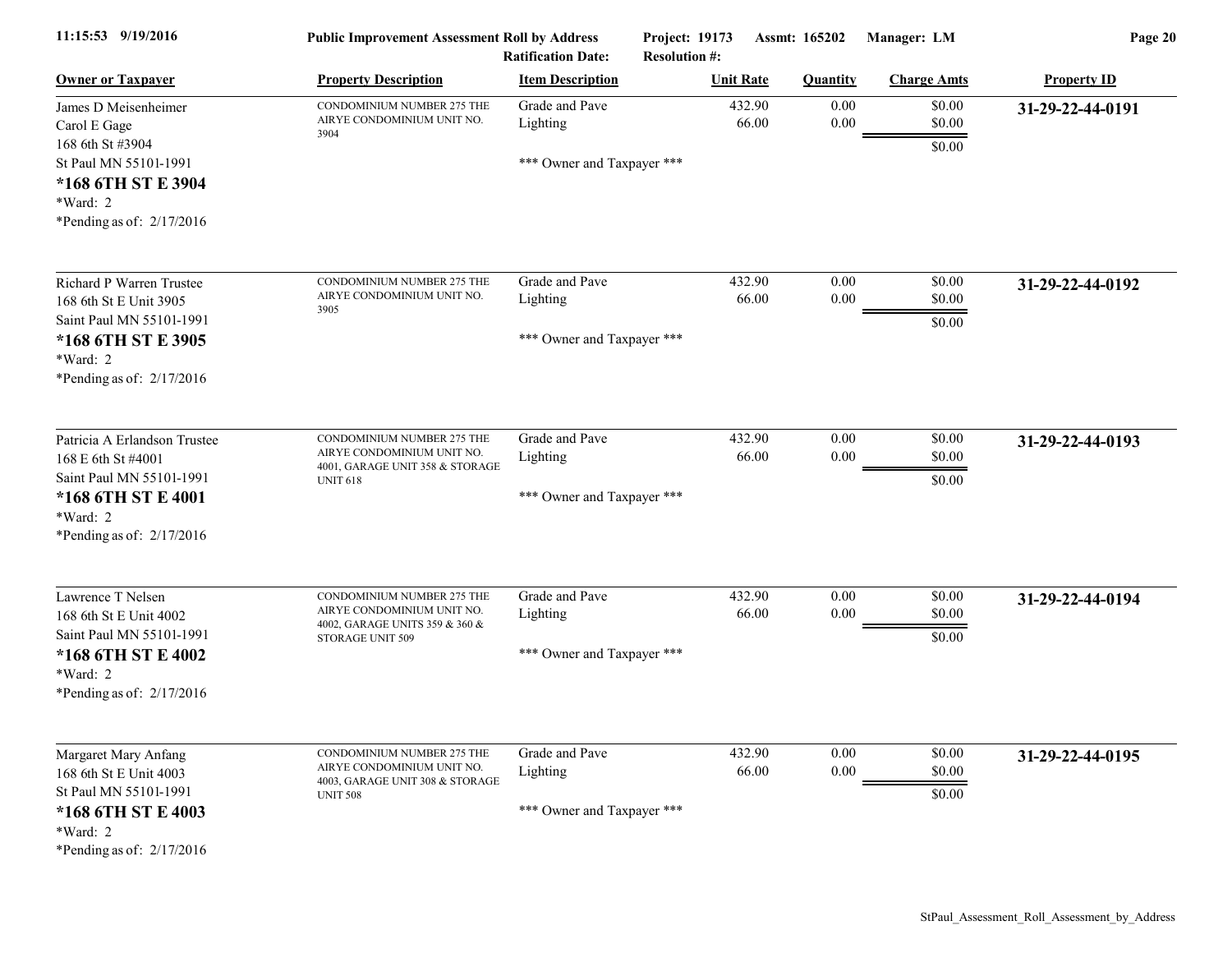| 11:15:53 9/19/2016                                                                                                                                                     | <b>Public Improvement Assessment Roll by Address</b><br><b>Ratification Date:</b>                              |                                                          | Project: 19173<br>Assmt: 165202<br><b>Resolution #:</b> |                           | Manager: LM                | Page 21            |  |
|------------------------------------------------------------------------------------------------------------------------------------------------------------------------|----------------------------------------------------------------------------------------------------------------|----------------------------------------------------------|---------------------------------------------------------|---------------------------|----------------------------|--------------------|--|
| <b>Owner or Taxpayer</b>                                                                                                                                               | <b>Property Description</b>                                                                                    | <b>Item Description</b>                                  | <b>Unit Rate</b>                                        | <b>Quantity</b>           | <b>Charge Amts</b>         | <b>Property ID</b> |  |
| Daniel E Mahai Trustee<br>Chris E Mahai Trustee<br>168 6th St Unit 4004<br>Saint Paul MN 55101-1991<br>*168 6TH ST E 4004<br>$*Ward: 2$<br>*Pending as of: $2/17/2016$ | CONDOMINIUM NUMBER 275 THE<br>AIRYE CONDOMINIUM UNIT<br>NO.4004, GARAGE UNITS 40 & 42 &<br>STORAGE UNIT 606    | Grade and Pave<br>Lighting<br>*** Owner and Taxpayer *** | 432.90                                                  | 0.00<br>0.00<br>66.00     | \$0.00<br>\$0.00<br>\$0.00 | 31-29-22-44-0519   |  |
| Onen Markeson<br>Sheila Markeson<br>168 6th St E Unit 4005<br>Saint Paul MN 55101-1991<br>*168 6TH ST E 4005<br>*Ward: 2<br>*Pending as of: 2/17/2016                  | CONDOMINIUM NUMBER 275 THE<br>AIRYE CONDOMINIUM UNIT<br>NO.4005; GARAGE UNIT 352 &<br>STORAGE UNIT 518         | Grade and Pave<br>Lighting<br>*** Owner and Taxpayer *** | 432.90                                                  | 0.00<br>66.00<br>$0.00\,$ | \$0.00<br>\$0.00<br>\$0.00 | 31-29-22-44-0351   |  |
| Rosalie M Wosepka<br>1421 Casa Marina Ln Nw<br>Alexandria MN 56308-9097<br>*168 6TH ST E 4101<br>*Ward: 2<br>*Pending as of: $2/17/2016$                               | CONDOMINIUM NUMBER 275 THE<br>AIRYE CONDOMINIUM UNIT NO.<br>4101, GARAGE UNIT 447 & STORAGE<br><b>UNIT 609</b> | Grade and Pave<br>Lighting<br>*** Owner and Taxpayer *** | 432.90                                                  | 0.00<br>0.00<br>66.00     | \$0.00<br>\$0.00<br>\$0.00 | 31-29-22-44-0198   |  |
| Sherman L Bartz<br>Anne L Bartz<br>168 6th St E<br>St Paul MN 55101-1972<br>*168 6TH ST E 4102<br>*Ward: 2<br>*Pending as of: $2/17/2016$                              | CONDOMINIUM NUMBER 275 THE<br>AIRYE CONDOMINIUM UNIT NO.4102<br>STORAGE UNIT 611 & GARAGE UNIT<br>434          | Grade and Pave<br>Lighting<br>*** Owner and Taxpayer *** | 432.90                                                  | 0.00<br>66.00<br>0.00     | \$0.00<br>\$0.00<br>\$0.00 | 31-29-22-44-0406   |  |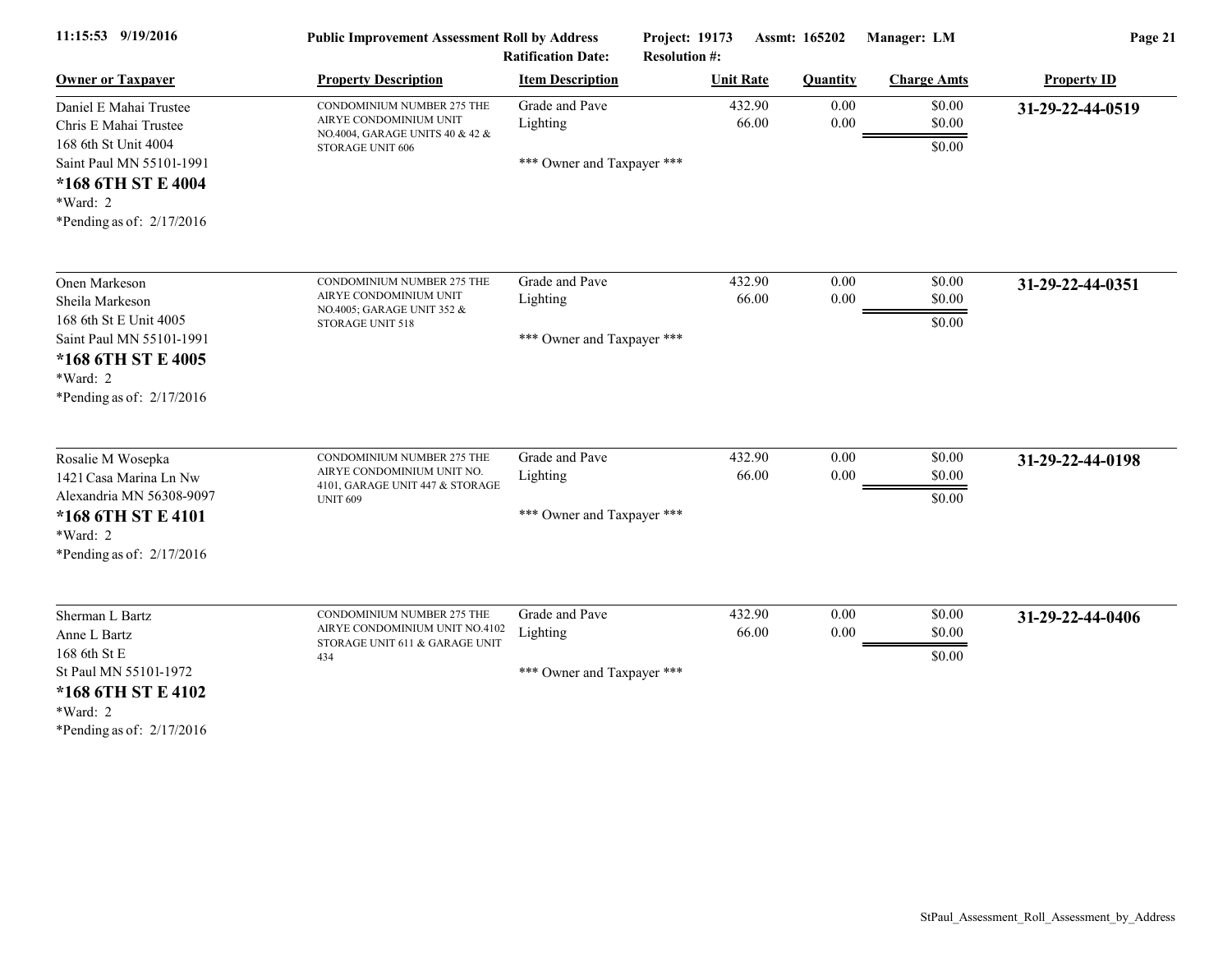| 11:15:53 9/19/2016                                                                                                                                             | <b>Public Improvement Assessment Roll by Address</b><br><b>Ratification Date:</b>                                  |                                                          | Project: 19173<br>Assmt: 165202<br><b>Resolution #:</b> |                  | Manager: LM                | Page 22            |  |
|----------------------------------------------------------------------------------------------------------------------------------------------------------------|--------------------------------------------------------------------------------------------------------------------|----------------------------------------------------------|---------------------------------------------------------|------------------|----------------------------|--------------------|--|
| <b>Owner or Taxpayer</b>                                                                                                                                       | <b>Property Description</b>                                                                                        | <b>Item Description</b>                                  | <b>Unit Rate</b>                                        | <b>Quantity</b>  | <b>Charge Amts</b>         | <b>Property ID</b> |  |
| Steven Russell Good<br>168 6th St E Unit 4103                                                                                                                  | CONDOMINIUM NUMBER 275 THE<br>AIRYE CONDOMINIUM UNIT NO.4103<br>GARAGE UNIT 449 & STORAGE UNIT                     | Grade and Pave<br>Lighting                               | 432.90<br>66.00                                         | 0.00<br>$0.00\,$ | \$0.00<br>\$0.00           | 31-29-22-44-0420   |  |
| Saint Paul MN 55101-1991<br>*168 6TH ST E 4103<br>*Ward: 2<br>*Pending as of: $2/17/2016$                                                                      | 507                                                                                                                | *** Owner and Taxpayer ***                               |                                                         |                  | \$0.00                     |                    |  |
| Firstar Bank Of Minnesota Na<br>Po Box 64142<br>Saint Paul MN 55164-9366<br>*168 6TH ST E 4104<br>*Ward: 2<br>*Pending as of: $2/17/2016$                      | CONDOMINIUM NUMBER 275 THE<br>AIRYE CONDOMINIUM UNIT NO.<br>4104, GARAGE UNITS 432 & 433 &<br>STORAGE UNIT NO. 602 | Grade and Pave<br>Lighting<br>*** Owner and Taxpayer *** | 432.90<br>66.00                                         | 0.00<br>0.00     | \$0.00<br>\$0.00<br>\$0.00 | 31-29-22-44-0201   |  |
| Randal W Eckart<br>Elizabeth A Keenan<br>168 6th St E Unit 4105<br>St Paul MN 55101-1972<br>*168 6TH ST E 4105<br>*Ward: 2<br>*Pending as of: $2/17/2016$      | CONDOMINIUM NUMBER 275 THE<br>AIRYE CONDOMINIUM UNIT NO.<br>4105                                                   | Grade and Pave<br>Lighting<br>*** Owner and Taxpayer *** | 432.90<br>66.00                                         | 0.00<br>0.00     | \$0.00<br>\$0.00<br>\$0.00 | 31-29-22-44-0202   |  |
| Segundo M Velasquez<br>Joan E Velasquez<br>168 6th St E Unit 4201<br>Saint Paul MN 55101-1972<br>*168 6TH ST E 4201<br>*Ward: 2<br>*Pending as of: $2/17/2016$ | CONDOMINIUM NUMBER 275 THE<br>AIRYE CONDOMINIUM UNIT NO.4201<br>& STORAGE UNIT 608 & GARAGE<br><b>UNIT 451</b>     | Grade and Pave<br>Lighting<br>*** Owner and Taxpayer *** | 432.90<br>66.00                                         | 0.00<br>0.00     | \$0.00<br>\$0.00<br>\$0.00 | 31-29-22-44-0407   |  |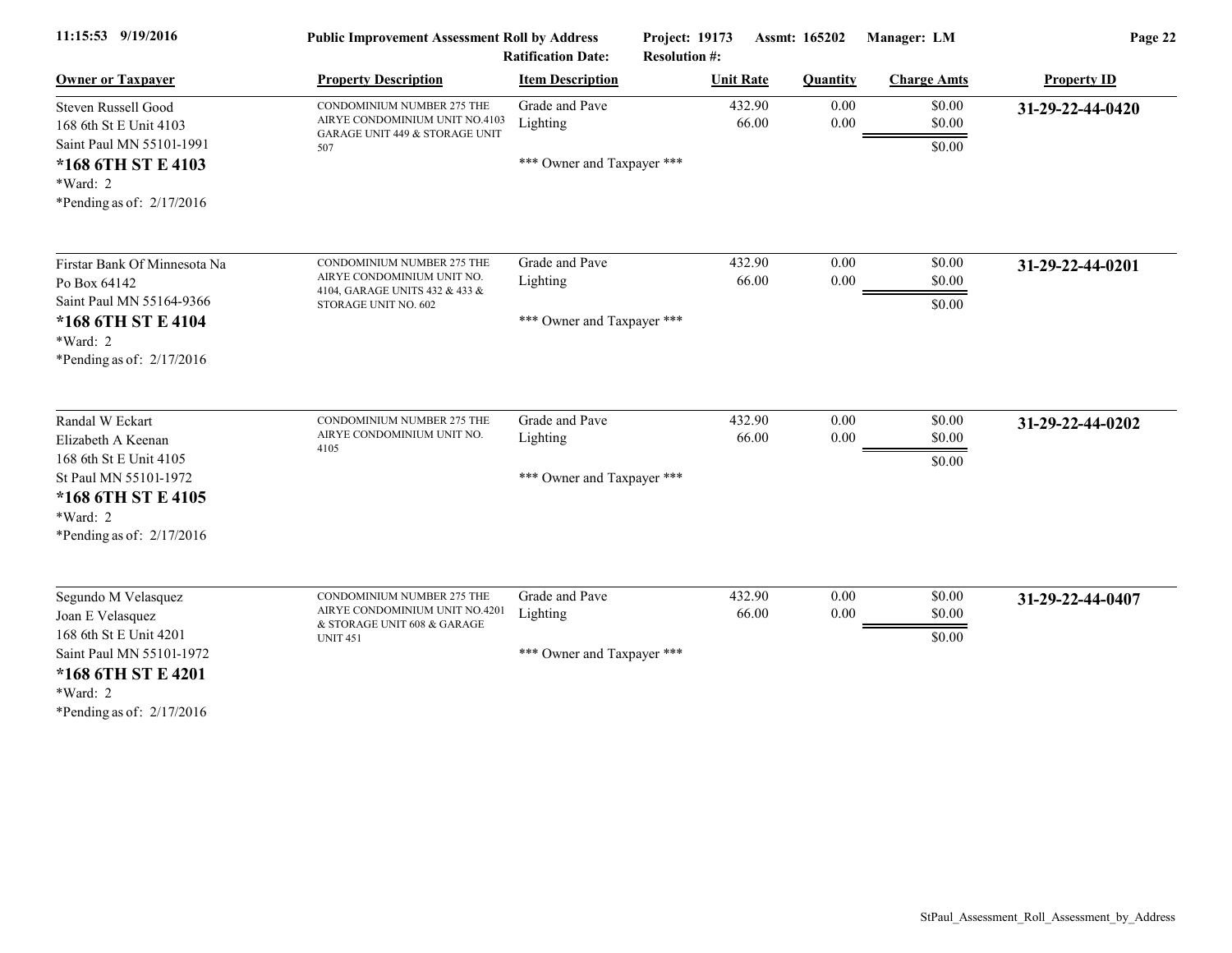| 11:15:53 9/19/2016                                                                                                                      | <b>Public Improvement Assessment Roll by Address</b><br><b>Ratification Date:</b>                                 |                                                          | Project: 19173<br>Assmt: 165202<br><b>Resolution #:</b> |                      | Manager: LM                | Page 23            |  |
|-----------------------------------------------------------------------------------------------------------------------------------------|-------------------------------------------------------------------------------------------------------------------|----------------------------------------------------------|---------------------------------------------------------|----------------------|----------------------------|--------------------|--|
| <b>Owner or Taxpayer</b>                                                                                                                | <b>Property Description</b>                                                                                       | <b>Item Description</b>                                  | <b>Unit Rate</b>                                        | <b>Quantity</b>      | <b>Charge Amts</b>         | <b>Property ID</b> |  |
| Daniel E Hathaway<br>168 6th St E #4202<br>St Paul MN 55101-1991<br>*168 6TH ST E 4202<br>*Ward: 2<br>*Pending as of: 2/17/2016         | CONDOMINIUM NUMBER 275 THE<br>AIRYE CONDOMINIUM UNIT<br>NO.4202, GARAGE UNITS 431 & 442 &<br>STORAGE UNIT 707     | Grade and Pave<br>Lighting<br>*** Owner and Taxpayer *** | 432.90<br>66.00                                         | 0.00<br>$0.00\,$     | \$0.00<br>\$0.00<br>\$0.00 | 31-29-22-44-0439   |  |
| Timothy E Mardell<br>168 6th St E Unit 4203<br>St Paul MN 55101-1972<br>*168 6TH ST E 4203<br>*Ward: 2<br>*Pending as of: 2/17/2016     | CONDOMINIUM NUMBER 275 THE<br>AIRYE CONDOMINIUM UNIT NO.<br>4203, GARAGE UNITS 444 & 445 &<br>STORAGE UNIT 501    | Grade and Pave<br>Lighting<br>*** Owner and Taxpayer *** | 432.90<br>66.00                                         | 0.00<br>$0.00\,$     | \$0.00<br>\$0.00<br>\$0.00 | 31-29-22-44-0205   |  |
| Terry R Weitgenant<br>168 6th St E Unit 4204<br>Saint Paul MN 55101-1991<br>*168 6TH ST E 4204<br>*Ward: 2<br>*Pending as of: 2/17/2016 | CONDOMINIUM NUMBER 275 THE<br>AIRYE CONDOMINIUM UNIT NO.4204<br><b>GARAGE UNIT 338 &amp; STORAGE UNIT</b><br>708  | Grade and Pave<br>Lighting<br>*** Owner and Taxpayer *** | 432.90<br>66.00                                         | $0.00\,$<br>$0.00\,$ | \$0.00<br>\$0.00<br>\$0.00 | 31-29-22-44-0358   |  |
| Robert E Goff<br>168 6th St E Unit 4301<br>St Paul MN 55101-1991<br>*168 6TH ST E 4301<br>*Ward: 2<br>*Pending as of: 2/17/2016         | CONDOMINIUM NUMBER 275 THE<br>AIRYE CONDOMINIUM UNIT NO.<br>4301, GARAGE UNIT 435 & 436 &<br>STORAGE UNIT NO. 601 | Grade and Pave<br>Lighting<br>*** Owner and Taxpayer *** | 432.90<br>66.00                                         | 0.00<br>0.00         | \$0.00<br>\$0.00<br>\$0.00 | 31-29-22-44-0207   |  |
| Ebi Ten 2000 Llc<br>68 E Montecito Ave<br>Sierra Madre CA 91024-1922<br>*168 6TH ST E 4302<br>*Ward: 2<br>*Pending as of: $2/17/2016$   | CONDOMINIUM NUMBER 275 THE<br>AIRYE CONDOMINIUM UNIT NO.<br>4302                                                  | Grade and Pave<br>Lighting<br>*** Owner and Taxpayer *** | 432.90<br>66.00                                         | 0.00<br>0.00         | \$0.00<br>\$0.00<br>\$0.00 | 31-29-22-44-0208   |  |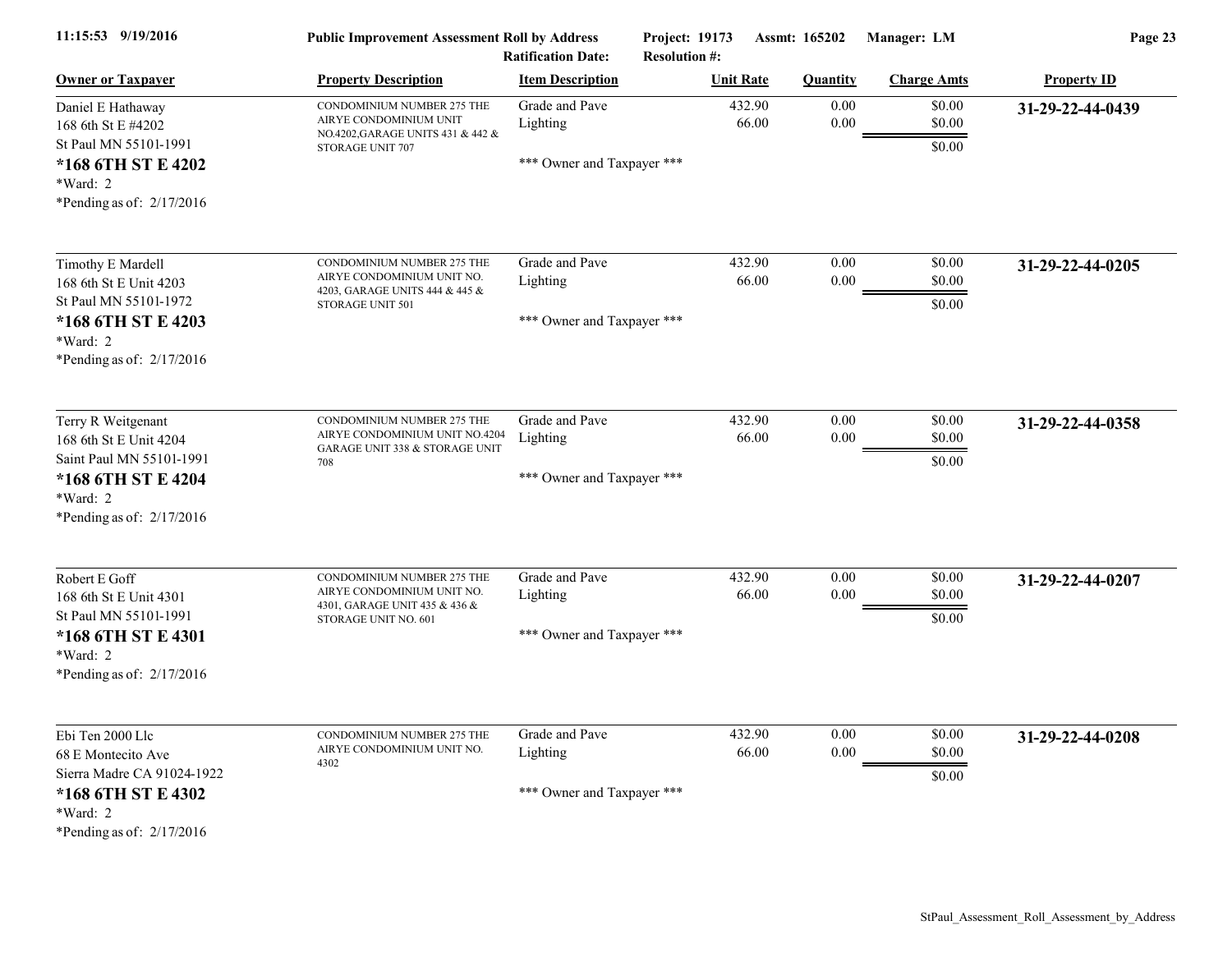| 11:15:53 9/19/2016                                                                                                                | <b>Public Improvement Assessment Roll by Address</b><br><b>Ratification Date:</b>                              |                                                          | Project: 19173<br>Assmt: 165202<br><b>Resolution #:</b> |                  | Manager: LM                | Page 24            |  |
|-----------------------------------------------------------------------------------------------------------------------------------|----------------------------------------------------------------------------------------------------------------|----------------------------------------------------------|---------------------------------------------------------|------------------|----------------------------|--------------------|--|
| <b>Owner or Taxpayer</b>                                                                                                          | <b>Property Description</b>                                                                                    | <b>Item Description</b>                                  | <b>Unit Rate</b>                                        | <b>Quantity</b>  | <b>Charge Amts</b>         | <b>Property ID</b> |  |
| James W Rustad<br>168 6th St #4303<br>St Paul MN 55101-1991                                                                       | CONDOMINIUM NUMBER 275 THE<br>AIRYE CONDOMINIUM UNIT NO.<br>4303, GARAGE UNIT 407 & 408 &                      | Grade and Pave<br>Lighting                               | 432.90<br>66.00                                         | 0.00<br>$0.00\,$ | \$0.00<br>\$0.00           | 31-29-22-44-0209   |  |
| *168 6TH ST E 4303<br>$*Ward: 2$<br>*Pending as of: $2/17/2016$                                                                   | STORAGE UNIT 701                                                                                               | *** Owner and Taxpayer ***                               |                                                         |                  | \$0.00                     |                    |  |
| Steven Apfelbacher<br>Nancy Apfelbacher                                                                                           | CONDOMINIUM NUMBER 275 THE<br>AIRYE CONDOMINIUM UNIT NO.                                                       | Grade and Pave<br>Lighting                               | 432.90<br>66.00                                         | 0.00<br>0.00     | \$0.00<br>\$0.00           | 31-29-22-44-0212   |  |
| 168 6th St E Unit 4403<br>Saint Paul MN 55101-1991<br>*168 6TH ST E 4403<br>*Ward: 2<br>*Pending as of: $2/17/2016$               | 4403                                                                                                           | *** Owner and Taxpayer ***                               |                                                         |                  | \$0.00                     |                    |  |
| Vladimir Savcenko<br>168 6th St E #4501<br>St Paul MN 55101-2908<br>*168 6TH ST E 4501<br>*Ward: 2<br>*Pending as of: $2/17/2016$ | CONDOMINIUM NUMBER 275 THE<br>AIRYE CONDOMINIUM UNIT<br>NO.4501, GARAGE UNITS 440 & 441 &<br>STORAGE UNIT 826  | Grade and Pave<br>Lighting<br>*** Owner and Taxpayer *** | 432.90<br>66.00                                         | 0.00<br>0.00     | \$0.00<br>\$0.00<br>\$0.00 | 31-29-22-44-0428   |  |
| Raymond E Andrews<br>Dorothy J Andrews<br>168 6th St E Unit 4502<br>St Paul MN 55101-1972<br>*168 6TH ST E 4502<br>*Ward: 2       | CONDOMINIUM NUMBER 275 THE<br>AIRYE CONDOMINIUM UNIT NO.<br>4502, GARAGE UNITS 410 & 411 &<br>STORAGE UNIT 626 | Grade and Pave<br>Lighting<br>*** Owner and Taxpayer *** | 432.90<br>66.00                                         | 0.00<br>0.00     | \$0.00<br>\$0.00<br>\$0.00 | 31-29-22-44-0214   |  |
|                                                                                                                                   |                                                                                                                |                                                          |                                                         |                  |                            |                    |  |

\*Pending as of: 2/17/2016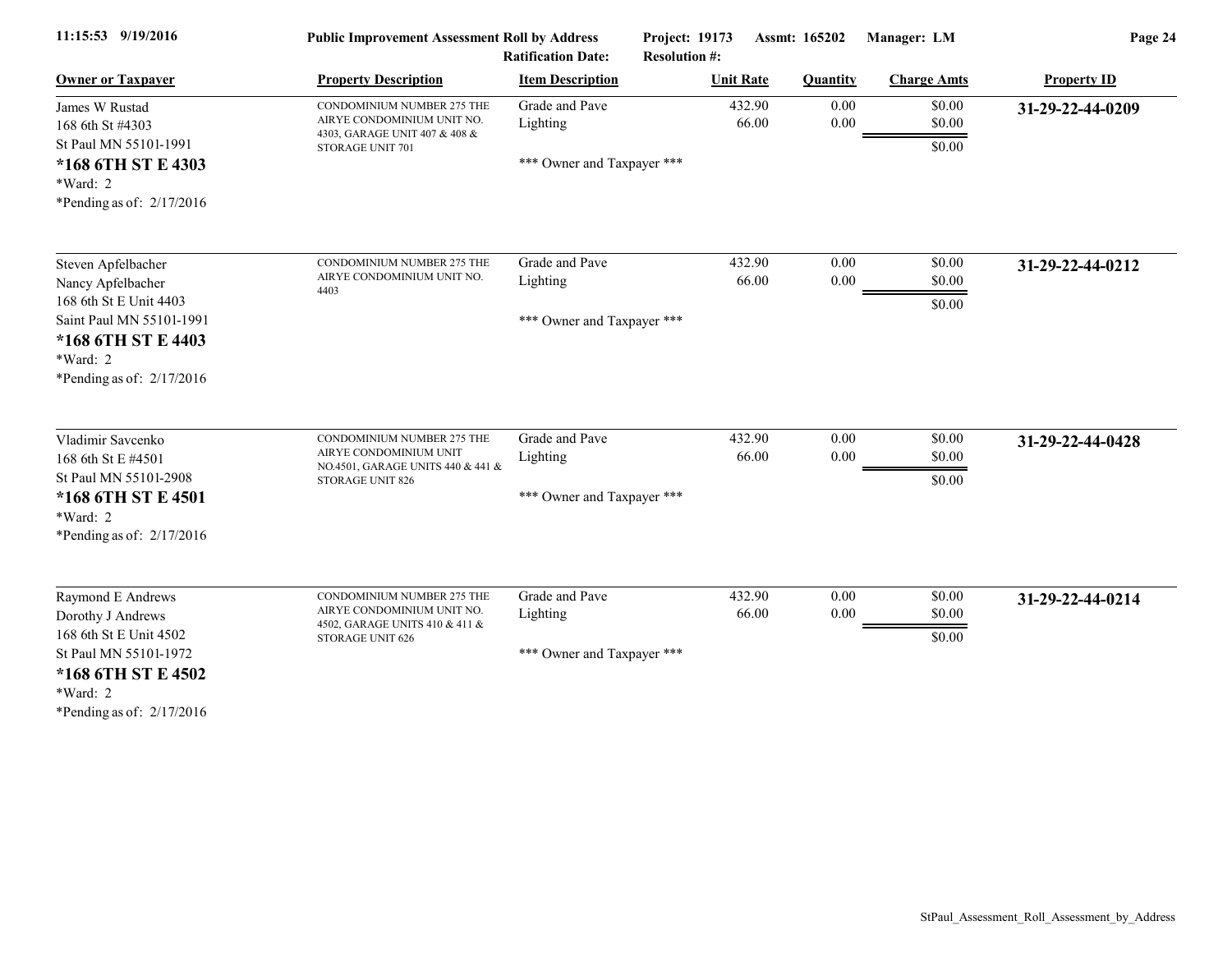| 11:15:53 9/19/2016                                                                                                                                     | <b>Public Improvement Assessment Roll by Address</b><br><b>Ratification Date:</b>                                            |                                                          | Project: 19173<br>Assmt: 165202<br><b>Resolution #:</b> |                 | Manager: LM                | Page 25            |  |
|--------------------------------------------------------------------------------------------------------------------------------------------------------|------------------------------------------------------------------------------------------------------------------------------|----------------------------------------------------------|---------------------------------------------------------|-----------------|----------------------------|--------------------|--|
| <b>Owner or Taxpayer</b>                                                                                                                               | <b>Property Description</b>                                                                                                  | <b>Item Description</b>                                  | <b>Unit Rate</b>                                        | <b>Quantity</b> | <b>Charge Amts</b>         | <b>Property ID</b> |  |
| Michael J Skwira<br>Karen A Skwira<br>168 6th St E                                                                                                     | CONDOMINIUM NUMBER 275 THE<br>AIRYE CONDOMINIUM UNIT NO.<br>4503, GARAGE UNITS 437 & 438 &                                   | Grade and Pave<br>Lighting                               | 432.90<br>66.00                                         | 0.00<br>0.00    | \$0.00<br>\$0.00<br>\$0.00 | 31-29-22-44-0215   |  |
| St Paul MN 55101-1972<br>*168 6TH ST E 4503<br>*Ward: 2<br>*Pending as of: $2/17/2016$                                                                 | STORAGE UNIT 726                                                                                                             | *** Owner and Taxpayer ***                               |                                                         |                 |                            |                    |  |
| Argene A Whalen<br>168 6th St E Unit 2806                                                                                                              | CONDOMINIUM NUMBER 275 THE<br>AIRYE CONDOMINIUM UNIT                                                                         | Grade and Pave<br>Lighting                               | 432.90<br>66.00                                         | 0.00<br>0.00    | \$0.00<br>\$0.00           | 31-29-22-44-0521   |  |
| Saint Paul MN 55101-1991<br>*168 6TH ST E G-302<br>*Ward: 2<br>*Pending as of: $2/17/2016$                                                             | NO.2806, GARAGE UNIT 302 &<br>STORAGE UNIT 713                                                                               | *** Owner and Taxpayer ***                               |                                                         |                 | \$0.00                     |                    |  |
| David L Wick<br>Judy Wick Davis<br>168 6th St E Unit 2803<br>Saint Paul MN 55101-1991<br>*168 6TH ST E G-50<br>*Ward: 2<br>*Pending as of: $2/17/2016$ | CONDOMINIUM NUMBER 275 THE<br>AIRYE CONDOMINIUM UNIT NO.2803<br>& STORAGE UNIT 512 & GARAGE<br><b>UNIT 50</b>                | Grade and Pave<br>Lighting<br>*** Owner and Taxpayer *** | 432.90<br>66.00                                         | 0.00<br>0.00    | \$0.00<br>\$0.00<br>\$0.00 | 31-29-22-44-0607   |  |
| Mark J Kleinschmidt Trustee<br>168 6th St E Unit 4402<br>Saint Paul MN 55101-1991<br>*168 6TH ST E S-825<br>*Ward: 2<br>*Pending as of: 2/17/2016      | CONDOMINIUM NUMBER 275 THE<br>AIRYE CONDOMINIUM UNIT<br>NO.4402, GARAGE UNITS 156 &<br>GARAGE UNIT 160 & STORAGE UNIT<br>710 | Grade and Pave<br>Lighting<br>*** Owner and Taxpayer *** | 432.90<br>66.00                                         | 0.00<br>0.00    | \$0.00<br>\$0.00<br>\$0.00 | 31-29-22-44-0432   |  |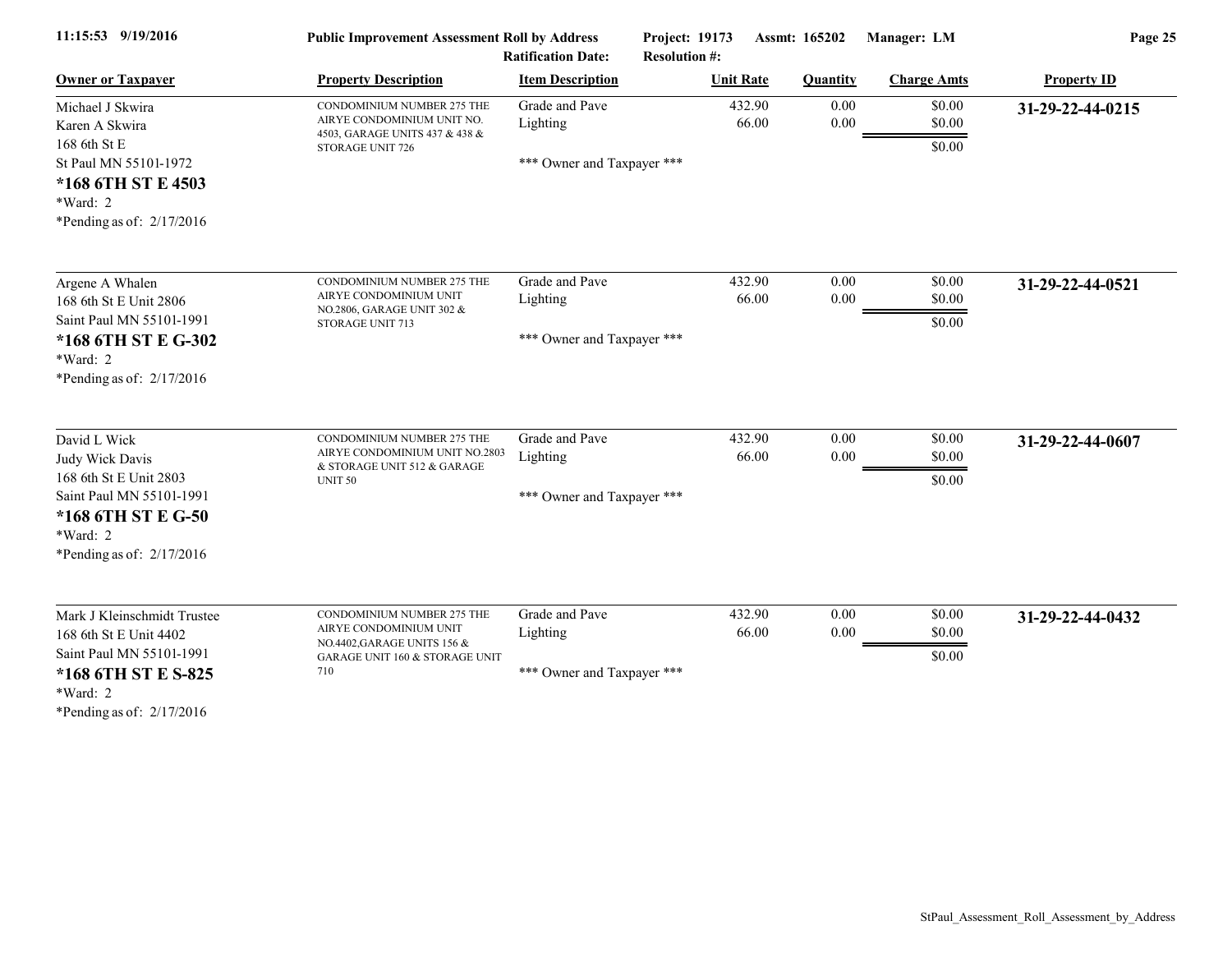| 11:15:53 9/19/2016                                                                                                                                                           | <b>Public Improvement Assessment Roll by Address</b><br><b>Ratification Date:</b>                                                                                                                                                                      |                                                          | Project: 19173<br>Assmt: 165202<br><b>Resolution #:</b> |                 | Manager: LM                              | Page 26            |  |
|------------------------------------------------------------------------------------------------------------------------------------------------------------------------------|--------------------------------------------------------------------------------------------------------------------------------------------------------------------------------------------------------------------------------------------------------|----------------------------------------------------------|---------------------------------------------------------|-----------------|------------------------------------------|--------------------|--|
| <b>Owner or Taxpayer</b>                                                                                                                                                     | <b>Property Description</b>                                                                                                                                                                                                                            | <b>Item Description</b>                                  | <b>Unit Rate</b>                                        | <b>Quantity</b> | <b>Charge Amts</b>                       | <b>Property ID</b> |  |
| St Paul Housing Group Llc<br>Co Bigos Management Inc<br>8325 Wayzata Blvd Ste 200<br>Golden Valley MN 55426-1460<br>*172 6TH ST E<br>*Ward: 2<br>*Pending as of: $2/17/2016$ | REGISTERED LAND SURVEY 479<br>TRACT C RLS NO 421, TRACT A RLS<br>NO 424 TRACT C RLS NO 429, PART OF<br>TRACT C RLS NO 430 LYING BELOW<br>ELEVATION 294.83 FT, TRACTS B D & 1 *** Owner and Taxpayer ***<br>RLS NO 469, TRACTS A & D RLS NO             | Grade and Pave<br>Lighting                               | 432.90<br>66.00                                         | 26.63<br>26.63  | \$11,528.13<br>\$1,757.58<br>\$13,285.71 | 31-29-22-44-0108   |  |
| <b>Bigos Sibley Tower Llc</b><br>8325 Wayzata Blvd Ste 200<br>Golden Valley MN 55426-1460<br>*174 6TH ST E<br>*Ward: 2<br>*Pending as of: $2/17/2016$                        | REGISTERED LAND SURVEY 475<br>TRACTS L & M RLS NO 421, TRACTS I<br>& J RLS NO 424, TRACTS F & M RLS NC<br>425, TRACTS H & I RLS NO 426,<br>TRACTS F & G RLS NO 427, TRACTS F<br>& G RLS NO 428, TRACTS F & H RLS                                       | Grade and Pave<br>Lighting<br>*** Owner and Taxpayer *** | 432.90<br>66.00                                         | 42.77<br>42.77  | \$18,515.13<br>\$2,822.82<br>\$21,337.95 | 31-29-22-44-0107   |  |
| Bigos Jackson Tower Llc<br>8325 Wayzata Blvd Ste 200<br>Golden Valley MN 55426-1460<br>*174 6TH ST E<br>*Ward: 2<br>*Pending as of: $2/17/2016$                              | REGISTERED LAND SURVEY 576<br>TRACTS C,D,E,F,G,H,I,J,K,L,M,<br>N,O,P,Q,R,S,T,U & V RLS NO.574 TRACT<br>C RLS NO.575 & IN SD RLS NO.576,<br>TRACTS B,C,D,E,F,G,H,I J,K,L & TRACT *** Owner and Taxpayer ***<br>М                                        | Grade and Pave<br>Lighting                               | 432.90<br>66.00                                         | 40.92<br>40.92  | \$17,714.27<br>\$2,700.72<br>\$20,414.99 | 31-29-22-44-0523   |  |
| Bigos Jackson Tower Llc<br>8325 Wayzata Blvd Ste 200<br>Golden Valley MN 55426-1460<br>*174 6TH ST E<br>$*Ward: 2$<br>*Pending as of: $2/17/2016$                            | REGISTERED LAND SURVEY 601<br>TRACT B RLS 600 AND IN SD RLS 601<br><b>TRACT B</b>                                                                                                                                                                      | Grade and Pave<br>Lighting<br>*** Owner and Taxpayer *** | 432.90<br>66.00                                         | 0.23<br>0.23    | \$99.57<br>\$15.18<br>\$114.75           | 31-29-22-44-0893   |  |
| Nea Galtier Llc<br>380 Jackson St Ste 320<br>Saint Paul MN 55101-3896<br>*174 6TH ST E<br>*Ward: 2<br>*Pending as of: $2/17/2016$                                            | REGISTERED LAND SURVEY 601<br>TRACTS C,D,E & F RLS NO.419 TRACTS Lighting<br>C,D,E & F RLS NO.420 TRACT B RLS<br>NO.475, TRACTS L & M RLS NO.478<br>TRACT UU & VV RLS NO.479, TRACT A *** Owner and Taxpayer ***<br>RLS NO.574 TRACT A RLS NO.600 & IN | Grade and Pave                                           | 432.90<br>66.00                                         | 40.92<br>40.92  | \$17,714.27<br>\$2,700.72<br>\$20,414.99 | 31-29-22-44-0894   |  |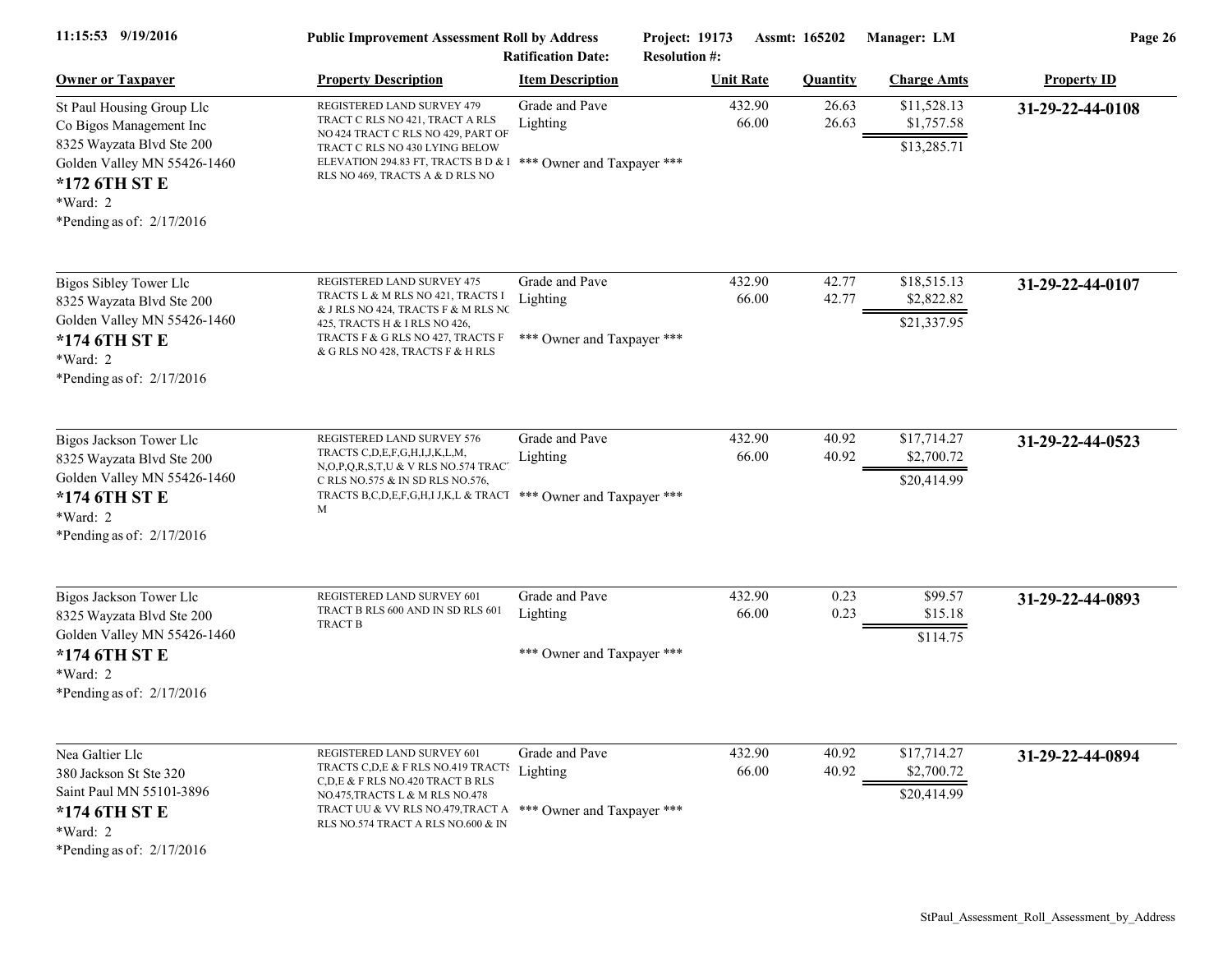| 11:15:53 9/19/2016                                                                                                     | <b>Public Improvement Assessment Roll by Address</b>                                                                                                                             |                            | Project: 19173<br>Assmt: 165202 |                 | Manager: LM                          | Page 27            |  |
|------------------------------------------------------------------------------------------------------------------------|----------------------------------------------------------------------------------------------------------------------------------------------------------------------------------|----------------------------|---------------------------------|-----------------|--------------------------------------|--------------------|--|
|                                                                                                                        |                                                                                                                                                                                  | <b>Ratification Date:</b>  | <b>Resolution #:</b>            |                 |                                      |                    |  |
| <b>Owner or Taxpayer</b>                                                                                               | <b>Property Description</b>                                                                                                                                                      | <b>Item Description</b>    | <b>Unit Rate</b>                | <b>Quantity</b> | <b>Charge Amts</b>                   | <b>Property ID</b> |  |
| Ymca Of Greater Saint Paul<br>2125 E Hennepin Ave<br>Minneapolis MN 55413-1768<br>*194 6TH ST E                        | REGISTERED LAND SURVEY 423<br>TRACTS D & E REGISTERED LAND<br>SURVEY 421 TRACTS D & F<br>REGISTERED LAND SURVEY 422<br>TRACT E REGISTERED LAND SURVEY *** Owner and Taxpayer *** | Grade and Pave<br>Lighting | 432.90<br>66.00                 | 13.48<br>13.48  | \$5,835.49<br>\$889.68<br>\$6,725.17 | 31-29-22-44-0610   |  |
| *Ward: 2<br>*Pending as of: $2/17/2016$                                                                                | 424 TRACT G REGISTERED LAND                                                                                                                                                      |                            |                                 |                 |                                      |                    |  |
| Karen J Mccauley<br>198 6th St E Unit 401                                                                              | CONDOMINIUM NUMBER 274 ON<br>THE PARK CONDOMINIUM UNIT                                                                                                                           | Grade and Pave<br>Lighting | 432.90<br>66.00                 | 0.25<br>0.25    | \$108.23<br>\$16.50                  | 31-29-22-44-0296   |  |
| St Paul MN 55101-1948<br>*198 6TH ST E 401<br>*Ward: 2<br>*Pending as of: $2/17/2016$                                  | NO.401                                                                                                                                                                           | *** Owner and Taxpayer *** |                                 |                 | \$124.73                             |                    |  |
| James R Polkowski<br>Carol A Polkowski                                                                                 | CONDOMINIUM NUMBER 274 ON<br>THE PARK CONDOMINIUM UNIT<br>NO.402 & GARAGE UNIT 29                                                                                                | Grade and Pave<br>Lighting | 432.90<br>66.00                 | 0.25<br>0.25    | \$108.23<br>\$16.50                  | 31-29-22-44-0441   |  |
| 35833 Moraine Dr<br>Cushing MN 56443-5193<br>*198 6TH ST E 402<br>*Ward: 2<br>*Pending as of: $2/17/2016$              |                                                                                                                                                                                  | *** Owner and Taxpayer *** |                                 |                 | \$124.73                             |                    |  |
| Paul R Meier<br>Rita K Meier                                                                                           | CONDOMINIUM NUMBER 274 ON<br>THE PARK CONDOMINIUM UNIT<br>NO.403                                                                                                                 | Grade and Pave<br>Lighting | 432.90<br>66.00                 | 0.25<br>0.25    | \$108.23<br>\$16.50                  | 31-29-22-44-0298   |  |
| 11721 Lincoln Spencer Rd<br>Marshfield WI 54449-9520<br>*198 6TH ST E 403<br>$*Ward: 2$<br>*Pending as of: $2/17/2016$ |                                                                                                                                                                                  | *** Owner and Taxpayer *** |                                 |                 | \$124.73                             |                    |  |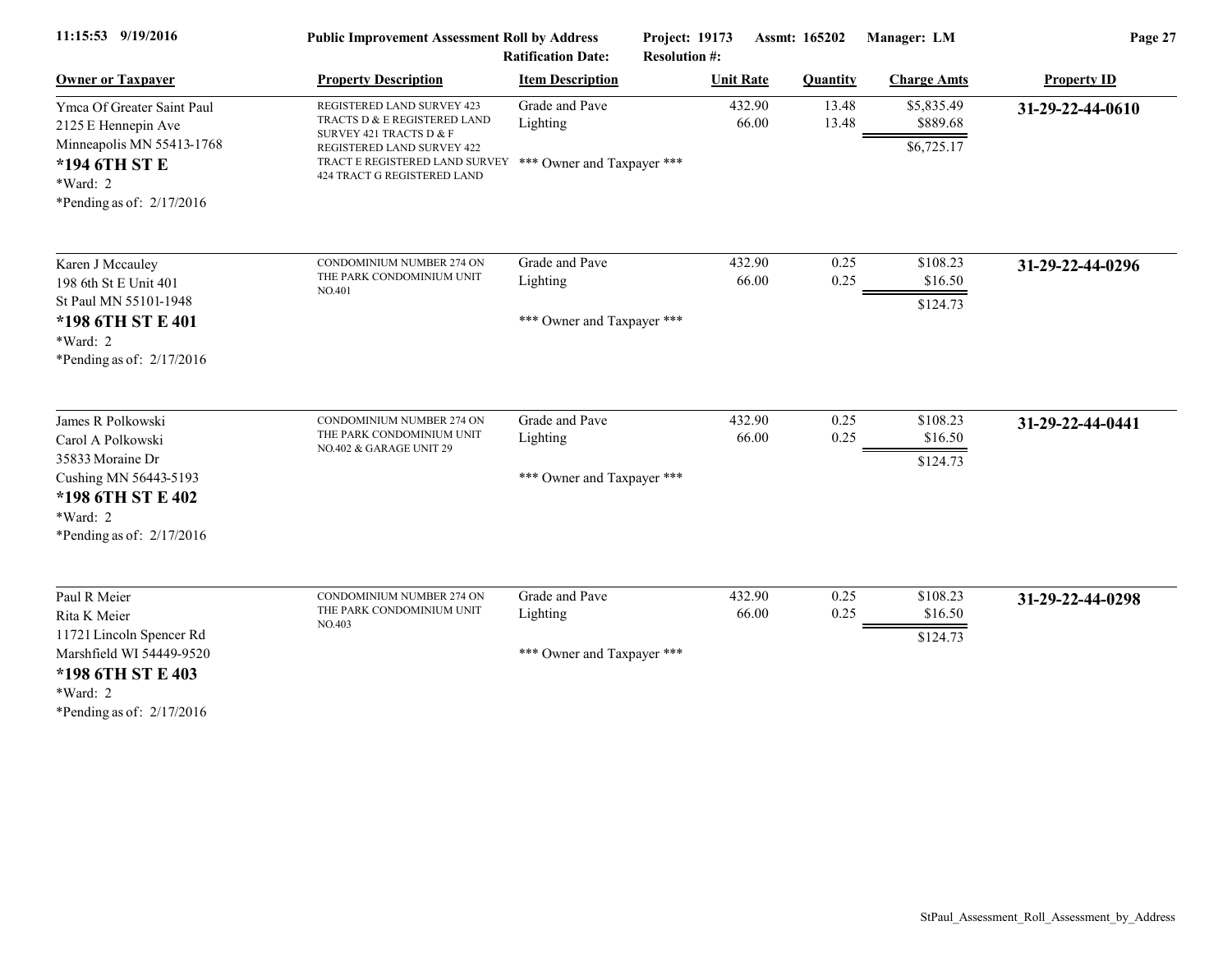| 11:15:53 9/19/2016                                                                                                                                   | <b>Public Improvement Assessment Roll by Address</b><br><b>Ratification Date:</b>                            |                                                          | Project: 19173<br>Assmt: 165202<br><b>Resolution #:</b> |                 | Manager: LM                     | Page 28            |  |
|------------------------------------------------------------------------------------------------------------------------------------------------------|--------------------------------------------------------------------------------------------------------------|----------------------------------------------------------|---------------------------------------------------------|-----------------|---------------------------------|--------------------|--|
| <b>Owner or Taxpayer</b>                                                                                                                             | <b>Property Description</b>                                                                                  | <b>Item Description</b>                                  | <b>Unit Rate</b>                                        | <b>Quantity</b> | <b>Charge Amts</b>              | <b>Property ID</b> |  |
| Andrew N Kloster<br>Lisa H Kloster                                                                                                                   | CONDOMINIUM NUMBER 274 ON<br>THE PARK CONDOMINIUM UNIT<br>NO.404                                             | Grade and Pave<br>Lighting                               | 432.90<br>66.00                                         | 0.25<br>0.25    | \$108.23<br>\$16.50             | 31-29-22-44-0299   |  |
| 198 6th St E Unit 404<br>Saint Paul MN 55101-1948<br>*198 6TH ST E 404<br>*Ward: 2<br>*Pending as of: $2/17/2016$                                    |                                                                                                              | *** Owner and Taxpayer ***                               |                                                         |                 | \$124.73                        |                    |  |
| Albert T Braga<br>Verna M Braga<br>198 6th St E Unit 501<br>Saint Paul MN 55101-1948<br>*198 6TH ST E 501<br>*Ward: 2<br>*Pending as of: $2/17/2016$ | CONDOMINIUM NUMBER 274 ON<br>THE PARK CONDOMINIUM UNIT<br>NO.501                                             | Grade and Pave<br>Lighting<br>*** Owner and Taxpayer *** | 432.90<br>66.00                                         | 0.25<br>0.25    | \$108.23<br>\$16.50<br>\$124.73 | 31-29-22-44-0300   |  |
| Mark G Bayuk<br>198 6th St E Unit 502<br>Saint Paul MN 55101-1948<br>*198 6TH ST E 502<br>*Ward: 2<br>*Pending as of: $2/17/2016$                    | CONDOMINIUM NUMBER 274 ON<br>THE PARK CONDOMINIUM UNIT<br>NO.502                                             | Grade and Pave<br>Lighting<br>*** Owner and Taxpayer *** | 432.90<br>66.00                                         | 0.25<br>0.25    | \$108.23<br>\$16.50<br>\$124.73 | 31-29-22-44-0301   |  |
| Donna S Boschert Trustee<br>198 6th St E Unit 503<br>Saint Paul MN 55101-1948<br>*198 6TH ST E 503<br>*Ward: 2<br>*Pending as of: $2/17/2016$        | CONDOMINIUM NUMBER 274 ON<br>THE PARK CONDOMINIUM UNIT<br>NO.503 & GARAGE UNIT NO.33 &<br>STORAGE UNIT NO.33 | Grade and Pave<br>Lighting<br>*** Owner and Taxpayer *** | 432.90<br>66.00                                         | 0.25<br>0.25    | \$108.23<br>\$16.50<br>\$124.73 | 31-29-22-44-0426   |  |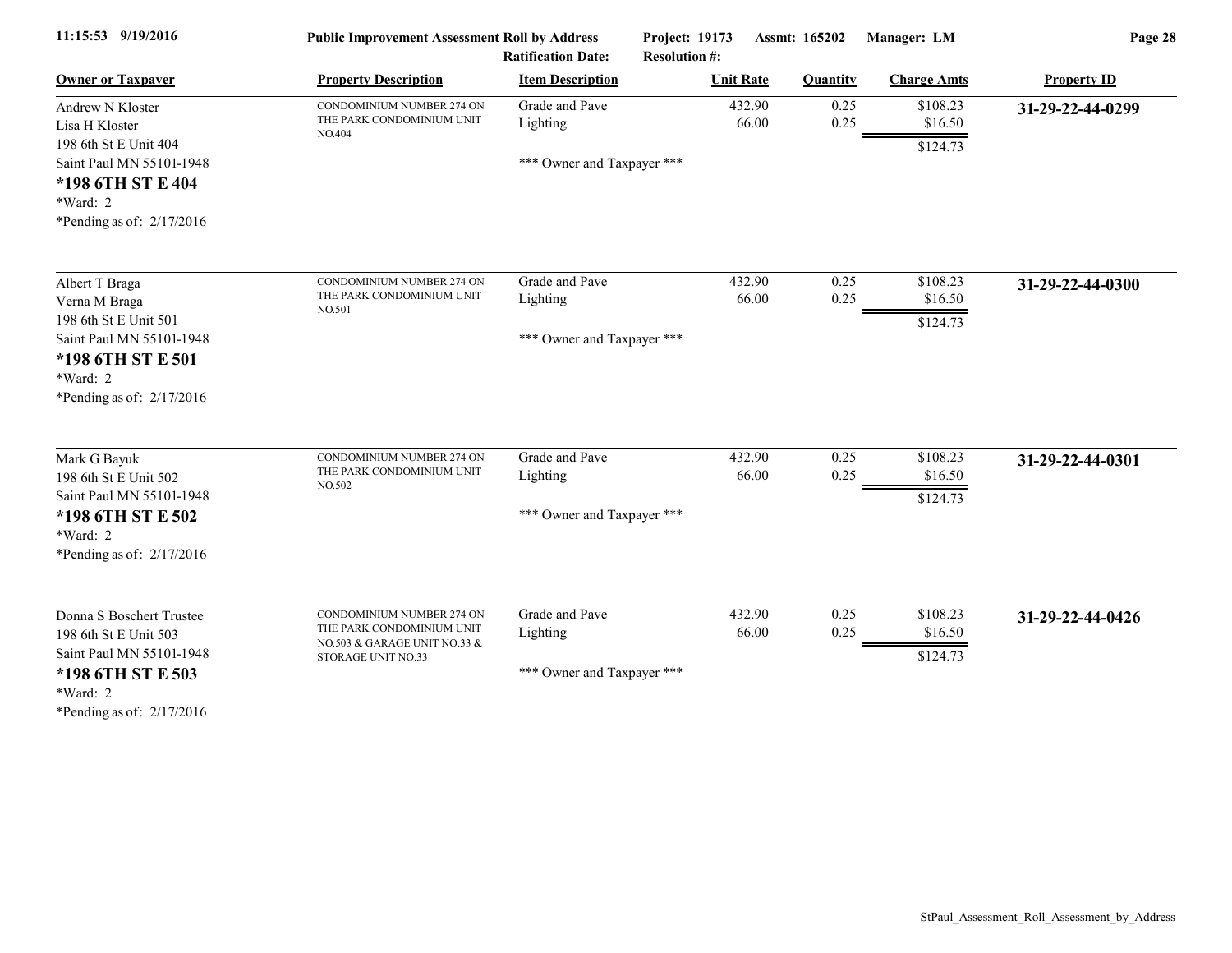| 11:15:53 9/19/2016            | <b>Public Improvement Assessment Roll by Address</b>          |                            | Project: 19173       | Assmt: 165202   | Manager: LM        | Page 29            |
|-------------------------------|---------------------------------------------------------------|----------------------------|----------------------|-----------------|--------------------|--------------------|
|                               |                                                               | <b>Ratification Date:</b>  | <b>Resolution #:</b> |                 |                    |                    |
| <b>Owner or Taxpayer</b>      | <b>Property Description</b>                                   | <b>Item Description</b>    | <b>Unit Rate</b>     | <b>Quantity</b> | <b>Charge Amts</b> | <b>Property ID</b> |
| Brenda Masak                  | CONDOMINIUM NUMBER 274 ON                                     | Grade and Pave             | 432.90               | 0.25            | \$108.23           | 31-29-22-44-0433   |
| <b>Richard Masak</b>          | THE PARK CONDOMINIUM UNIT<br>NO.504, GARAGE UNIT 86 & STORAGE | Lighting                   | 66.00                | 0.25            | \$16.50            |                    |
| 198 6th St #504               | <b>UNIT 86</b>                                                |                            |                      |                 | \$124.73           |                    |
| St Paul MN 55101-1948         |                                                               | *** Owner and Taxpayer *** |                      |                 |                    |                    |
| *198 6TH ST E 504             |                                                               |                            |                      |                 |                    |                    |
| *Ward: 2                      |                                                               |                            |                      |                 |                    |                    |
| *Pending as of: $2/17/2016$   |                                                               |                            |                      |                 |                    |                    |
| Constance J Nardini           | Unit No 601 & Garage Unit 34                                  | Grade and Pave             | 432.90               | 0.25            | \$108.23           | 31-29-22-44-0895   |
| 198 6th St E Unit 601         |                                                               | Lighting                   | 66.00                | 0.25            | \$16.50            |                    |
| St Paul MN 55101-1948         |                                                               |                            |                      |                 | \$124.73           |                    |
| *198 6TH ST E 601             |                                                               | *** Owner and Taxpayer *** |                      |                 |                    |                    |
| *Ward: 2                      |                                                               |                            |                      |                 |                    |                    |
| *Pending as of: $2/17/2016$   |                                                               |                            |                      |                 |                    |                    |
| Laurel J Lapore               | CONDOMINIUM NUMBER 274 ON                                     | Grade and Pave             | 432.90               | 0.25            | \$108.23           | 31-29-22-44-0431   |
| 198 6th St E Unit 602         | THE PARK CONDOMINIUM UNIT                                     | Lighting                   | 66.00                | 0.25            | \$16.50            |                    |
| St Paul MN 55101-1948         | NO.602 GARAGE UNIT 84 & STORAGE<br><b>UNIT 84</b>             |                            |                      |                 | \$124.73           |                    |
| *198 6TH ST E 602             |                                                               | *** Owner and Taxpayer *** |                      |                 |                    |                    |
| *Ward: 2                      |                                                               |                            |                      |                 |                    |                    |
| *Pending as of: $2/17/2016$   |                                                               |                            |                      |                 |                    |                    |
| Larry J Braun                 | CONDOMINIUM NUMBER 274 ON                                     | Grade and Pave             | 432.90               | 0.25            | \$108.23           | 31-29-22-44-0306   |
| Marjorie A Reed Braun         | THE PARK CONDOMINIUM UNIT                                     | Lighting                   | 66.00                | 0.25            | \$16.50            |                    |
| 647 Pond View Dr              | NO.603                                                        |                            |                      |                 | \$124.73           |                    |
| Mendota Heights MN 55120-1928 |                                                               | *** Owner and Taxpayer *** |                      |                 |                    |                    |
| *198 6TH ST E 603             |                                                               |                            |                      |                 |                    |                    |
| *Ward: 2                      |                                                               |                            |                      |                 |                    |                    |
| *Pending as of: $2/17/2016$   |                                                               |                            |                      |                 |                    |                    |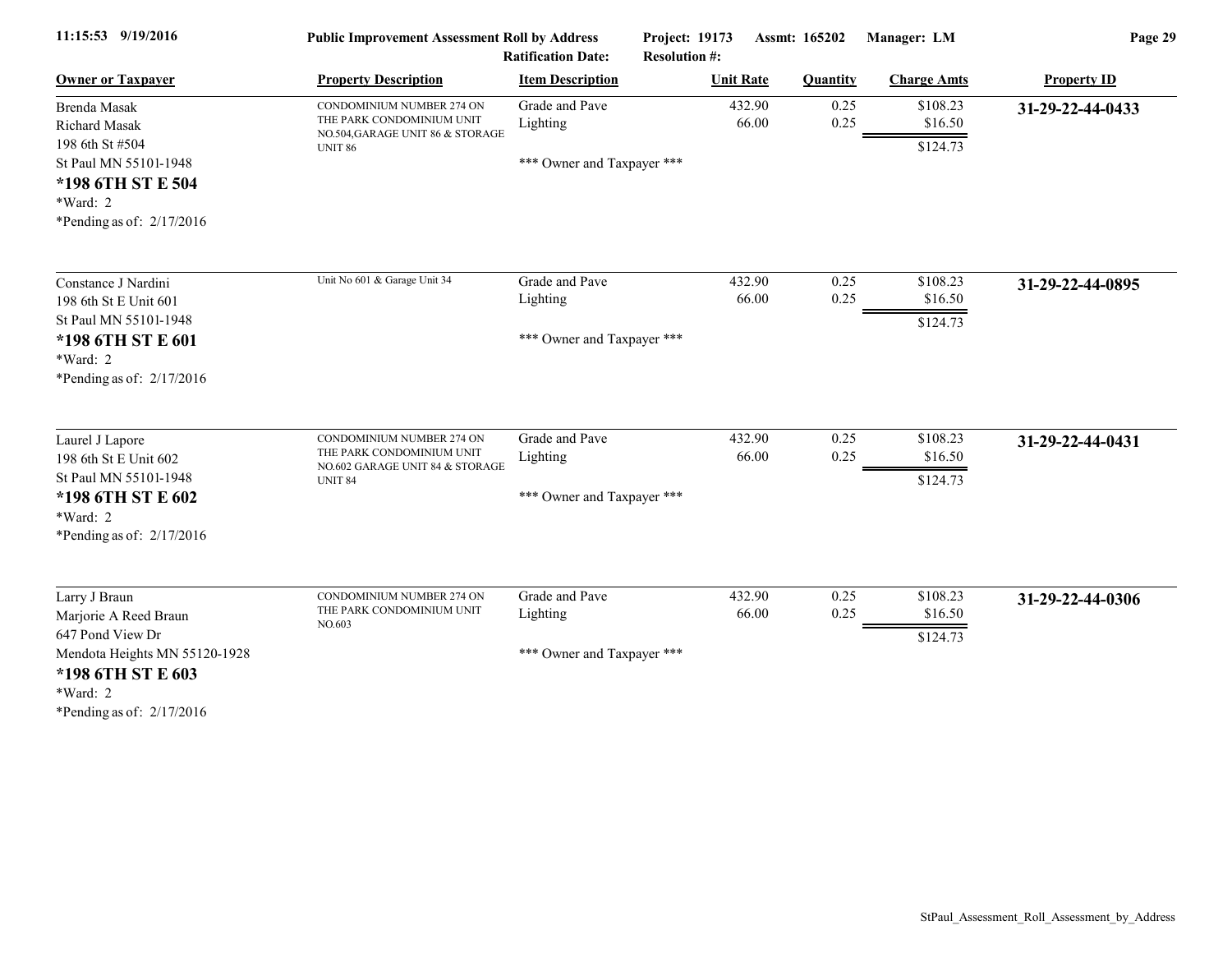| 11:15:53 9/19/2016                                                                                                                                                        | <b>Public Improvement Assessment Roll by Address</b><br><b>Ratification Date:</b>                      |                                                          | Project: 19173<br>Assmt: 165202<br><b>Resolution #:</b> |                       | Manager: LM                     | Page 30            |  |
|---------------------------------------------------------------------------------------------------------------------------------------------------------------------------|--------------------------------------------------------------------------------------------------------|----------------------------------------------------------|---------------------------------------------------------|-----------------------|---------------------------------|--------------------|--|
| <b>Owner or Taxpayer</b>                                                                                                                                                  | <b>Property Description</b>                                                                            | <b>Item Description</b>                                  | <b>Unit Rate</b>                                        | <b>Quantity</b>       | <b>Charge Amts</b>              | <b>Property ID</b> |  |
| Wayne C Stumme<br>Carolann D Stumme<br>198 6th St E Apt 604                                                                                                               | CONDOMINIUM NUMBER 274 ON<br>THE PARK CONDOMINIUM UNIT<br>NO.604                                       | Grade and Pave<br>Lighting                               | 432.90                                                  | 0.25<br>0.25<br>66.00 | \$108.23<br>\$16.50<br>\$124.73 | 31-29-22-44-0307   |  |
| St Paul MN 55101-1948<br>*198 6TH ST E 604<br>*Ward: 2<br>*Pending as of: $2/17/2016$                                                                                     |                                                                                                        | *** Owner and Taxpayer ***                               |                                                         |                       |                                 |                    |  |
| Cheryl A Johnson<br>198 6th St E Unit 701<br>Saint Paul MN 55101-1948<br>*198 6TH ST E 701<br>*Ward: 2<br>*Pending as of: $2/17/2016$                                     | CONDOMINIUM NUMBER 274 ON<br>THE PARK CONDOMINIUM UNIT<br>NO.701 & GARAGE UNIT 32 &<br>STORAGE UNIT 32 | Grade and Pave<br>Lighting<br>*** Owner and Taxpayer *** | 432.90                                                  | 0.25<br>66.00<br>0.25 | \$108.23<br>\$16.50<br>\$124.73 | 31-29-22-44-0437   |  |
| Samuel Vijay I Thangiah Andrew<br>Shelley S Andrew<br>198 6th St E Unit 702<br>Saint Paul MN 55101-1948<br>*198 6TH ST E 702<br>$*Ward: 2$<br>*Pending as of: $2/17/2016$ | CONDOMINIUM NUMBER 274 ON<br>THE PARK CONDOMINIUM UNIT<br>NO.702                                       | Grade and Pave<br>Lighting<br>*** Owner and Taxpayer *** | 432.90                                                  | 0.25<br>0.25<br>66.00 | \$108.23<br>\$16.50<br>\$124.73 | 31-29-22-44-0309   |  |
| Willard Thomas Hanley<br>Lori Hanley<br>198 E 6th St Unit 703<br>Saint Paul MN 55101-1948<br>*198 6TH ST E 703<br>*Ward: 2<br>*Pending as of: $2/17/2016$                 | CONDOMINIUM NUMBER 274 ON<br>THE PARK CONDOMINIUM UNIT<br>NO.703, GARAGE UNIT 91 &<br>STORAGE UNIT 85  | Grade and Pave<br>Lighting<br>*** Owner and Taxpayer *** | 432.90                                                  | 0.25<br>66.00<br>0.25 | \$108.23<br>\$16.50<br>\$124.73 | 31-29-22-44-0446   |  |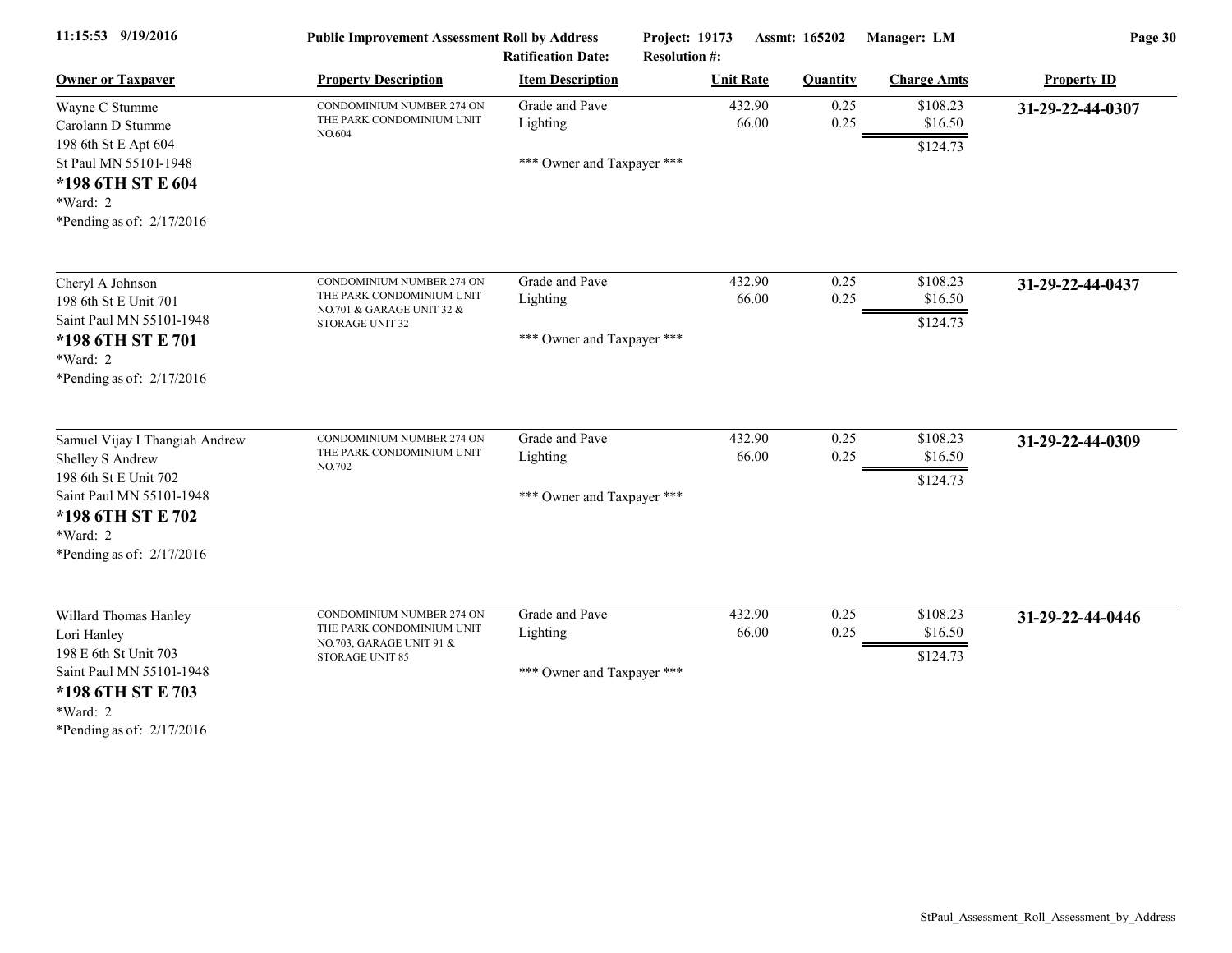| 11:15:53 9/19/2016                                                                                                                                                   | <b>Public Improvement Assessment Roll by Address</b><br><b>Ratification Date:</b>                                                                                                                                        |                                                          | Project: 19173<br>Assmt: 165202<br><b>Resolution #:</b> |                  | Manager: LM                              | Page 31            |  |
|----------------------------------------------------------------------------------------------------------------------------------------------------------------------|--------------------------------------------------------------------------------------------------------------------------------------------------------------------------------------------------------------------------|----------------------------------------------------------|---------------------------------------------------------|------------------|------------------------------------------|--------------------|--|
| <b>Owner or Taxpayer</b>                                                                                                                                             | <b>Property Description</b>                                                                                                                                                                                              | <b>Item Description</b>                                  | <b>Unit Rate</b>                                        | <b>Quantity</b>  | <b>Charge Amts</b>                       | <b>Property ID</b> |  |
| Gerald M Glomb<br>18340 Norell Ave N                                                                                                                                 | CONDOMINIUM NUMBER 274 ON<br>THE PARK CONDOMINIUM UNIT<br>NO.704                                                                                                                                                         | Grade and Pave<br>Lighting                               | 432.90<br>66.00                                         | 0.25<br>0.25     | \$108.23<br>\$16.50                      | 31-29-22-44-0311   |  |
| Marine On Saint Croi MN 55047-8606<br>*198 6TH ST E 704<br>*Ward: 2<br>*Pending as of: $2/17/2016$                                                                   |                                                                                                                                                                                                                          | *** Owner and Taxpayer ***                               |                                                         |                  | \$124.73                                 |                    |  |
| Lethert Skwira Schultz And Co Building<br>Partnership<br>170 7th Pl E Unit 100<br>St Paul MN 55101-2358<br>*170 7TH PL E<br>*Ward: 2<br>*Pending as of: $2/17/2016$  | WHITNEY AND SMITHS ADDITION TO<br>ST. PAUL SUBJ TO ST THE FOL; EX<br>SELY 35 FT LOTS 6 & 7 BLK 2 CITY OF<br>ST PAUL & IN SD WHITNEY & SMITHS<br>ADD EX SELY 35 FT LOTS 10 & LOT 11 *** Owner and Taxpayer ***<br>BLK 8   | Grade and Pave<br>Lighting                               | 432.90<br>66.00                                         | 115.00<br>115.00 | \$49,783.50<br>\$7,590.00<br>\$57,373.50 | 31-29-22-44-0059   |  |
| Bigos Jackson Tower Llc<br>Co Bigos Management<br>8325 Wayzata Blvd Ste 200<br>Minneapolis MN 55426-1460<br>*0 JACKSON ST<br>*Ward: 2<br>*Pending as of: $2/17/2016$ | REGISTERED LAND SURVEY 429<br>TRACT K REGISTERED LAND SURVEY Lighting<br>428 & IN SD REGISTERED LAND<br>SURVEY 429 TRACT L                                                                                               | Grade and Pave<br>*** Owner and Taxpayer ***             | 432.90<br>66.00                                         | 0.97<br>0.97     | \$419.91<br>\$64.02<br>\$483.93          | 31-29-22-44-0611   |  |
| Soo Line Railroad Co<br>120 S 6th St 7th F1<br>Minneapolis MN 55402-1803<br>*225 JACKSON ST<br>*Ward: 2<br>*Pending as of: $2/17/2016$                               | CITY OF ST. PAUL A 30 FT RR R/W EXT<br>FROM CL OF JACKSON ST TO NELY L<br>OF BLK 39 BOTH EXT SELY THE SLY L<br>OF SD STRIP DESC AS FOL BEG AT PT<br>ON NELY L OF SIBLEY ST EXT SELY<br>446.26 FT FROM W COR OF BLK 29 TH | Grade and Pave<br>Lighting<br>*** Owner and Taxpayer *** | 432.90<br>66.00                                         | 18.00<br>18.00   | \$7,792.20<br>\$1,188.00<br>\$8,980.20   | 06-28-22-11-0036   |  |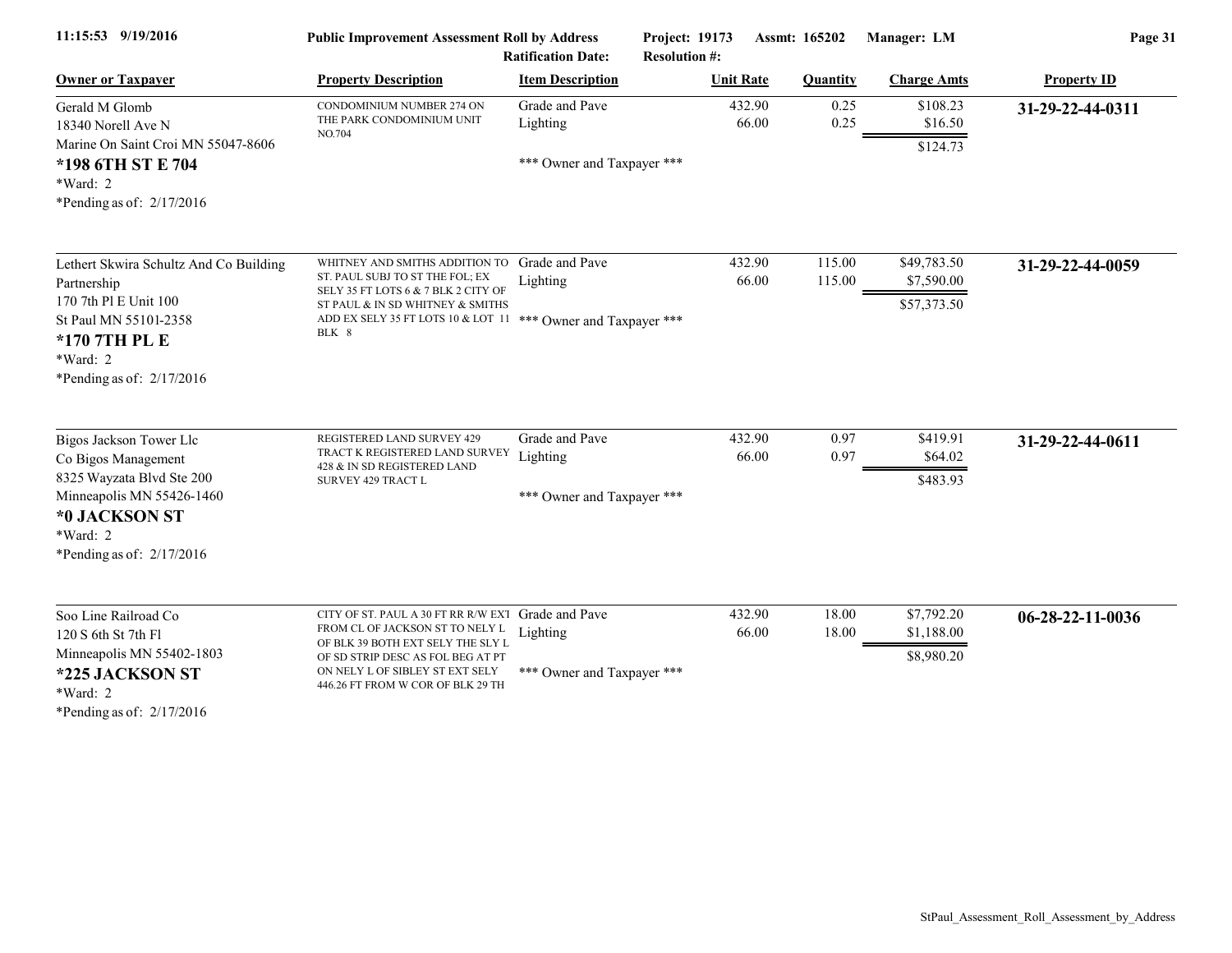| 11:15:53 9/19/2016                                                                                                                                              | <b>Public Improvement Assessment Roll by Address</b><br><b>Ratification Date:</b>                                                                                                                                |                                                          | <b>Project: 19173</b><br><b>Assmt: 165202</b><br><b>Resolution #:</b> |                           | Manager: LM                                 | Page 32            |  |
|-----------------------------------------------------------------------------------------------------------------------------------------------------------------|------------------------------------------------------------------------------------------------------------------------------------------------------------------------------------------------------------------|----------------------------------------------------------|-----------------------------------------------------------------------|---------------------------|---------------------------------------------|--------------------|--|
| <b>Owner or Taxpayer</b>                                                                                                                                        | <b>Property Description</b>                                                                                                                                                                                      | <b>Item Description</b>                                  | <b>Unit Rate</b>                                                      | <b>Quantity</b>           | <b>Charge Amts</b>                          | <b>Property ID</b> |  |
| Jackson Partners Llc<br>275 4th St E Ste 720<br>Saint Paul MN 55101-1907<br>*345 JACKSON ST<br>*Ward: 2<br>*Pending as of: 2/17/2016                            | CAPITAL CENTRE NO. 1 LOT 1 BLK 2                                                                                                                                                                                 | Grade and Pave<br>Lighting<br>*** Owner and Taxpayer *** | 432.90                                                                | 291.00<br>66.00<br>291.00 | \$125,973.90<br>\$19,206.00<br>\$145,179.90 | 06-28-22-11-0013   |  |
| Lowertown Acquisitions Compan<br>David Brooks<br>366 Jackson St Ste 100<br>Saint Paul MN 55101-1911<br>*366 JACKSON ST<br>*Ward: 2<br>*Pending as of: 2/17/2016 | REGISTERED LAND SURVEY 417<br>TRACTS A,C & D                                                                                                                                                                     | Grade and Pave<br>Lighting<br>*** Owner and Taxpayer *** | 432.90<br>66.00                                                       | 48.00<br>48.00            | \$20,779.20<br>\$3,168.00<br>\$23,947.20    | 06-28-22-11-0051   |  |
| 375 Jackson Courtly Llc<br>375 Jackson St Ste 700w<br>Saint Paul MN 55101-1810<br>*375 JACKSON ST<br>*Ward: 2<br>*Pending as of: $2/17/2016$                    | CAPITAL CENTRE NO. 1 LOT 1 BLK 1                                                                                                                                                                                 | Grade and Pave<br>Lighting<br>*** Taxpayer ***           | 432.90<br>66.00                                                       | 287.00<br>287.00          | \$124,242.30<br>\$18,942.00<br>\$143,184.30 | $06-28-22-11-0005$ |  |
| 375 Jackson Willow Llc<br>29 Deep Lake Rd S<br>St Paul MN 55127-6312<br>*375 JACKSON ST<br>$*Ward: 2$<br>*Pending as of: $2/17/2016$                            | CAPITAL CENTRE NO. 1 LOT 1 BLK 1                                                                                                                                                                                 | *** Owner ***                                            |                                                                       |                           |                                             | $06-28-22-11-0005$ |  |
| Nea Galtier Llc<br>380 Jackson St Ste 320<br>Saint Paul MN 55101-3896<br>*380 JACKSON ST<br>*Ward: 2<br>*Pending as of: $2/17/2016$                             | REGISTERED LAND SURVEY 513<br>TRACTS B,E,F,G,H,I,J,K,L,M,N,O,P,-<br>Q,R,S, T & U LYING BELOW<br>ELEVATION 15 FT IN RLS NO.417<br>TRACTS A, H, I, J, K, N, O & P RLS NO.421<br>TRACTS A,C,E,G,H,I,J,K,L,M & N RLS | Grade and Pave<br>Lighting<br>*** Owner and Taxpayer *** | 432.90<br>66.00                                                       | 45.37<br>45.37            | \$19,640.67<br>\$2,994.42<br>\$22,635.09    | 31-29-22-44-0443   |  |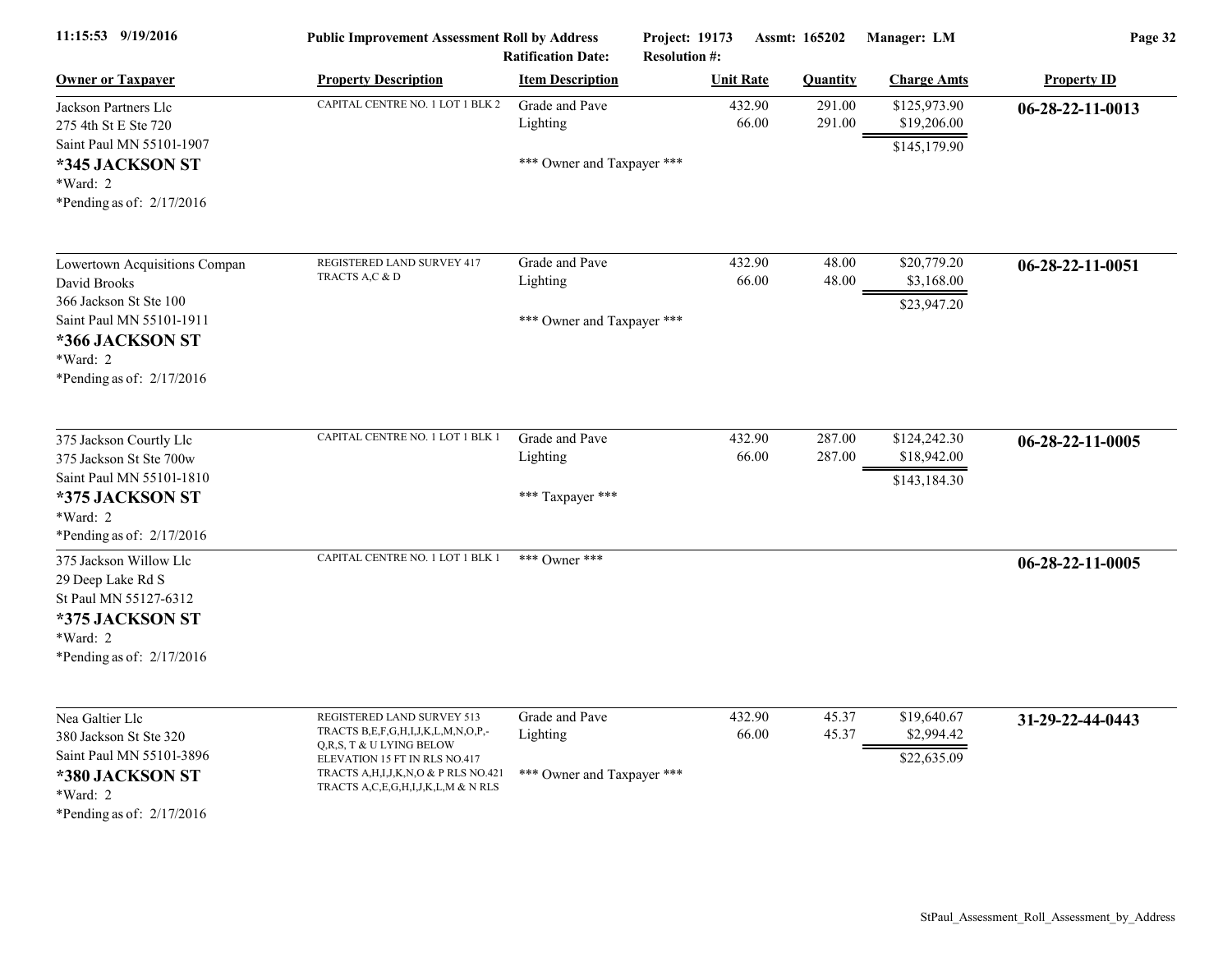| 11:15:53 9/19/2016                                                                                                                              | <b>Public Improvement Assessment Roll by Address</b><br><b>Ratification Date:</b>                                                                                                                                                            |                                                          | Project: 19173<br>Assmt: 165202<br><b>Resolution #:</b> |                  | Manager: LM                                 | Page 33            |  |
|-------------------------------------------------------------------------------------------------------------------------------------------------|----------------------------------------------------------------------------------------------------------------------------------------------------------------------------------------------------------------------------------------------|----------------------------------------------------------|---------------------------------------------------------|------------------|---------------------------------------------|--------------------|--|
| <b>Owner or Taxpayer</b>                                                                                                                        | <b>Property Description</b>                                                                                                                                                                                                                  | <b>Item Description</b>                                  | <b>Unit Rate</b>                                        | <b>Quantity</b>  | <b>Charge Amts</b>                          | <b>Property ID</b> |  |
| County Of Ramsey<br>121 7th Pl E Ste 2200<br>Saint Paul MN 55101-2146<br>*150 KELLOGG BLVD E<br>*Ward: 2<br>*Pending as of: $2/17/2016$         | AUDITOR'S SUBDIVISION NO. 35 ST.<br>PAUL, MINN. VAC STS & ALLEYS<br>ACCRUING; PART, LYING S OF LINE<br>BEG ON SWLY LINE OF LOT 7 & 54.57<br>FT N OF NW COR OF LOT 8 TH DEF TO *** Owner and Taxpayer ***<br>RIGHT 79DEG 19 MIN 241.6FT TO PT | Grade and Pave<br>Lighting                               | 432.90<br>66.00                                         | 260.00<br>260.00 | \$112,554.00<br>\$17,160.00<br>\$129,714.00 | 06-28-22-11-0029   |  |
| Ch Owner Llc<br>332 Minnesota St Ste W2300<br>Saint Paul MN 55101-1314                                                                          | Master Unit A                                                                                                                                                                                                                                | Grade and Pave<br>Lighting                               | 432.90<br>66.00                                         | 46.56<br>46.56   | \$20,155.82<br>\$3,072.96                   | 06-28-22-11-0077   |  |
| *180 KELLOGG BLVD E A<br>*Ward: 2<br>*Pending as of: 2/17/2016                                                                                  |                                                                                                                                                                                                                                              | *** Owner and Taxpayer ***                               |                                                         |                  | \$23,228.78                                 |                    |  |
| Custom House Hotel Llc<br>218 6th Ave Suite 200<br>Des Moines IA 50309-4012<br>*180 KELLOGG BLVD E H<br>*Ward: 2<br>*Pending as of: $2/17/2016$ | Master Unit H                                                                                                                                                                                                                                | Grade and Pave<br>Lighting<br>*** Owner and Taxpayer *** | 432.90<br>66.00                                         | 72.75<br>72.75   | \$31,493.48<br>\$4,801.50<br>\$36,294.98    | 06-28-22-11-0076   |  |
| Ch Owner Llc<br>332 Minnesota St Ste W2300<br>Saint Paul MN 55101-1314<br>*180 KELLOGG BLVD E R<br>$*Ward: 2$<br>*Pending as of: $2/17/2016$    | Master Unit R                                                                                                                                                                                                                                | Grade and Pave<br>Lighting<br>*** Owner and Taxpayer *** | 432.90<br>66.00                                         | 171.69<br>171.69 | \$74,324.60<br>\$11,331.54<br>\$85,656.14   | 06-28-22-11-0075   |  |
| Housing And Redev Authority<br>25 4th St W 12th Flr<br>St Paul MN 55102-1634<br>*185 KELLOGG BLVD E<br>*Ward: 2<br>*Pending as of: 2/17/2016    | CAPITAL CENTRE NO. 1 ALL OF<br>TRACTS A & B REGISTERED LAND<br>SURVEY NO. 486 & IN SD CAPITAL<br>CENTRE NO. 1 BLK 4 VAC STS<br>ACCRUING & THE AIR RIGHTS OF<br>PART OF LOT 1 BLK 4 LYING ABOV E                                              | Grade and Pave<br>Lighting<br>*** Owner and Taxpayer *** | 432.90<br>66.00                                         | 118.20<br>118.20 | \$51,168.78<br>\$7,801.20<br>\$58,969.98    | 06-28-22-11-0049   |  |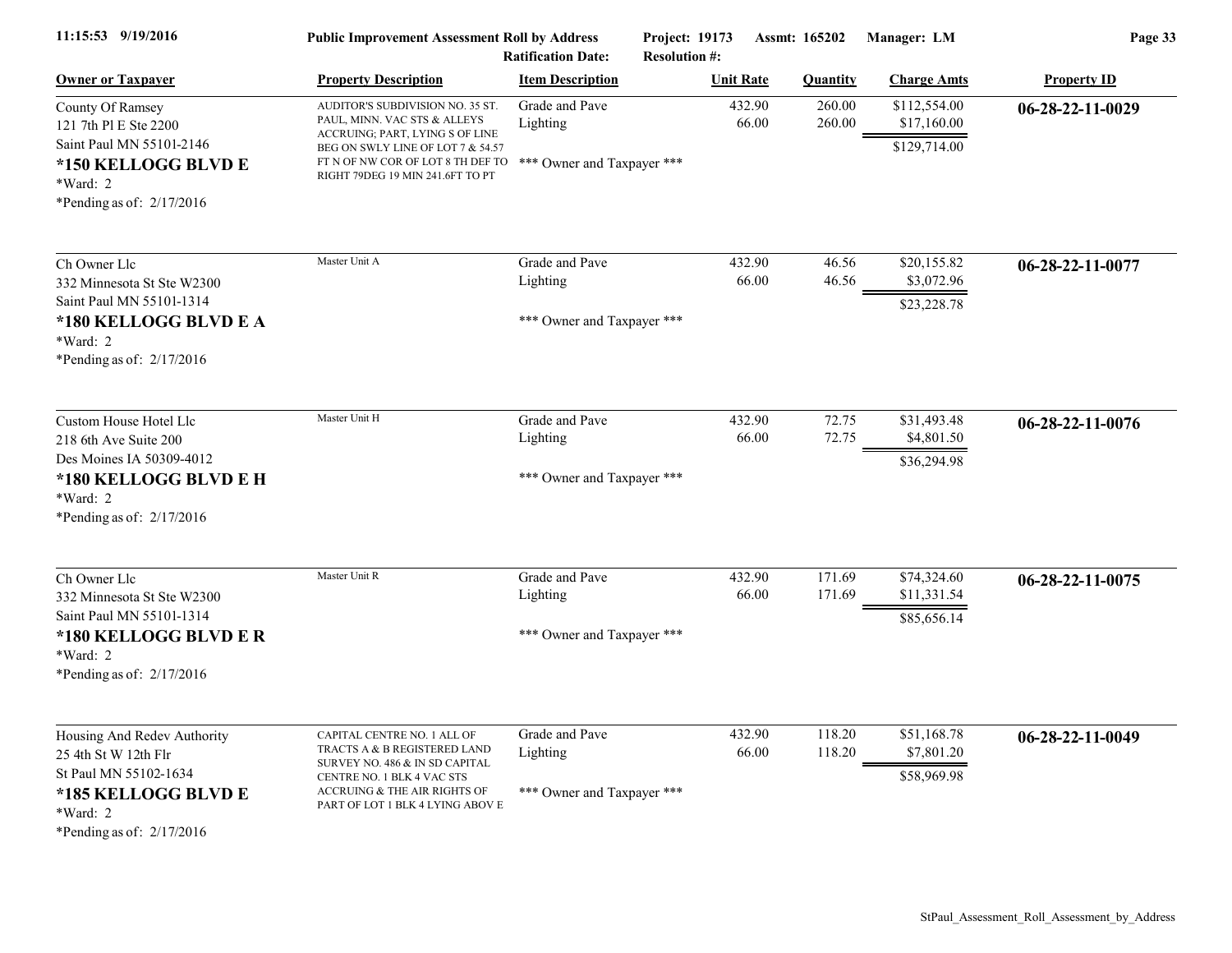| 11:15:53 9/19/2016                                                                                                                                          |                                                                                                                                                                                                                      | <b>Public Improvement Assessment Roll by Address</b><br><b>Ratification Date:</b> |                  | Manager: LM<br>Project: 19173<br>Assmt: 165202<br><b>Resolution #:</b> |                                                            | Page 34                            |  |
|-------------------------------------------------------------------------------------------------------------------------------------------------------------|----------------------------------------------------------------------------------------------------------------------------------------------------------------------------------------------------------------------|-----------------------------------------------------------------------------------|------------------|------------------------------------------------------------------------|------------------------------------------------------------|------------------------------------|--|
| <b>Owner or Taxpayer</b>                                                                                                                                    | <b>Property Description</b>                                                                                                                                                                                          | <b>Item Description</b>                                                           | <b>Unit Rate</b> | <b>Quantity</b>                                                        | <b>Charge Amts</b>                                         | <b>Property ID</b>                 |  |
| City Of St Paul<br>25 4th St W Rm 1000<br>St Paul MN 55102-1692<br>*310 ROBERT ST N<br>*Ward: 2<br>*Pending as of: $2/17/2016$                              | Lot 1 Blk 3                                                                                                                                                                                                          | Grade and Pave<br>Lighting<br>*** Taxpayer ***                                    |                  | 432.90<br>66.00                                                        | \$0.00<br>0.00<br>0.00<br>\$0.00<br>\$0.00                 | $06-28-22-11-0021$<br>***EXEMPT*** |  |
| United States Of America<br>Gen Services Adm<br>Federal Office Bldg<br>St Paul MN 55111-4047<br>*310 ROBERT ST N<br>*Ward: 2<br>*Pending as of: $2/17/2016$ | Lot 1 Blk 3                                                                                                                                                                                                          | *** Owner ***                                                                     |                  |                                                                        |                                                            | $06-28-22-11-0021$<br>***EXEMPT*** |  |
|                                                                                                                                                             | Federal Gov't - Legally Exempt                                                                                                                                                                                       |                                                                                   |                  |                                                                        |                                                            |                                    |  |
| Minnesota Mutual Life Ins Co<br>400 Robert St N Ste 220<br>Saint Paul MN 55101-2032<br>*400 ROBERT ST N<br>*Ward: 2<br>*Pending as of: $2/17/2016$          | AUDITOR'S SUBDIVISION NO. 56 ST.<br>PAUL, MINN. SUBJ TO ST; LOTS 1<br>THRU LOT 6                                                                                                                                     | Grade and Pave<br>Lighting<br>*** Owner and Taxpayer ***                          |                  | 432.90<br>294.00<br>66.00<br>294.00                                    | \$127,272.60<br>\$19,404.00<br>\$146,676.60                | 31-29-22-43-0515                   |  |
| Soo Line Railroad Co<br>120 S 6th St 7th F1<br>Minneapolis MN 55402-1803<br>*0 SHEPARD RD W<br>$*Ward: 2$<br>*Pending as of: $2/17/2016$                    | CITY OF ST. PAUL A 30 FT RR R/W EXT<br>FROM NELY L OF SIBLEY ST TO CL OF<br>JACKSON ST BOTH EXT SELY TO SLY<br>L OF SD R/W DESC AS FOL; BEG AT PT<br>ON NELY L OF SD SIBLEY ST EXT<br>SELY 446.26 FT FROM WLY COR OF | Grade and Pave<br>Lighting<br>*** Owner and Taxpayer ***                          |                  | 432.90<br>66.00                                                        | \$12,987.00<br>30.00<br>30.00<br>\$1,980.00<br>\$14,967.00 | 06-28-22-11-0028                   |  |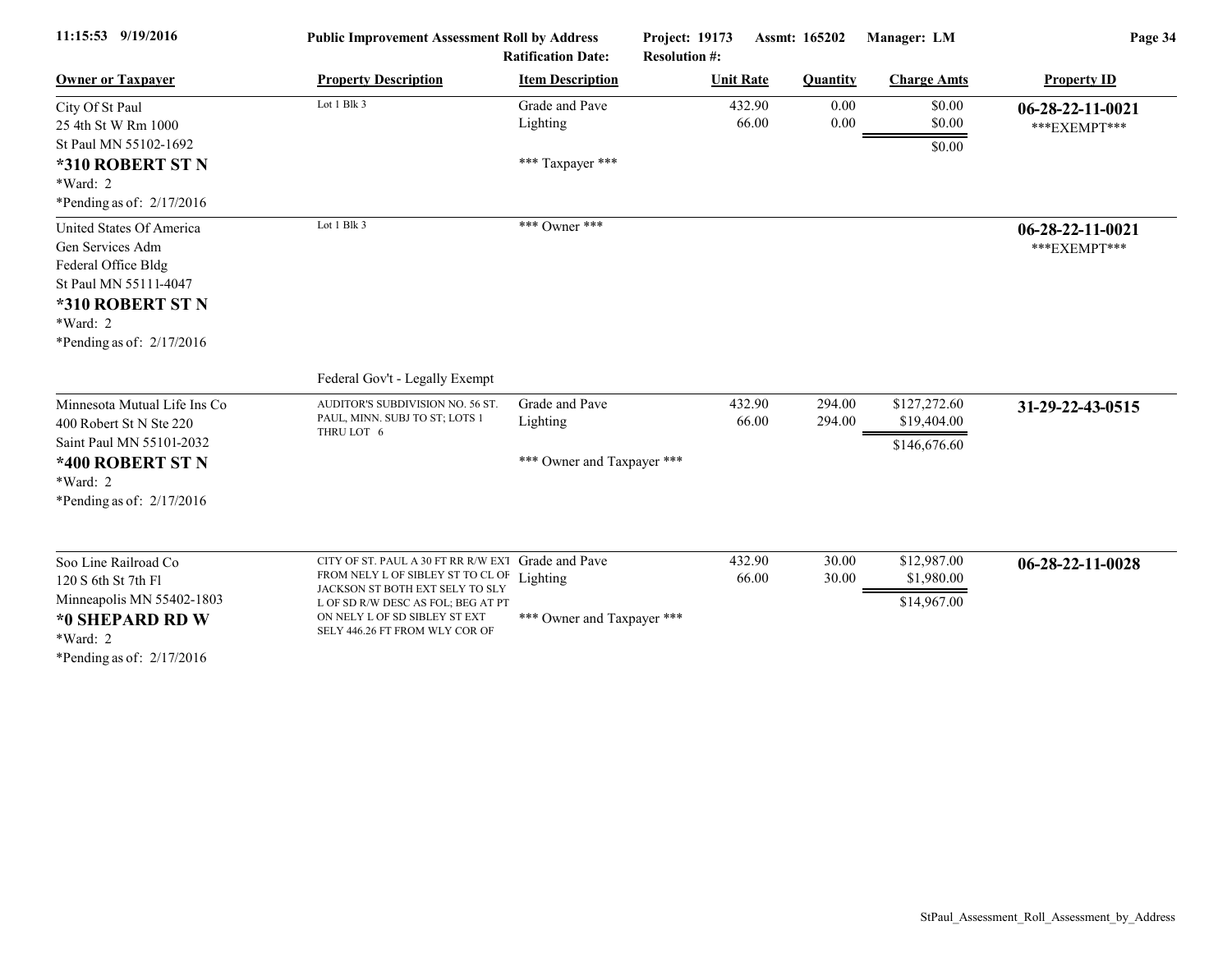| 11:15:53 9/19/2016                                                                                                                                            | <b>Public Improvement Assessment Roll by Address</b><br><b>Ratification Date:</b>                                                                                                                                                  |                                                          | <b>Project: 19173</b><br><b>Assmt: 165202</b><br><b>Resolution #:</b> |                 | Manager: LM     | Page 35                                  |                            |
|---------------------------------------------------------------------------------------------------------------------------------------------------------------|------------------------------------------------------------------------------------------------------------------------------------------------------------------------------------------------------------------------------------|----------------------------------------------------------|-----------------------------------------------------------------------|-----------------|-----------------|------------------------------------------|----------------------------|
| <b>Owner or Taxpayer</b>                                                                                                                                      | <b>Property Description</b>                                                                                                                                                                                                        | <b>Item Description</b>                                  | <b>Unit Rate</b>                                                      |                 | <b>Quantity</b> | <b>Charge Amts</b>                       | <b>Property ID</b>         |
| <b>Bnsf Railway Co</b><br>2 / Soo Line Railroad Co<br>Po Box 961089<br>Fort Worth TX 76161-0089<br>*0 SHEPARD RD W<br>*Ward: 2<br>*Pending as of: $2/17/2016$ | CITY OF ST. PAUL SUBJ TO ST & EX 30<br>FT RR R/W OFF SLY SIDE EXT FROM<br>SIBLEY ST TO NELY SIDE OF BLK 39<br>EXT SELY & EX 31 FT RR R/W EXT<br>FROM SD NELY SIDE OF BLK 39 EXT<br>SELY TO NELY L OF MINNESOTA ST                  | Grade and Pave<br>Lighting<br>*** Owner ***              |                                                                       | 432.90<br>66.00 | 32.00<br>32.00  | \$13,852.80<br>\$2,112.00<br>\$15,964.80 | 06-28-22-11-0035           |
| Union Pacific Railroad Compan<br>Property Tax<br>1400 Douglas Stop 1640<br>Omaha NE 68179-1640<br>*0 SHEPARD RD W<br>*Ward: 2<br>*Pending as of: $2/17/2016$  | CITY OF ST. PAUL SUBJ TO ST & EX 30 *** Taxpayer ***<br>FT RR R/W OFF SLY SIDE EXT FROM<br>SIBLEY ST TO NELY SIDE OF BLK 39<br>EXT SELY & EX 31 FT RR R/W EXT<br>FROM SD NELY SIDE OF BLK 39 EXT<br>SELY TO NELY L OF MINNESOTA ST |                                                          |                                                                       |                 |                 |                                          | $06-28-22-11-0035$         |
| <b>Bnsf Railway Co</b><br>2 / Soo Line Railroad Co<br>Po Box 961089<br>Fort Worth TX 76161-0089<br>*0 SIBLEY ST<br>*Ward: 2<br>*Pending as of: 2/17/2016      | CITY OF ST. PAUL EX PART<br>CONVEYED TO U S POSTAL SERV IN<br>DOC 1962507 THE FOL TRACT; SUBJ<br>TO STREETS PART OF BLK 30 SELY OF<br>L PAR WITH AND 8 5/10 FT NWLY OF<br>CL OF MOST NWLY ST PAUL UNION                            | Grade and Pave<br>Lighting<br>*** Owner ***              |                                                                       | 432.90<br>66.00 | 20.00<br>20.00  | \$8,658.00<br>\$1,320.00<br>\$9,978.00   | $06 - 28 - 22 - 11 - 0027$ |
| Union Pacific Railroad Compan<br>Property Tax<br>1400 Douglas Stop 1640<br>Omaha NE 68179-1640<br>*0 SIBLEY ST<br>*Ward: 2<br>*Pending as of: $2/17/2016$     | CITY OF ST. PAUL EX PART<br>CONVEYED TO U S POSTAL SERV IN<br>DOC 1962507 THE FOL TRACT; SUBJ<br>TO STREETS PART OF BLK 30 SELY OF<br>L PAR WITH AND 8 5/10 FT NWLY OF<br>CL OF MOST NWLY ST PAUL UNION                            | *** Taxpayer ***                                         |                                                                       |                 |                 |                                          | 06-28-22-11-0027           |
| Ramsey County Regional Rr Aut<br>214 4th St E Ste 200<br>Saint Paul MN 55101-2489<br>*100 SIBLEY ST<br>*Ward: 2<br>*Pending as of: 2/17/2016                  | CITY OF ST. PAUL SUBJ TO STS PART<br>OF BLK 30 & OF LEVEE S THEREOF &<br>BET JACKSON & SIBLEY STS N OF A<br>LINE BEG ON EXT S L OF & 62.51FT S<br>OF SE COR OF LOT 12 TH S 62DG<br>49MN 5 SEC W TO E L OF SD ST & S OF             | Grade and Pave<br>Lighting<br>*** Owner and Taxpayer *** |                                                                       | 432.90<br>66.00 | 6.00<br>6.00    | \$2,597.40<br>\$396.00<br>\$2,993.40     | 06-28-22-11-0026           |